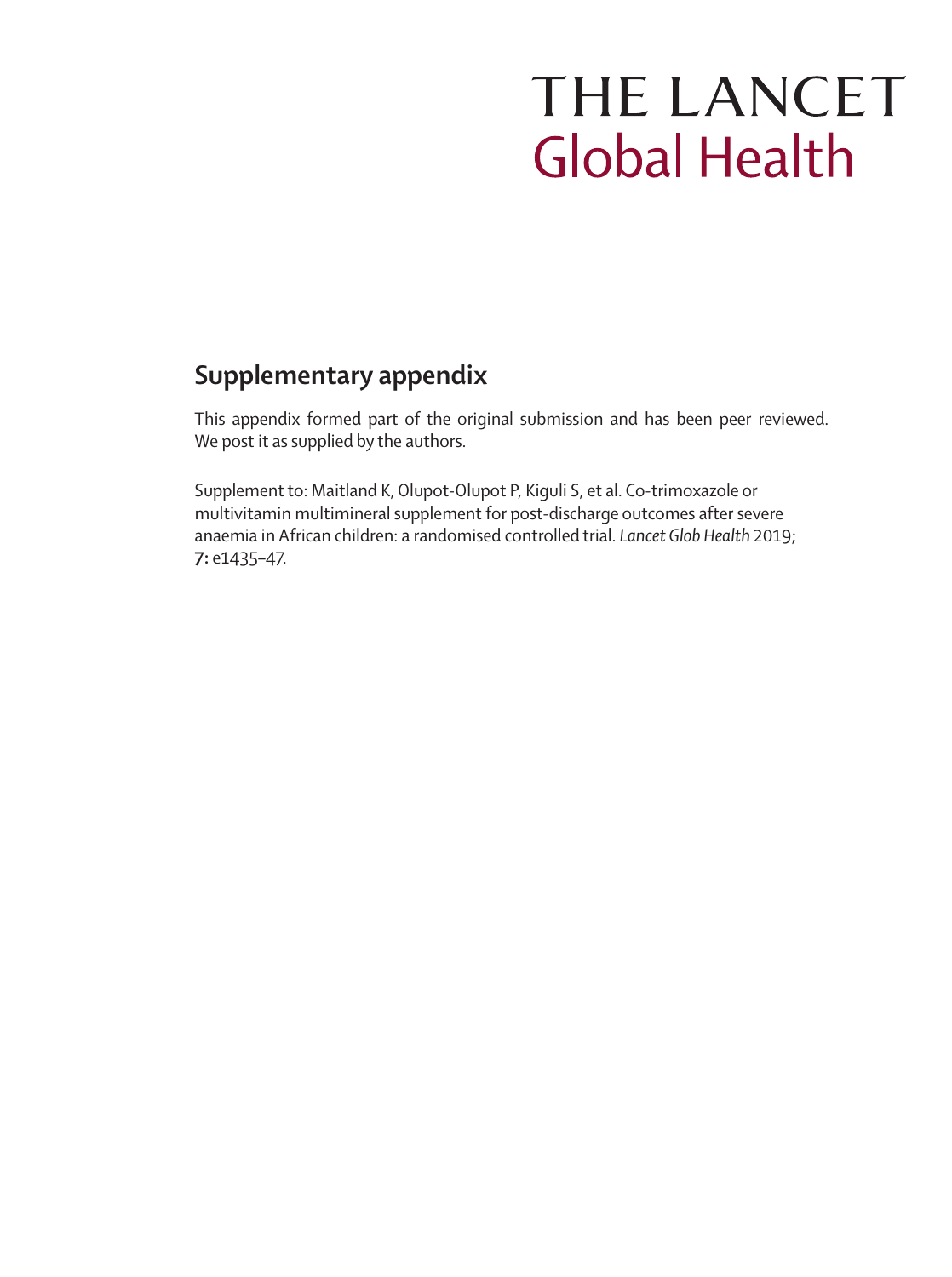# **CONTENTS**

| (d) Further details of randomisation to multi-mineral multivitamins (MVMM) and iron/folate  4                        |  |
|----------------------------------------------------------------------------------------------------------------------|--|
|                                                                                                                      |  |
|                                                                                                                      |  |
|                                                                                                                      |  |
|                                                                                                                      |  |
|                                                                                                                      |  |
| Figure S1 Eleven subgroup analyses pre-specified in the protocol for the 180-day mortality primary outcome:          |  |
| Figure S2 Five subgroup analyses pre-specified in the Statistical Analysis Plan but not the protocol for the 180-day |  |
| Figure S3 Ten subgroup analyses pre-specified in the protocol for the 180-day mortality primary outcome:             |  |
| Figure S4 Five subgroup analyses pre-specified in the Statistical Analysis Plan but not the protocol for the 180-day |  |
|                                                                                                                      |  |
|                                                                                                                      |  |
|                                                                                                                      |  |
|                                                                                                                      |  |
|                                                                                                                      |  |
|                                                                                                                      |  |
|                                                                                                                      |  |
|                                                                                                                      |  |
|                                                                                                                      |  |
|                                                                                                                      |  |
|                                                                                                                      |  |
|                                                                                                                      |  |
|                                                                                                                      |  |
|                                                                                                                      |  |
| Figure S10 Impact of MVMM on haemoglobin recovery over 180 days by age group (with varying dosage of iron). 18       |  |
| Figure S11 Impact of MVMM on haemoglobin recovery post-discharge by receipt of blood transfusion in TRACT B          |  |
|                                                                                                                      |  |
|                                                                                                                      |  |
|                                                                                                                      |  |
|                                                                                                                      |  |
|                                                                                                                      |  |
|                                                                                                                      |  |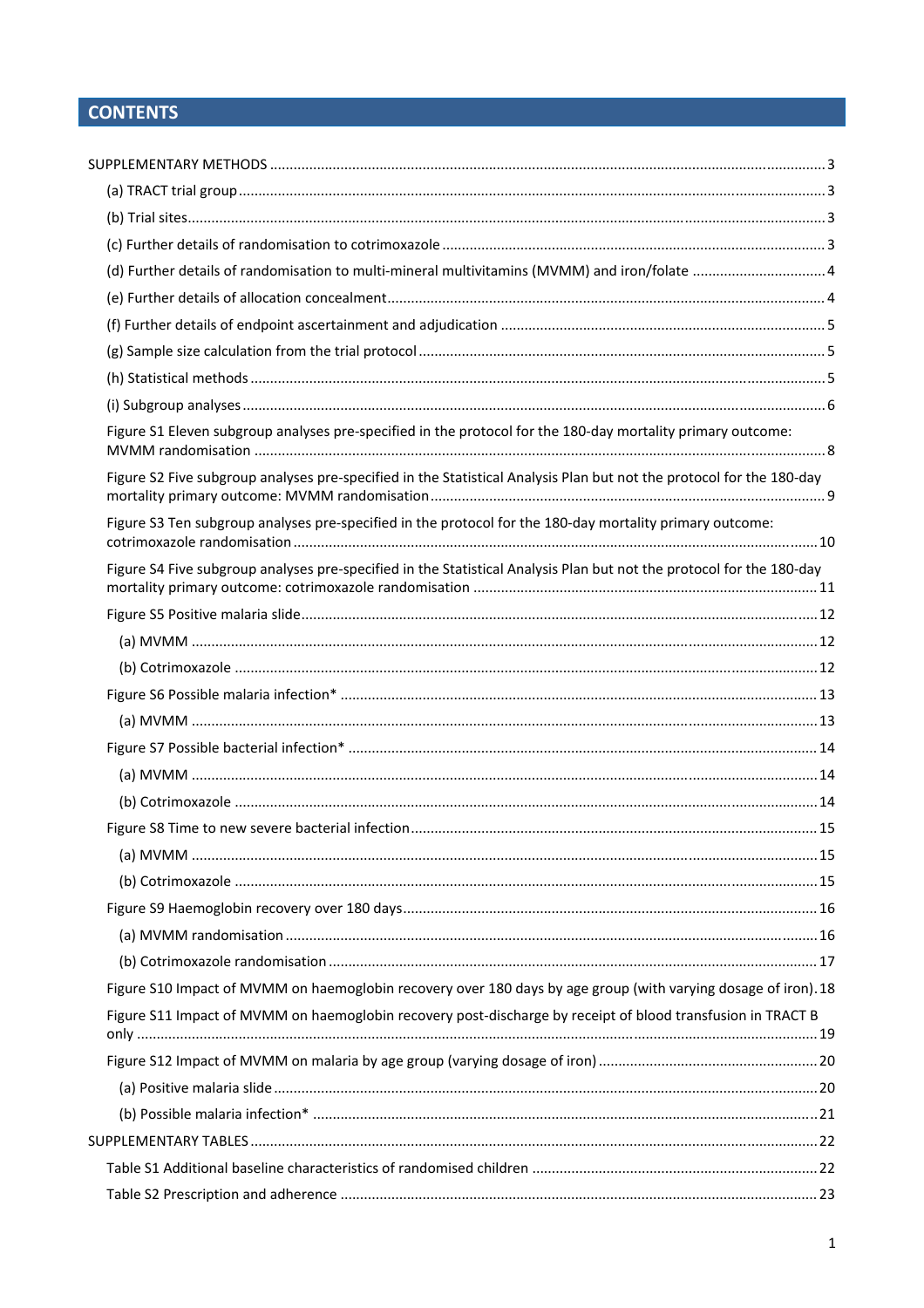| Table S5 Heterogeneity tests between different factorial randomisations for primary and secondary time-to-event     |
|---------------------------------------------------------------------------------------------------------------------|
| Table S6 Grade 3 or 4 toxicity adverse events that were definitely, probably or possibly related as assigned by the |
|                                                                                                                     |
|                                                                                                                     |
|                                                                                                                     |
|                                                                                                                     |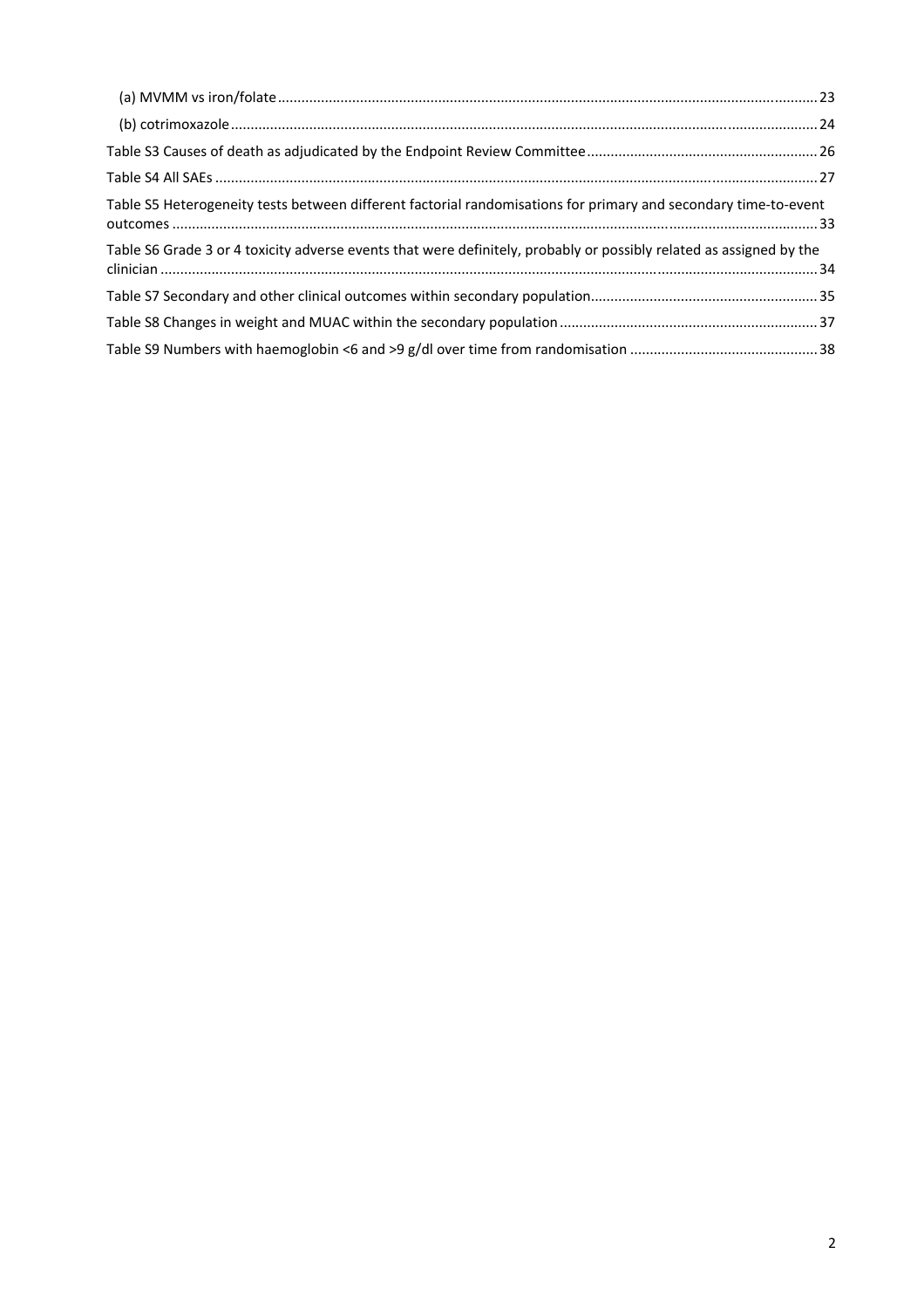# **SUPPLEMENTARY METHODS**

#### **(a) TRACT trial group**

#### **The TRACT trial group consists of:**

#### **Participating Centres**:

Department of Paediatrics, Mulago Hospital, Makerere University, Kampala, Uganda: S Kiguli, R O Opoka, E Nabawanuka, J Kayaga, C Williams Musika, E Kadama, I Mbwali, L Nuwabaine, R Nakikwaku, J Nsubuga, K Mpande, R Adoo, O Ouma, N K Adia.

Mbale Regional Referral Hospital Mbale, Uganda: P Olupot‐Olupot, J Nteziyaremye, C Namanyanga, G Passi, T, Sennyondo, R Adong, CB Okalebo, E Atimango, S Mwamula, J Kapsindet, G Kiluli R Muhindo, G Masifa N Thembo, G Odong.

Soroti Regional Referral Hospital Mbale, Uganda: C Engoru, F Aloroker, M Nakuya, D Aromut M Ariima, M Itipe, MG Atim, M Abeno, B Amede, M Olupot, S Okwi, MG Kulume, G Among, P Onyas, ED Achipa

KEMRI Wellcome Trust Research Programme, Kilifi, Kenya (coordinating centre for the trial and genetics group): K Maitland, A Mpoya, P Maitha, S Uyoga, TN Williams, A Macharia

College of Medicine and Malawi‐Liverpool‐Wellcome Trust Clinical Research Programme, College of Medicine, Blantyre, Malawi: M Mallewa, G Chagaluka, Y Chimalizeni, N Kennedy, F Kumwenda, E Nkosi, T Sochera, A Malenga, B Gushu, T Phiri, A Chisale, N Mitole, E Chokani, A Munthali

Imperial College London (Trial Sponsor): K Maitland, TN Williams; Nutritional studies: G Frost, K Walsh MRC Clinical Trials Unit at UCL, London, UK (oversight): DM Gibb, EC George, M Thomason, D Baptiste, L M<sup>c</sup>Cabe, AS Walker

Data Management Systems: A. Ali, K Khamis (Kenya) M Madula, G Abongo (Uganda)

Liverpool School of Tropical Medicine, Liverpool, UK: R Heydermann, I Bates, B Urban

Emma Children's Hospital AMC Amsterdam, The Netherlands: M Boele von Hensbroek

Independent TRACT Trial Monitors: F Kyomuhendo, S Nakalanzi, J Chabuka, N Mkandawire

Endpoint Review Committee: JA Evans, DM Gibb, F Fitzgerald

Trial Steering Committee: E Molyneux (Chair), I Lubega M Murphy, P Kazembe, J Crawley

Data Monitoring Committee: T Peto (Chair), P Musoke, J Todd, G Mirembe, F Tenu

#### **(b) Trial sites**

The TRACT trial recruited children from Uganda (Mbale Regional Referral Hospital, Soroti Regional Hospital, and Mulago Hospital, Kampala) and Malawi (Department/College of Medicine and Malawi‐Liverpool‐Wellcome Trust Clinical Research Programme, Blantyre).

#### **(c) Further details of randomisation to cotrimoxazole**

Cotrimoxazole was provided as dispersible tablets (240mg: trimethoprim 40 mg/sulphamethoxazole 200mg). Dosing followed WHO recommendations for prophylaxis in HIV-infected children, namely 120mg for those aged 2-6 months; 240mg 6 months to 5 years; and 480mg for those >5 years. The dispersible tablets could be taken with water or mixed with feeds.

The cotrimoxazole prophylaxis randomisation was pragmatic in that all children for whom cotrimoxazole prophylaxis should have been prescribed according to WHO or national guidelines (e.g. HIV-infected children) received it regardless of randomisation, and no child in whom it was contraindicated (e.g. known GP6D deficiency according to local testing) received it. The number of children with these conditions was expected to be small (<5%). Such children essentially ignored the cotrimoxazole randomisation on their allocated card; any cotrimoxazole received per guidelines was recorded on case record forms.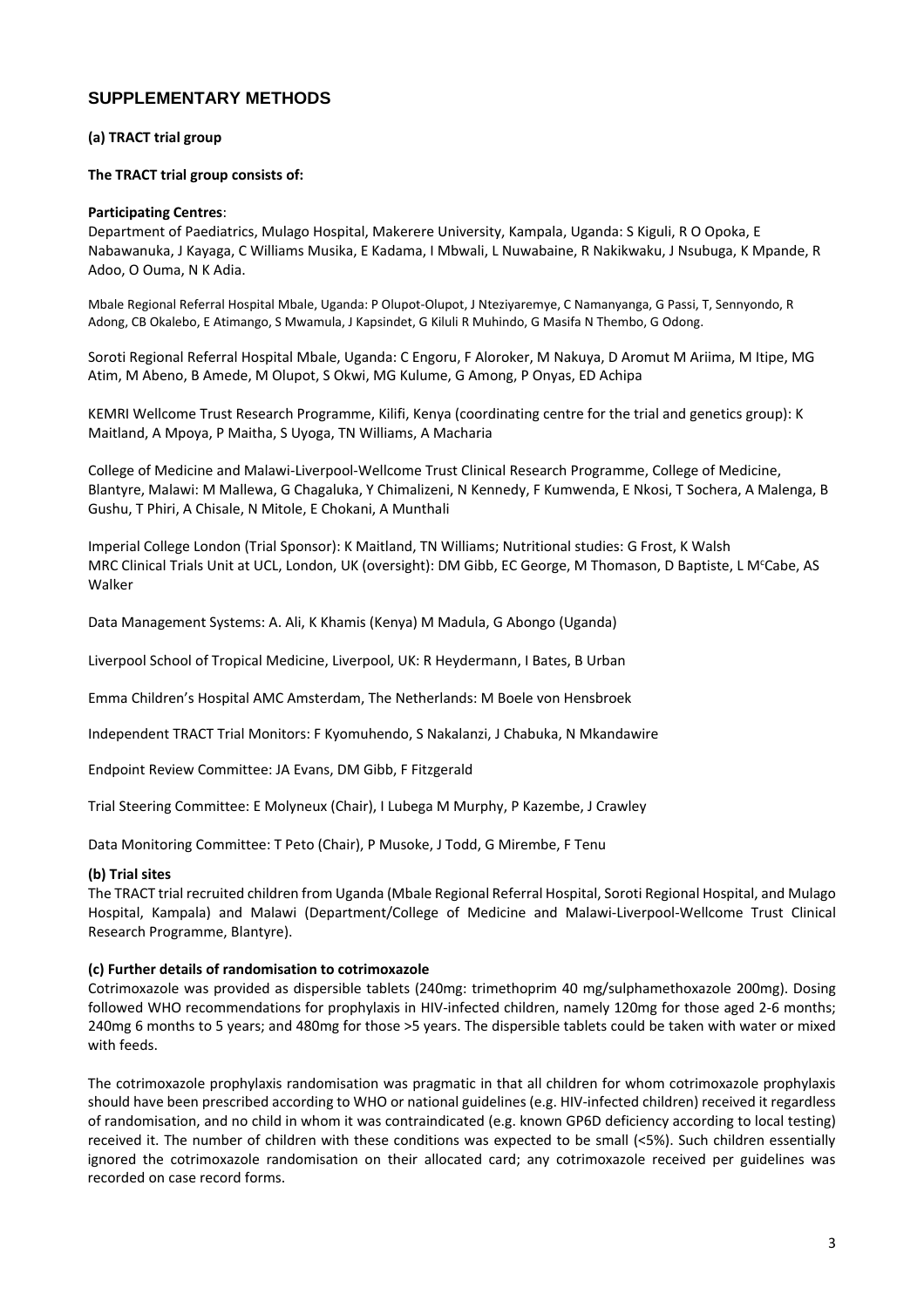At the time of the trial there was no national policy regarding cotrimoxazole supplementation in children with known sickle cell disease (SCD) in Uganda – national guidelines recommended pencillin V for children with SCD under 5 years of age, and malaria prophylaxis with chloroquine. Malawi had no guidelines as sickle cell is rare.

#### **(d) Further details of randomisation to multi‐mineral multivitamins (MVMM) and iron/folate**

MVMM was provided as Nutromix<sup>™1</sup> (see product specification in appendix), which was specifically designed to meet the recommended nutrient intake (RNI) for children 6‐24 months of age with severe anaemia, defined as the daily dietary in−take of a nutrient sufficient to meet the nutrient requirements of nearly all apparently healthy individuals in a specific population group, usually by age and sex. Nutromix has been widely used, for example in studies in children in Ghana<sup>2,3</sup> and Kyrgyz,<sup>4</sup> and in pregnant women.<sup>5</sup>

| <b>Micronutrients</b>      | Per sachet |
|----------------------------|------------|
| Vitamin A µg               | 400        |
| Vitamin D µg               | 5.0        |
| Vitamin E mg               | 5.0        |
| Vitamin C mg               | 30         |
| Thiamine (vitamin B1) mg   | 0.5        |
| Riboflavin (vitamin B2) mg | 0.5        |
| Niacin (vitamin B3) mg     | 6.0        |
| Vitamin B6 mg              | 0.5        |
| Vitamin B12 µg             | 0.9        |
| Folic acid µg              | 150        |
| Iron mg                    | 10         |
| Zinc mg                    | 4.1        |
| Copper mg                  | 0.56       |
| Selenium µg                | 17         |
| lodine µg                  | 90         |

One sachet was taken daily by the child, mixed into any semi‐solid or semi‐liquid food, after the food has been prepared and cooled to a temperature acceptable to eat (less than 60 $^{\text{o}}$ C).

The control group received iron syrup or tablets and folate tablets following WHO guidelines for the management of severe anaemia using local standard-of-care: namely 25mg iron and 100-400micrograms folate daily for children <2 years (depending on the local formulation); and 60mg iron and 400micrograms folate daily for >2 years and <12 years.

The nutritional supplementation, including MVMM randomisation, was pragmatic in that all children for whom these supplements should have been received according to WHO or national guidelines (e.g. those initially admitted with severe malnutrition) received them, and children who should not have received them (e.g. children with severe malnutrition who should not receive iron-containing supplements in the first 7 days of acute rehabilitation) did not receive them. Children with severe malnutrition discharged on ready to use food supplements (RUTF) which contain MVMM essentially ignored the MVMM randomisation on their allocated card, but received their standard postdischarge supplementation within the RUTF which was recorded on case record forms. The number of children with severe malnutrition as their admission diagnosis was expected to be <5%. Children < 6 months who were not weaned (fully breast feed) and therefore could not take MVMM were excluded from the trial.

| Age group     | <b>MVMM</b>      | % Iron RNI | Iron/Folate      | % Iron RNI |
|---------------|------------------|------------|------------------|------------|
| $0.5-1$ years | 10 <sub>mg</sub> | 108        | 25mg             | 269        |
| 1-3 years     | 10 <sub>mg</sub> | 172        | 25 <sub>mg</sub> | 431        |
| 4-6 years     | 10 <sub>mg</sub> | 159        | 60 mg            | 952        |
| >7 years      | 10 <sub>mg</sub> | 112        | 60 mg            | 674        |

Recommended nutrient intakes (RNI) with assumed bioavailability of 10%

\* from WHO/FAO/UNU "Vitamin and mineral requirements in human nutrition, second edition" (page 271) https://apps.who.int/iris/bitstream/handle/10665/42716/9241546123.pdf?ua=16

#### **(e) Further details of allocation concealment**

Trial numbers and associated randomized allocations (to all four factorial randomizations) were kept inside opaque sealed envelopes, packed at Kilifi, Kenya, as were separate consecutively numbered packs containing case record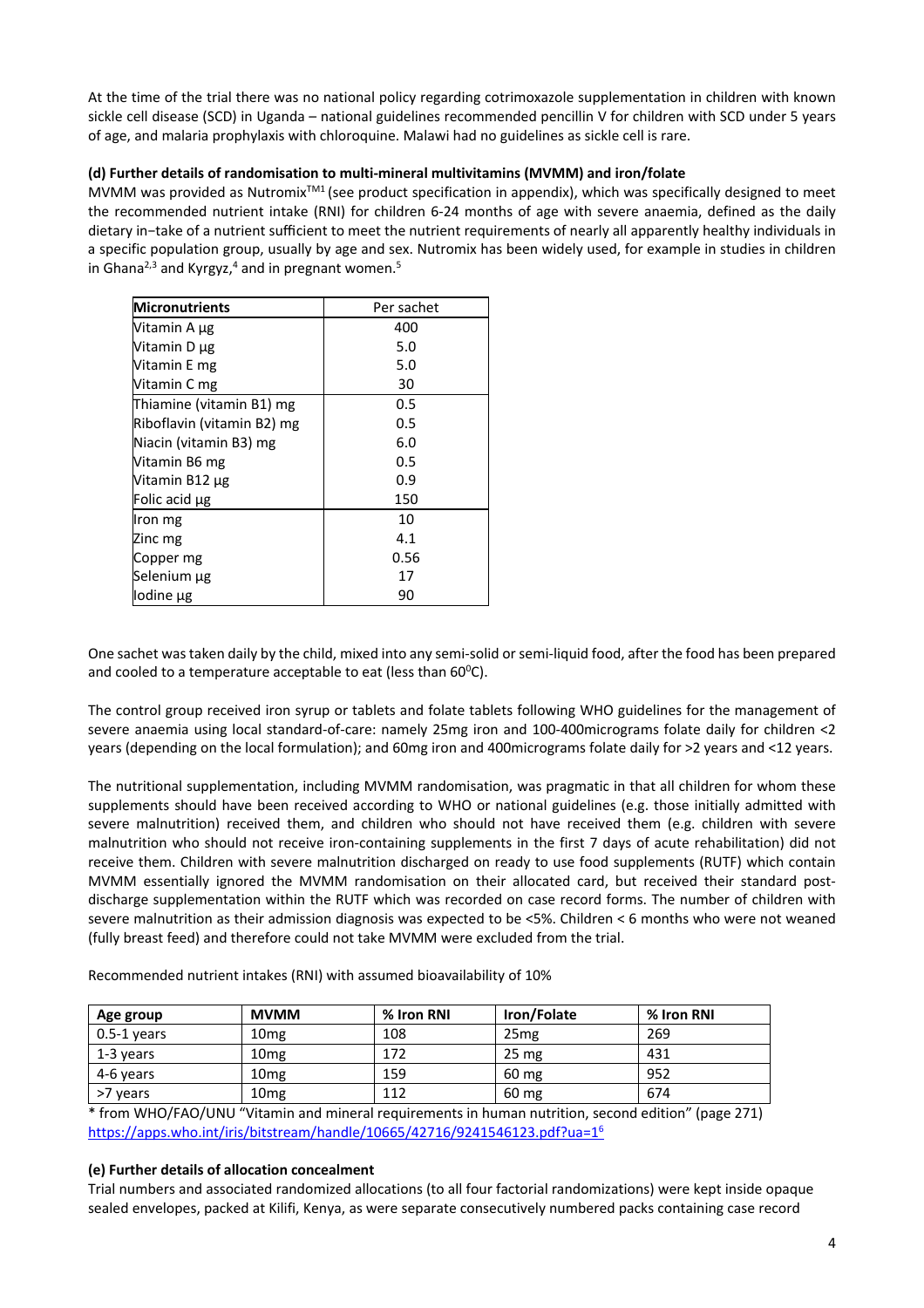forms and a link to one specific opaque sealed envelope containing a trial number and randomized allocation. The link between pack number and trial number (and hence randomized allocation) was also randomized within blocks. At enrolment, trial staff opened the next consecutively numbered pack, which directed them to a sealed randomization envelope which was within the next 16 envelopes, but was not the next one, ensuring allocation concealment. This method was used to ensure that acutely unwell children could be treated immediately at the emergency ward, without having to rely on a computer or the internet to obtain a randomized allocation.

#### **(f) Further details of endpoint ascertainment and adjudication**

SAEs were defined following the International Committee for Harmonisation as events which led to death, were life‐ threatening, caused or prolonged hospitalization (excluding elective procedures), caused permanent disability, or were other medical conditions or with a real, not hypothetical risk of one of the previous categories.

Deaths (including causes) and trial‐drug relatedness were adjudicated by an Endpoint Review Committee (ERC) (two members independent of day to day running of the trial) blind to volume of transfusion and trial drugs received, using the available clinical/laboratory data provided by the sites. They also reviewed all suspected transfusion reactions, suspected respiratory events, suspected neurological events, and allergic reactions.

## **(g) Sample size calculation from the trial protocol**

The sample size calculation was based on 80% power and 2 sided alpha=0.013 to allow for 4 comparisons (factorial randomisations to post‐discharge MVMM and/or cotrimoxazole, reported here, plus additional randomisations to 30mls/kg vs 20mls/kg whole blood equivalent transfusion and to any vs no transfusion in those with haemoglobin >4g/dl and no severity signs; uncomplicated severe anaemia). The calculation assumed cumulative mortality at 6 months (primary endpoint for this comparison) would be 28.5% in the complicated severe anaemia stratum, and 21.5% in the uncomplicated severe anaemia stratum, with a 1:1 ratio enrolled in these two subgroups, leading to overall mortality of 25% in those randomised to standard supplementation or no cotrimoxazole prophylaxis. A total of 3162 children provided 80% power to detect a 5% absolute reduction (to 20%), inflated to 3364 assuming 6% lost to follow‐up by 6 months. 3954 severe anaemia cases were required to provide >80% power for the transfusion comparisons, so the total sample size enrolled allowed for dilution effects due to a small percentage of children pragmatically not following their allocated MVMM or cotrimoxazole strategy (see (b) and (c) above) and for children dying in hospital or absconding never starting their allocated supplementation.

## **(h) Statistical methods**

The primary analysis was intention‐to‐treat based on all randomised participants. Randomisation was done at admission, given the relatively low resourced district hospitals in which the trial was undertaken, necessitating the use of envelope‐based allocation concealment. Practically, it was not judged feasible to do a second set of randomisations at discharge, and there was also the potential to confuse different sets of randomisation envelopes. Compared to a second randomisation at discharge, the intention-to-treat estimate of intervention effect between groups randomised at admission would have a small amount of dilution bias. A secondary analysis (prespecified in the Statistical Analysis Plan) therefore restricted the population to patients alive at the minimum of discharge or 5 days from randomisation in whom these interventions were neither mandated nor contraindicated (ie excluding HIV‐infected children and those with known GP6D deficiency or other contraindications from the cotrimoxazole randomisation, excluding children admitted for severe acute malnutrition, already taking ready‐to‐use supplementary food or with other contraindications from the supplementation randomisation). Of note, this population is not randomised, because exclusions are based on post-randomisation factors, and therefore this analysis is not formally intention-to-treat. However, the trial was implemented using a factorial design: that is, each randomisation was intrinsically balanced for every other randomisation. Therefore had, for example, more deaths occurred in one transfusion group, balance would still be maintained across both the MVMM and cotrimoxazole randomisations, meaning there is no selection bias in the intention-to-treat comparison of groups as randomised at admission. Any differences in characteristics in the small number of children who died/absconded before discharge (3%) could potentially lead to a small difference in baseline characteristics between those randomised and those who survived to take the MVMM/cotrimoxazole interventions; the impact of this was assessed using standard subgroup analyses (see below),

Time-to-event analyses measured time from randomization, censored at the last ascertainment of vital status if the outcome or any competing events had not occurred. For analyses concerning events at specific time points, surviving children were censored at that time point; specifically for analyses at 28 days, censoring occurred on day 28, for analyses at 90 days censoring occurred on day 90 and for analyses at 180 days censoring occurred on day 183 as this corresponded to 6 months. Analyses of time to readmission measured time from discharge. The primary analyses stratified for randomization stratification factors (centre, stratum) using stratified logrank test and stratified Cox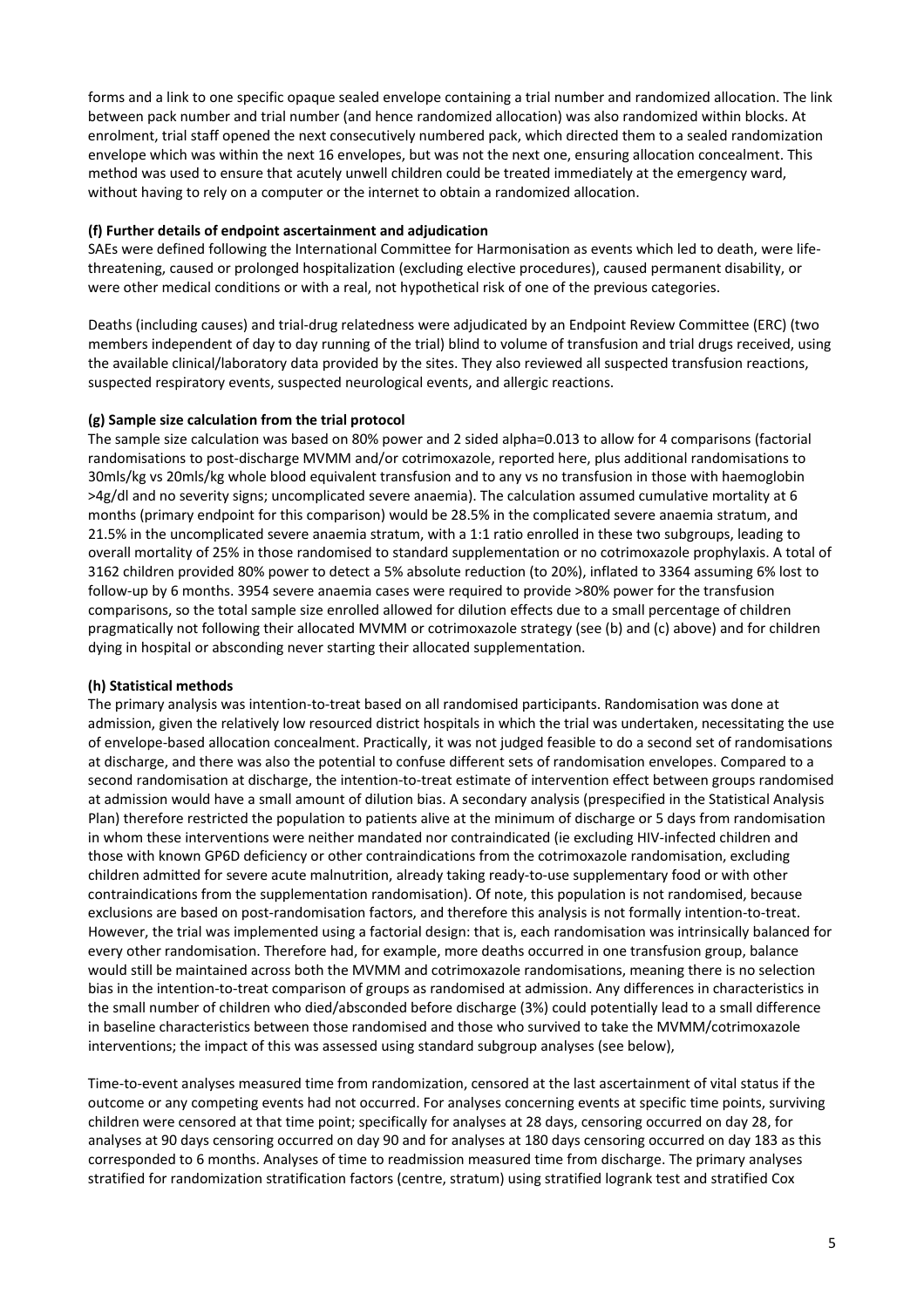regression; results from secondary unstratified analyses were very similar (data not shown). Lost-to-follow-up was defined as unknown vital status despite contact tracing by sites.

Analyses of causes of death, and all time‐to‐event outcomes which did not include all‐cause mortality, used competing risks methods. These estimated the probability of the event (analogous to Kaplan‐Meier) using cumulative incidence functions, and estimated the effect of randomized group on the sub‐distribution hazard corresponding to the cumulative incidence function<sup>7</sup>. For time to haemoglobin recovery and new profound anaemia, death and discharge were considered as competing events. For new profound anaemia, children were only at risk after having one haemoglobin measurement above 4g/dl. These analyses were conducted unstratified, as stratification is not possible with the estimating equation approach used for estimation.

Haemoglobin was compared between randomized groups over time using generalised estimating equations (GEE) (independent correlation structure) with randomized group, adjusting for stratification factors and scheduled visit week as categorical independent variables. The closest measurement to each scheduled visit date within equally spaced windows was used as the measurement at each scheduled visit. Continuous measurements were modelled using change from baseline as the outcome in a normal GEE model, adjusting for baseline value. Haemoglobin below or above thresholds was modelled as a dichotomous outcome in a poisson GEE model to estimate rate ratios. Comparisons at individual timepoints were undertaken using equivalent models without adjusting for repeated measures. Baseline values were those taken at screening.

For each of the primary and secondary outcomes, interactions with the other factorial randomisations (post-discharge cotrimoxazole or multi‐vitamins multi‐minerals, 20 vs 30 mls/kg transfusion, any vs no transfusion) were tested by including interaction terms in the final model as above.

No adjustment was made for multiple testing.

#### **(i) Subgroup analyses**

We pre-specified in the protocol eleven subgroup analyses by the other factorial randomizations (multi-vitamins multi-minerals vs iron and folate, cotrimoxazole vs none, 20 vs 30 mls/kg transfusion, any vs no transfusion; 3 interactions relevant for each randomisation presented here); stratification factors (centre, complicated vs uncomplicated severe anaemia); and six other key factors (previous transfusion ever, fever at screening (temperature >37.5°C), malaria, known sickle cell disease on enrolment or sickle cell disease positive on blood test at admission, HIV (not for the cotrimoxazole vs none comparison as HIV positive children were expected to be prescribed cotrimoxazole following guidelines), and microbiological evidence of sepsis (blood culture or retrospective molecular diagnosis)).

A further five subgroup analyses were pre‐specified in the Statistical Analysis Plan, namely by haemoglobinurea, malnutrition, shock (one of weak pulse volume, temperature gradient or capillary refill time), hypothermia, and dehydration.

For continuous factors, we considered both categorisation and natural cubic splines (five knots at the  $10^{th}$ ,  $25^{th}$ ,  $50^{th}$ ,  $75<sup>th</sup>$ , and  $90<sup>th</sup>$  centiles) to test for interactions with the main intervention effect of 30mls/kg vs 20mls/kg. All subgroup analyses were conducted unstratified to avoid losing information from small strata with no events in one randomized group.

#### **REFERENCES**

1. Zlotkin S, Arthur P, Schauer C, Antwi KY, Yeung G, Piekarz A. Home‐fortification with iron and zinc sprinkles or iron sprinkles alone successfully treats anemia in infants and young children. J Nutr 2003;133:1075‐80.

2. Adu-Afarwuah S, Lartey A, Brown KH, Zlotkin S, Briend A, Dewey KG. Randomized comparison of 3 types of micronutrient supplements for home fortification of complementary foods in Ghana: effects on growth and motor development. Am J Clin Nutr 2007;86:412‐20.

3. Christofides A, Asante KP, Schauer C, Sharieff W, Owusu‐Agyei S, Zlotkin S. Multi‐micronutrient Sprinkles including a low dose of iron provided as microencapsulated ferrous fumarate improves haematologic indices in anaemic children: a randomized clinical trial. Matern Child Nutr 2006;2:169‐80.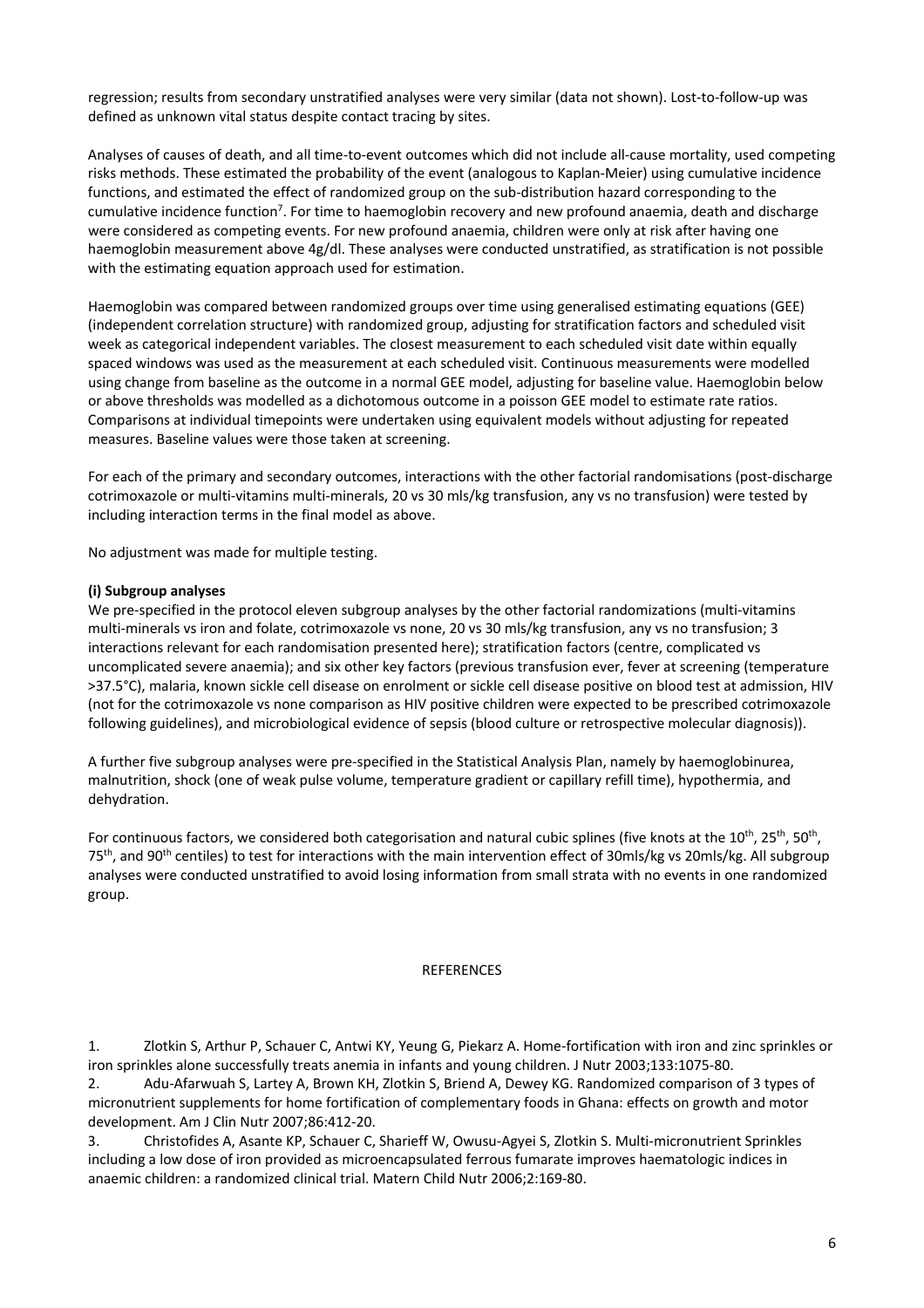4. Lundeen E, Schueth T, Toktobaev N, Zlotkin S, Hyder SM, Houser R. Daily use of Sprinkles micronutrient powder for 2 months reduces anemia among children 6 to 36 months of age in the Kyrgyz Republic: a cluster‐ randomized trial. Food Nutr Bull 2010;31:446‐60.

5. Suchdev PS, De‐Regil LM, Walleser S, Vist GE, Pena‐Rosas JP. Multiple micronutrient powders for home (point of use) fortification of foods in pregnant women: a systematic review. Geneva: World Health Organization,; 2011.

6. Vitamin and mineral requirements in human nutrition: report of a joint FAO/WHO expert consultation, Bangkok, Thailand, 21–30 September 1998. Geneva: World Health Organization and Food and Agriculture Organization of the United Nations; 2004.

7. Fine JP, Gray RJ. A Proportional Hazards Model for the Subdistribution of a Competing Risk. Journal of the American Statistical Association 1999;94:496‐509.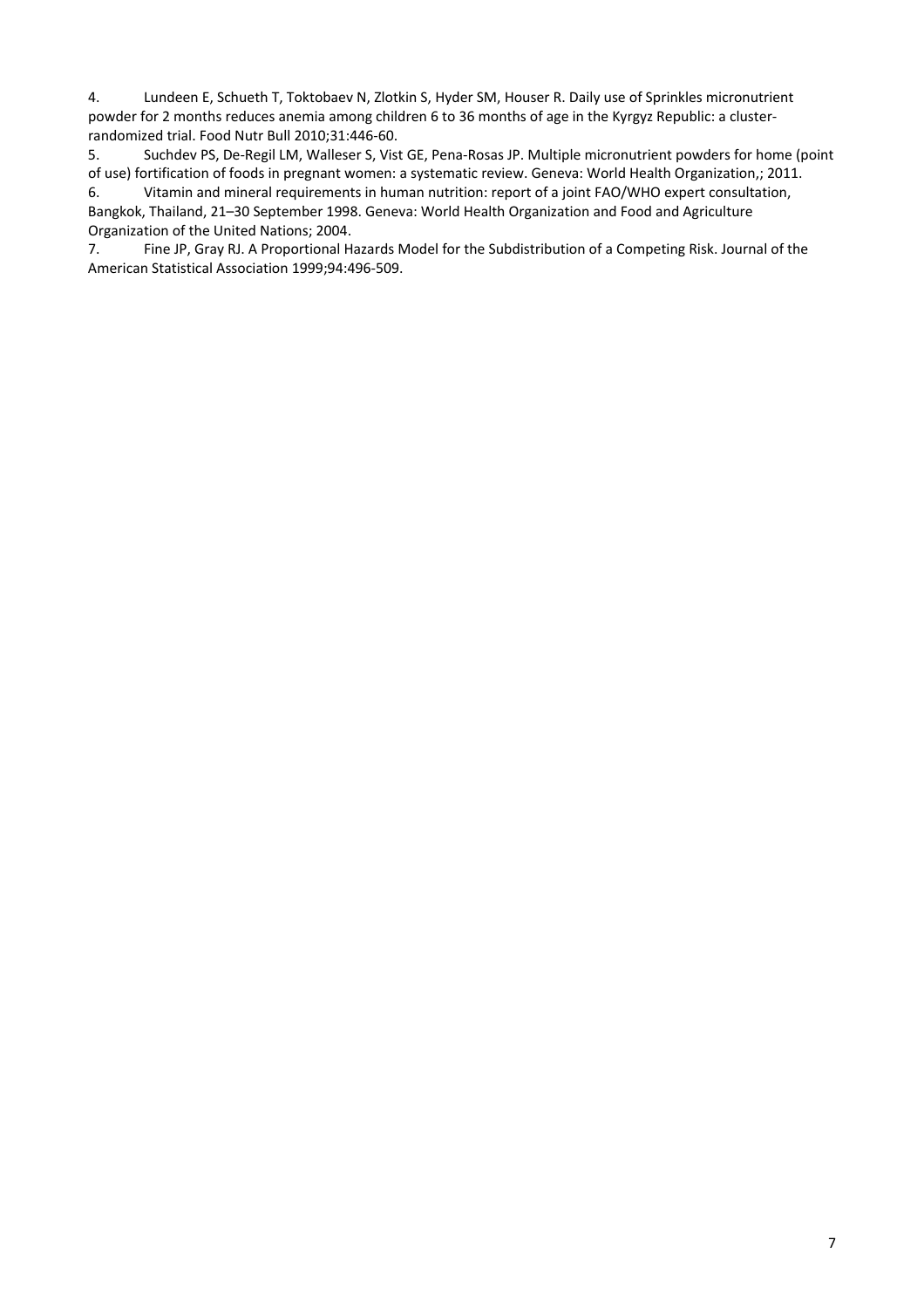#### SUPPLEMENTARY FIGURES

# Figure S1 Eleven subgroup analyses pre-specified in the protocol for the 180-day mortality primary outcome: **MVMM randomisation**

|                                                               |                                 |                                |     |                   |                    |        |                        |                |                | MVMM:                                 |                        |
|---------------------------------------------------------------|---------------------------------|--------------------------------|-----|-------------------|--------------------|--------|------------------------|----------------|----------------|---------------------------------------|------------------------|
| Subgroup                                                      | <b>MVMM</b>                     | Iron and folate                |     |                   |                    |        |                        |                |                | Iron and folate<br>HR (95% CI)        | Interaction<br>p-value |
| EVER RECEIVED A BLOOD TRANSFUSION (INCLUDING IN THIS ILLNESS) |                                 |                                |     |                   |                    |        |                        |                |                |                                       |                        |
| Yes                                                           | 70/675 (10.4%)                  | 70/650 (10.8%)                 |     |                   |                    |        |                        |                |                | 0.97 (0.70-1.35)                      | 0.94                   |
| No                                                            | 96/1302 (7.4%)                  | 99/1325 (7.5%)                 |     |                   |                    |        |                        |                |                | 0.98 (0.74-1.30)                      |                        |
|                                                               |                                 |                                |     |                   |                    |        |                        |                |                |                                       |                        |
| <b>FEVER</b>                                                  |                                 |                                |     |                   |                    |        |                        |                |                |                                       |                        |
| Temperature > 37.5°C                                          | 62/729 (8.5%)                   | 69/793 (8.7%)                  |     |                   |                    |        |                        |                |                | 0.98 (0.70-1.38)                      | 0.99                   |
| Temperature ≤37.5°C                                           | 104/1268 (8.2%)                 | 100/1193 (8.4%)                |     |                   |                    |        |                        |                |                | 0.98 (0.74-1.29)                      |                        |
|                                                               |                                 |                                |     |                   |                    |        |                        |                |                |                                       |                        |
| <b>MALARIA</b>                                                |                                 |                                |     |                   |                    |        |                        |                |                |                                       |                        |
| Malaria positive                                              | 5/497 (1.0%)                    | 5/487 (1.0%)                   |     |                   |                    |        |                        |                |                | 0.98 (0.28-3.38)                      | 0.71                   |
| Malaria negative                                              | 79/732 (10.8%)                  | 82/707 (11.6%)                 |     |                   |                    |        |                        |                |                | 0.93 (0.68-1.27)                      |                        |
| TRANSFUSION VOLUME RANDOMISATION                              |                                 |                                |     |                   |                    |        |                        |                |                |                                       |                        |
| 30mls/kg                                                      | 70/803 (8.7%)                   | 84/795 (11.0%)                 |     |                   |                    |        |                        |                |                | 0.82 (0.60-1.12)                      | 0.22                   |
| 20mls/kg                                                      | 70/801 (8.7%)                   | 64/797 (8.0%)                  |     |                   |                    |        |                        |                |                | 1.09 (0.78-1.53)                      |                        |
|                                                               |                                 |                                |     |                   |                    |        |                        |                |                |                                       |                        |
| TRANSFUSION TIMING RANDOMISATION                              |                                 |                                |     |                   |                    |        |                        |                |                |                                       |                        |
| Immediate                                                     | 26/393 (6.6%)                   | 21/394 (5.3%)                  |     |                   |                    |        |                        |                |                | 1.26 (0.71-2.24)                      | 0.68                   |
| Control                                                       | 18/390 (4.6%)                   | 17/388 (4.4%)                  |     |                   |                    |        |                        |                |                | 1.05 (0.54-2.03)                      |                        |
|                                                               |                                 |                                |     |                   |                    |        |                        |                |                |                                       |                        |
| COTRIMOXAZOLE RANDOMISATION                                   |                                 |                                |     |                   |                    |        |                        |                |                |                                       |                        |
| Cotrimoxazole (SoC)<br>No Cotrimoxazole                       | 80/1000 (8.0%)<br>86/997 (8.6%) | 92/994 (9.3%)<br>77/992 (7.8%) |     |                   |                    |        |                        |                |                | $0.86(0.64-1.16)$<br>1.12 (0.82-1.52) | 0.23                   |
|                                                               |                                 |                                |     |                   |                    |        |                        |                |                |                                       |                        |
| SEVERITY STRATA                                               |                                 |                                |     |                   |                    |        |                        |                |                |                                       |                        |
| Stratum A                                                     | 122/1214 (10.1%)                | 131/1204 (10.9%)               |     |                   |                    |        |                        |                |                | 0.92 (0.72-1.18)                      | 0.36                   |
| Stratum B                                                     | 44/783 (5.6%)                   | 38/782 (4.9%)                  |     |                   |                    |        |                        |                |                | 1.16 (0.75-1.79)                      |                        |
|                                                               |                                 |                                |     |                   |                    |        |                        |                |                |                                       |                        |
| <b>HIV</b>                                                    |                                 |                                |     |                   |                    |        |                        |                |                |                                       |                        |
| Negative                                                      | 7/721 (1%)                      | 12/719 (1.7%)                  |     |                   |                    |        |                        |                |                | 1.00 (0.79-1.26)                      | 0.14                   |
| Positive                                                      | 9/58 (15.5%)                    | 13/57 (22.8%)                  |     |                   |                    |        |                        |                |                | 0.67 (0.28-1.56)                      |                        |
| KNOWN OR PREVIOUSLY UNDIAGNOSED SICKLE CELL DISEASE           |                                 |                                |     |                   |                    |        |                        |                |                |                                       |                        |
| Yes                                                           | 26/560 (4.6%)                   | 32/529 (6.1%)                  |     |                   |                    |        |                        |                |                | 0.76 (0.45-1.28)                      | 0.28                   |
| No                                                            | 140/1297 (9.7%)                 | 137/1457 (9.4%)                |     |                   |                    |        |                        |                |                | 1.04 (0.82-1.32)                      |                        |
|                                                               |                                 |                                |     |                   |                    |        |                        |                |                |                                       |                        |
| MICROBIOLOGICAL EVIDENCE OF SEPSIS                            |                                 |                                |     |                   |                    |        |                        |                |                |                                       |                        |
| Yes                                                           | 7/59 (11.9%)                    | 8/66 (12.1%)                   |     |                   |                    |        |                        |                |                | 0.99 (0.36-2.72)                      | 0.96                   |
| No                                                            | 140/1667 (8.4%)                 | 137/1655 (8.3%)                |     |                   |                    |        |                        |                |                | 1.02 (0.80-1.29)                      |                        |
|                                                               |                                 |                                |     |                   |                    |        |                        |                |                |                                       |                        |
| <b>SITE</b>                                                   |                                 |                                |     |                   |                    |        |                        |                |                |                                       |                        |
| Blantyre                                                      | 14/233 (6.0%)                   | 12/230 (5.2%)                  |     |                   |                    |        |                        |                |                | 1.16 (0.54-2.51)                      | 0.70                   |
| Mulago                                                        | 38/472 (8.1%)                   | 45/466 (9.7%)                  |     |                   |                    |        |                        |                |                | $0.83(0.54-1.27)$                     |                        |
| Soroti                                                        | 41/535 (7.7%)                   | 45/533 (8.4%)                  |     |                   |                    |        |                        |                |                | 0.90 (0.59-1.37)                      |                        |
| Mbale                                                         | 73/757 (9.6%)                   | 67/757 (8.9%)                  |     |                   |                    |        |                        |                |                | 1.10 (0.79-1.53)                      |                        |
|                                                               |                                 |                                |     |                   |                    |        |                        |                |                |                                       |                        |
|                                                               |                                 |                                | L   |                   |                    |        |                        |                |                |                                       |                        |
|                                                               |                                 |                                | .05 | .125              | .25                | $.5\,$ | $\blacksquare$         | $\overline{2}$ | $\overline{4}$ | 8                                     |                        |
|                                                               |                                 |                                |     |                   |                    |        |                        |                |                |                                       |                        |
|                                                               |                                 |                                |     |                   | <b>MVMM</b> better |        | Iron and Folate better |                |                |                                       |                        |
|                                                               |                                 |                                |     | <b>HR [95%CI]</b> |                    |        |                        |                |                |                                       |                        |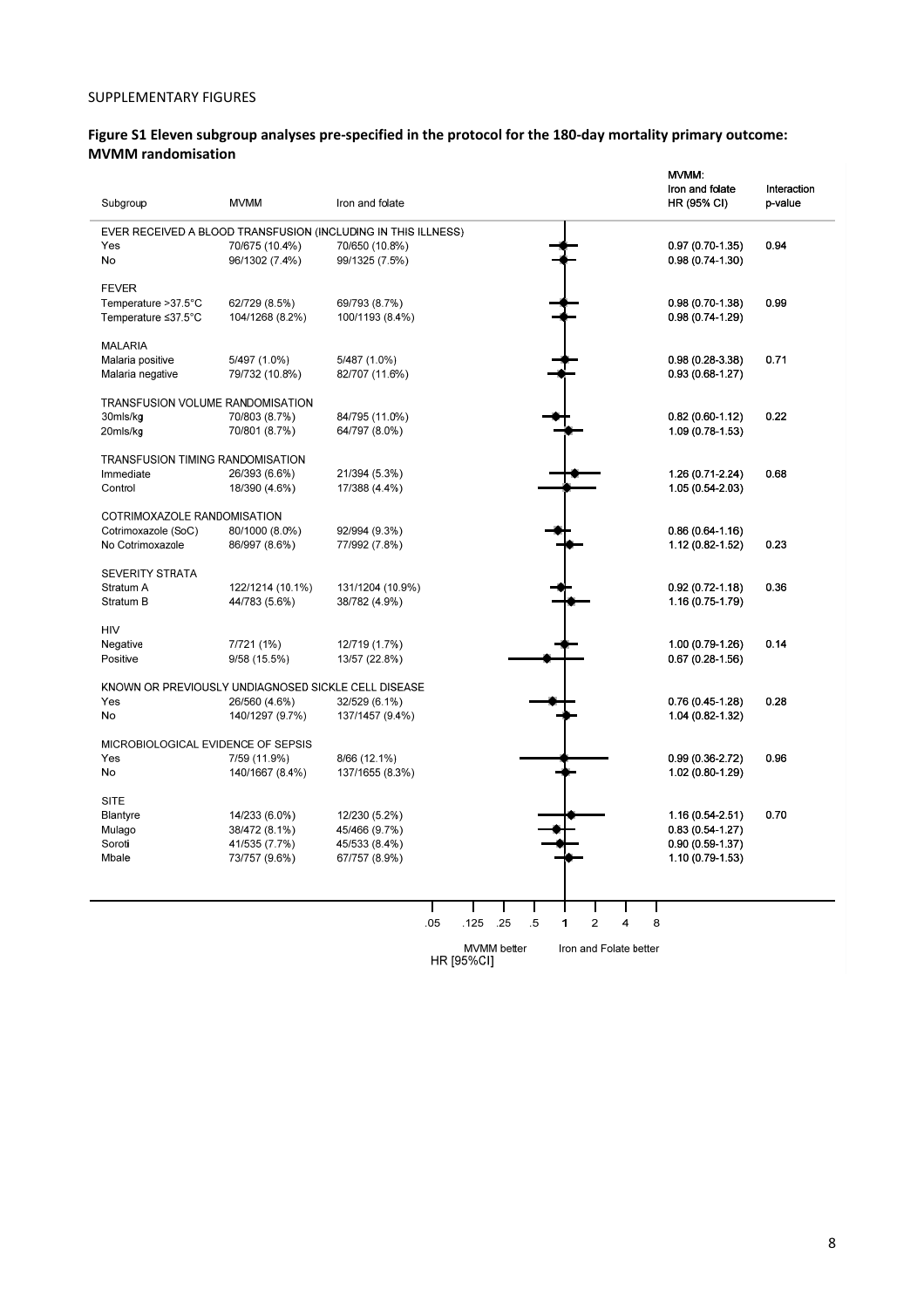# Figure S2 Five subgroup analyses pre-specified in the Statistical Analysis Plan but not the protocol for the 180-day **mortality primary outcome: MVMM randomisation**

|                                                          |                               | Iron                            |                                              |        | MVMM: Iron and             | Interaction |
|----------------------------------------------------------|-------------------------------|---------------------------------|----------------------------------------------|--------|----------------------------|-------------|
| Subgroup                                                 | <b>MVMM</b>                   | and folate                      |                                              |        | folate HR (95% CI) p-value |             |
| <b>SHOCK</b>                                             |                               |                                 |                                              |        |                            |             |
| Shock at admission                                       | 65/572 (11.4%)                | 76/598 (12.7%)                  |                                              |        | $0.89(0.64-1.24)$          | 0.41        |
| Not in shock at admission 101/1418 (7.1%) 93/1384 (6.7%) |                               |                                 |                                              |        | $1.06(0.80-1.41)$          |             |
| <b>DEHYDRATION</b>                                       |                               |                                 |                                              |        |                            |             |
| Dehydration                                              | 21/135 (15.6%)                | 26/134 (19.4%)                  |                                              |        | $0.76(0.43-1.35)$          | 0.34        |
| No dehydration                                           |                               | 145/1860 (7.8%) 143/1852 (7.7%) |                                              |        | 1.01 (0.81-1.28)           |             |
| <b>MALNUTRITION</b>                                      |                               |                                 |                                              |        |                            |             |
| Well nourished                                           | 141/162 (7.6%)                | 139/1830 (7.6%)                 |                                              |        | 1.00 (0.79-1.26)           | $0.01*$     |
| Under nourished                                          | $6/84(7.1\%)$                 | 15/97 (15.5%)                   |                                              |        | $0.43(0.17 - 1.12)$        |             |
| Malnourished                                             | 8/31 (25.8%)                  | $3/44(6.8\%)$                   |                                              |        | 4.40 (1.17-16.62)          |             |
| <b>HYPOTHERMIA</b>                                       |                               |                                 |                                              |        |                            |             |
| Yes                                                      | 12/72 (16.7%)                 | 12/75 (16.0%)                   |                                              |        | 1.06 (0.47-2.35)           | 0.85        |
| No                                                       |                               | 154/1925 (8.0%) 157/1911 (8.2%) |                                              |        | $0.97(0.78-1.22)$          |             |
| <b>HAEMOGLOBINURIA</b>                                   |                               |                                 |                                              |        |                            |             |
| Yes                                                      | 33/319 (10.3%) 30/271 (11.1%) |                                 |                                              |        | $0.94(0.57-1.54)$          | 0.90        |
| No                                                       |                               | 133/1678 (7.9%) 139/1715 (8.1%) |                                              |        | $0.98(0.77-1.23)$          |             |
|                                                          |                               |                                 |                                              |        |                            |             |
|                                                          |                               |                                 |                                              |        |                            |             |
|                                                          |                               | 05                              | 125 25<br>-5                                 | 8<br>2 |                            |             |
|                                                          |                               |                                 | MVMM better Iron+folate better<br>HR [95%CI] |        |                            |             |

\* p=0.57 for interaction between MUAC modelled as a continuous variable and MVMM vs Iron and folate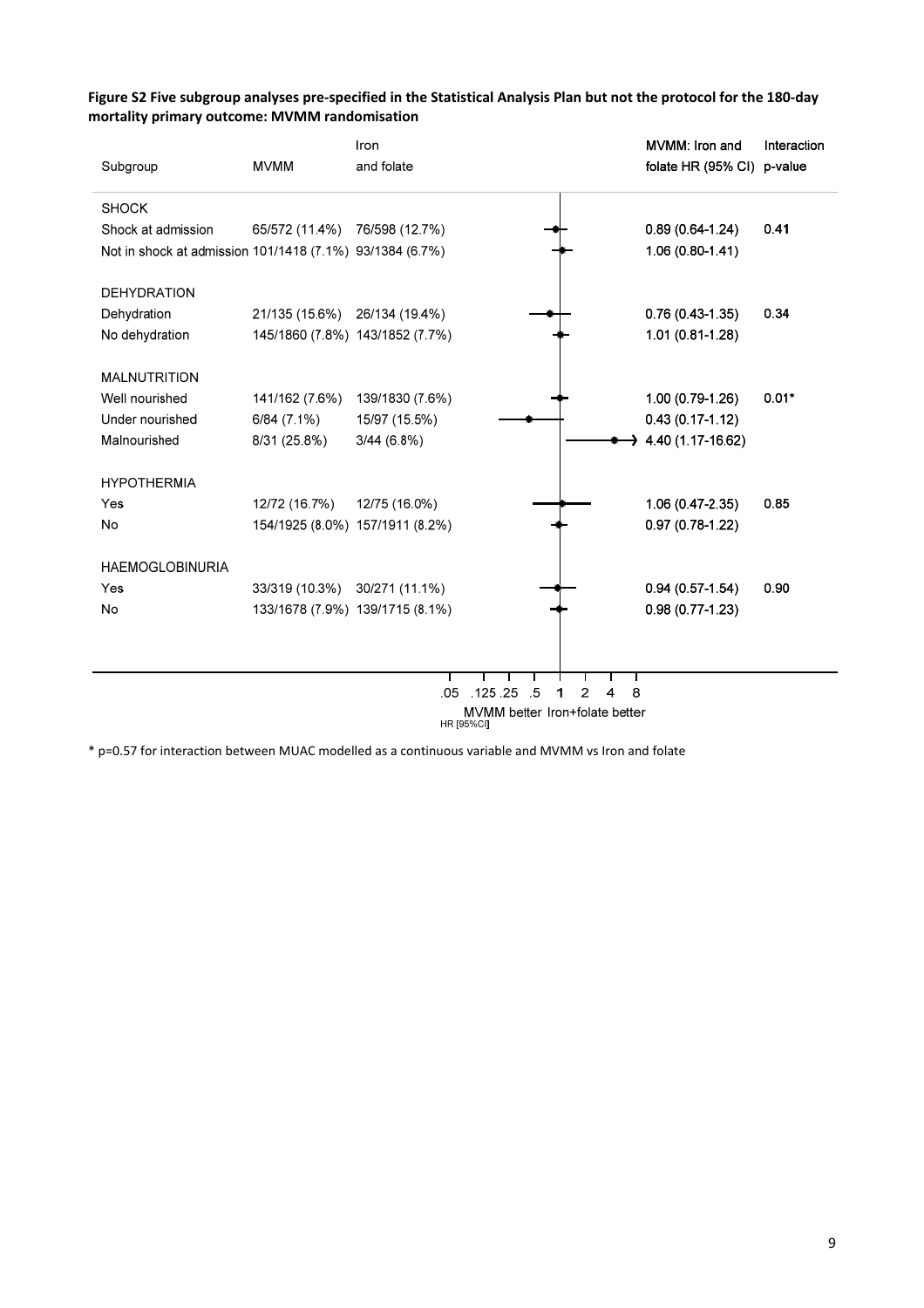#### Figure S3 Ten subgroup analyses pre-specified in the protocol for the 180-day mortality primary outcome: **cotrimoxazole randomisation**

| Subgroup                                                      | Cotrimoxazole    | No<br>Cotrimoxazole |     |                                    |     |        |   |                         |                         |   | Cotrimoxazole: No<br>Cotrimoxazole HR (95% CI) | Interaction<br>p-value |
|---------------------------------------------------------------|------------------|---------------------|-----|------------------------------------|-----|--------|---|-------------------------|-------------------------|---|------------------------------------------------|------------------------|
| EVER RECEIVED A BLOOD TRANSFUSION (INCLUDING IN THIS ILLNESS) |                  |                     |     |                                    |     |        |   |                         |                         |   |                                                |                        |
| Yes                                                           | 75/696 (10.8%)   | 65/629 (10.3%)      |     |                                    |     |        |   |                         |                         |   | $0.97(0.70-1.35)$                              | 0.95                   |
| No                                                            | 97/1289 (7.5%)   | 98/1338 (7.3%)      |     |                                    |     |        |   |                         |                         |   | 1.04 (0.78-1.37)                               |                        |
| <b>FEVER</b>                                                  |                  |                     |     |                                    |     |        |   |                         |                         |   |                                                |                        |
| Temperature > 37.5°C                                          | 72/776 (9.3%)    | 59/746 (7.9%)       |     |                                    |     |        |   |                         |                         |   | $1.18(0.84 - 1.67)$                            | 0.43                   |
| Temperature ≤37.5°C                                           | 100/1118 (91.8%) | 104/1243 (8.4%)     |     |                                    |     |        |   |                         |                         |   | $0.99(0.75-1.30)$                              |                        |
| <b>MALARIA</b>                                                |                  |                     |     |                                    |     |        |   |                         |                         |   |                                                |                        |
| Malaria positive                                              | 84/1288 (6.5%)   | 90/1249 (7.2%)      |     |                                    |     |        |   |                         |                         |   | 0.91 (0.67-1.22)                               | 0.10                   |
| Malaria negative                                              | 88/702 (12.5%)   | 73/737 (9.9%)       |     |                                    |     |        |   |                         |                         |   | 1.30 (0.95-1.77)                               |                        |
| TRANSFUSION VOLUME RANDOMISATION                              |                  |                     |     |                                    |     |        |   |                         |                         |   |                                                |                        |
| 30mls/kg                                                      | 79/797 (9.9%)    | 75/801 (9.4%)       |     |                                    |     |        |   |                         |                         |   | 1.07 (0.78-1.47)                               | 0.22                   |
| 20mls/kg                                                      | 69/801 (8.6%)    | 65/797 (8.2%)       |     |                                    |     |        |   |                         |                         |   | $1.06(0.75-1.48)$                              |                        |
| TRANSFUSION TIMING RANDOMISATION                              |                  |                     |     |                                    |     |        |   |                         |                         |   |                                                |                        |
| Immediate                                                     | 24/396 (6.1%)    | 23/368 (5.9%)       |     |                                    |     |        |   |                         |                         |   | 1.05 (0.59-1.87)                               | 0.68                   |
| Control                                                       | 21/389 (5.4%)    | 14/389 (3.6%)       |     |                                    |     |        |   |                         |                         |   | 1.50 (0.76-2.96)                               |                        |
| NUTRITIONAL RANDOMISATION                                     |                  |                     |     |                                    |     |        |   |                         |                         |   |                                                |                        |
| Iron and folate (SoC)                                         | 92/994 (9.3%)    | 77/992 (7.8%)       |     |                                    |     |        |   |                         |                         |   | 1.21 (0.89-1.63)                               | 0.23                   |
| Multi-vitamin multi-mineral food additive 80/1000 (8.0%)      |                  | 86/997 (8.6%)       |     |                                    |     |        |   |                         |                         |   | $0.93(0.69-1.26)$                              |                        |
| <b>SEVERITY STRATA</b>                                        |                  |                     |     |                                    |     |        |   |                         |                         |   |                                                |                        |
| Stratum A                                                     | 127/1209 (10.5%) | 126/1209 (10.4%)    |     |                                    |     |        |   |                         |                         |   | 1.02 (0.80-1.30)                               | 0.48                   |
| Stratum B                                                     | 45/785 (5.7%)    | 37/780 (4.7%)       |     |                                    |     |        |   |                         |                         |   | 1.22 (0.79-1.89)                               |                        |
| KNOWN OR PREVIOUSLY UNDIAGNOSED SICKLE CELL DISEASE           |                  |                     |     |                                    |     |        |   |                         |                         |   |                                                |                        |
| Yes                                                           | 29/551 (5.3%)    | 29/538 (5.4%)       |     |                                    |     |        |   |                         |                         |   | $0.98(0.59-1.64)$                              | 0.73                   |
| No                                                            | 143/1443 (9.9%)  | 134/1451 (9.2%)     |     |                                    |     |        |   |                         |                         |   | 1.09 (0.86-1.37)                               |                        |
| MICROBIOLOGICAL EVIDENCE OF SEPSIS                            |                  |                     |     |                                    |     |        |   |                         |                         |   |                                                |                        |
| Yes                                                           | 7/54 (13.0%)     | 8/71 (11.3%)        |     |                                    |     |        |   |                         |                         |   | 1.18 (0.43-3.24)                               | 0.83                   |
| No                                                            | 143/1665 (8.6%)  | 134/1657 (8.1%)     |     |                                    |     |        |   |                         |                         |   | 1.07 (0.84-1.35)                               |                        |
| <b>SITE</b>                                                   |                  |                     |     |                                    |     |        |   |                         |                         |   |                                                |                        |
| Blantyre                                                      | 13/231 (5.6%)    | 13/232 (5.6%)       |     |                                    |     |        |   |                         |                         |   | $0.98(0.46-2.12)$                              | 0.92                   |
| Mulago                                                        | 44/471 (9.3%)    | 39/467 (8.4%)       |     |                                    |     |        |   |                         |                         |   | 1.15 (0.75-1.78)                               |                        |
| Soroti                                                        | 42/536 (7.8%)    | 44/532 (8.3%)       |     |                                    |     |        |   |                         |                         |   | $0.95(0.63 - 1.46)$                            |                        |
| Mbale                                                         | 73/756 (9.7%)    | 67/758 (8.8%)       |     |                                    |     |        |   |                         |                         |   | 1.10 (0.79-1.53)                               |                        |
|                                                               |                  |                     |     |                                    |     |        |   |                         |                         |   |                                                |                        |
|                                                               |                  |                     |     |                                    |     |        |   |                         |                         |   |                                                |                        |
|                                                               |                  |                     | .05 | .125                               | .25 | $.5\,$ | 1 | $\overline{\mathbf{c}}$ | 4                       | 8 |                                                |                        |
|                                                               |                  |                     |     | Cotrimoxazole better<br>HR [95%CI] |     |        |   |                         | No Cotrimoxazole better |   |                                                |                        |

\*HIV subgroup not included here as all HIV positive children were expected be prescribed cotrimoxazole as per guidelines and were not expected to follow this randomisation.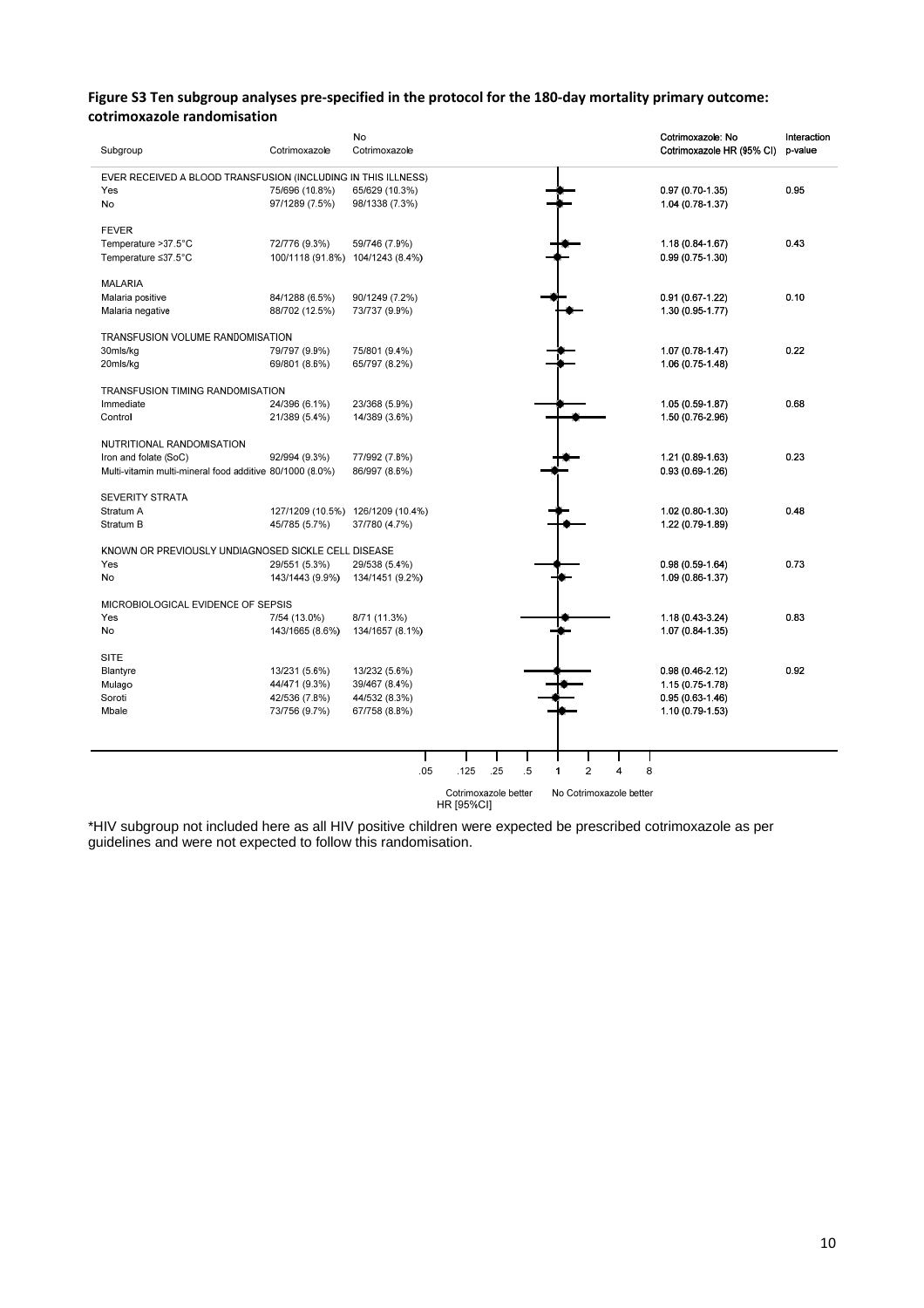|                                                          |                |                                 |            |                                 | Cotrimoxazole:          | Interaction |
|----------------------------------------------------------|----------------|---------------------------------|------------|---------------------------------|-------------------------|-------------|
| Subgroup                                                 | Cotrimoxazole  | SoC                             |            |                                 | SoC HR (95% CI) p-value |             |
| <b>SHOCK</b>                                             |                |                                 |            |                                 |                         |             |
| Shock at admission                                       | 65/569 (11.4%) | 76/601 (12.6%)                  |            |                                 | $0.91(0.65-1.27)$       | 0.20        |
| Not in shock at admission 107/1421 (7.5%) 87/1381 (6.3%) |                |                                 |            |                                 | 1.21 (0.91-1.61)        |             |
| <b>DEHYDRATION</b>                                       |                |                                 |            |                                 |                         |             |
| Dehydration                                              | 23/123 (18.7%) | 24/146 (16.4%)                  |            |                                 | 1.18 (0.67-2.09)        | 0.72        |
| No dehydration                                           |                | 149/1870 (8.0%) 139/1842 (7.8%) |            |                                 | 1.06 (0.84-1.34)        |             |
| <b>MALNUTRITION</b>                                      |                |                                 |            |                                 |                         |             |
| Well nourished                                           |                | 145/1854 (7.8%) 135/1838 (7.3%) |            |                                 | 1.08 (0.85-1.36)        | 0.83        |
| Under nourished                                          | 10/95 (10.5%)  | 11/86 (12.8%)                   |            |                                 | $0.83(0.35-1.97)$       |             |
| Malnourished                                             | 4/28 (14.3%)   | 7/47 (14.9%)                    |            |                                 | $0.93(0.27-3.17)$       |             |
| <b>HYPOTHERMIA</b>                                       |                |                                 |            |                                 |                         |             |
| Yes                                                      | 11/72 (15.3%)  | 13/75 (17.3%)                   |            |                                 | $0.8(0.39-1.97)$        | 0.59        |
| No                                                       |                | 161/1922 (8.4%) 150/1914 (7.8%) |            |                                 | 1.08 (0.87-1.35)        |             |
| <b>HAEMOGLOBINURIA</b>                                   |                |                                 |            |                                 |                         |             |
| Yes                                                      | 39/308 (12.7%) | 24/282 (8.5%)                   |            |                                 | 1.53 (0.92-2.55)        | 0.11        |
| No                                                       |                | 133/2686 (7.9%) 139/1707 (8.1%) |            |                                 | $0.97(0.77-1.24)$       |             |
|                                                          |                |                                 |            |                                 |                         |             |
|                                                          |                | .05                             | .125.25    | -5<br>2                         | 8                       |             |
|                                                          |                |                                 |            | Cotrimoxazole better SoC better |                         |             |
|                                                          |                |                                 | HR [95%CI] |                                 |                         |             |

# Figure S4 Five subgroup analyses pre-specified in the Statistical Analysis Plan but not the protocol for the 180-day **mortality primary outcome: cotrimoxazole randomisation**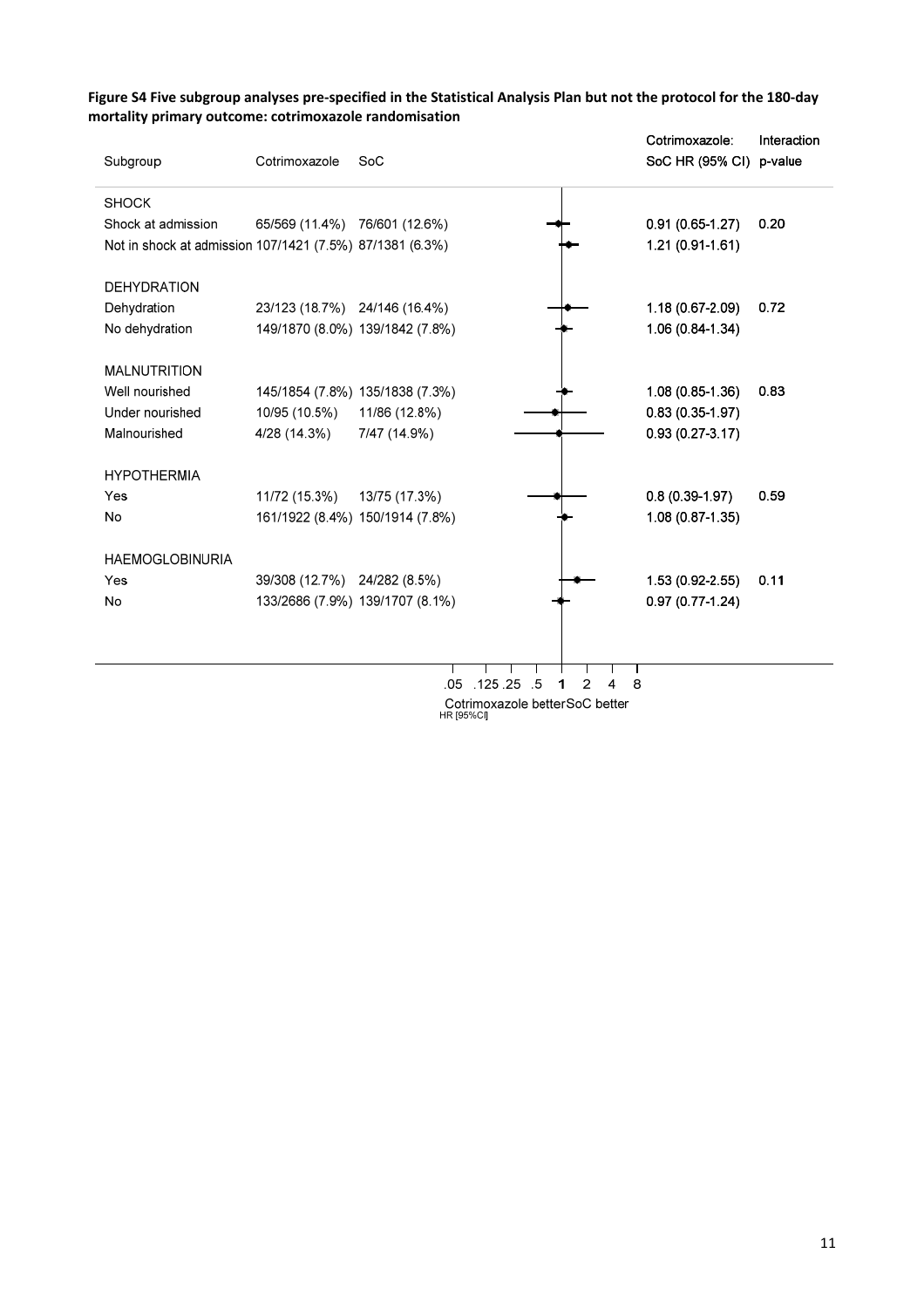# **Figure S5 Positive malaria slide** (a) MVMM



|                 | Admission       | 28 days        | 90 days        | 180 days       |
|-----------------|-----------------|----------------|----------------|----------------|
| <b>MVMM</b>     | 661/1987 (33%)  | 192/1837 (10%) | 185/1755 (11%) | 176/1687 (10%) |
| Iron and folate | 636/1977 (32%)  | 189/1827 (10%) | 191/1740 (11%) | 191/1686 (11%) |
| Total           | 1297/3964 (33%) | 381/3664 (10%) | 376/3495 (11%) | 367/3373 (11%) |
| p-value*        |                 | 0.92           | 0.68           | 0.40           |

# (b) Cotrimoxazole



|                  | Admission       | 28 days        | 90 days        | 180 days       |
|------------------|-----------------|----------------|----------------|----------------|
| Cotrimoxazole    | 651/1983 (33%)  | 155/1852 (8%)  | 180/1743 (10%) | 178/1680 (11%) |
| No Cotrimoxazole | 646/1981 (33%)  | 226/1839 (12%) | 196/1752 (11%) | 189/1693 (11%) |
| Total            | 1297/3964 (33%) | 381/3664 (10%) | 376/3495 (11%) | 367/3373 (11%) |
| p-value*         |                 | < 0.001        | 0.41           | 0.60           |

\* from Poisson regression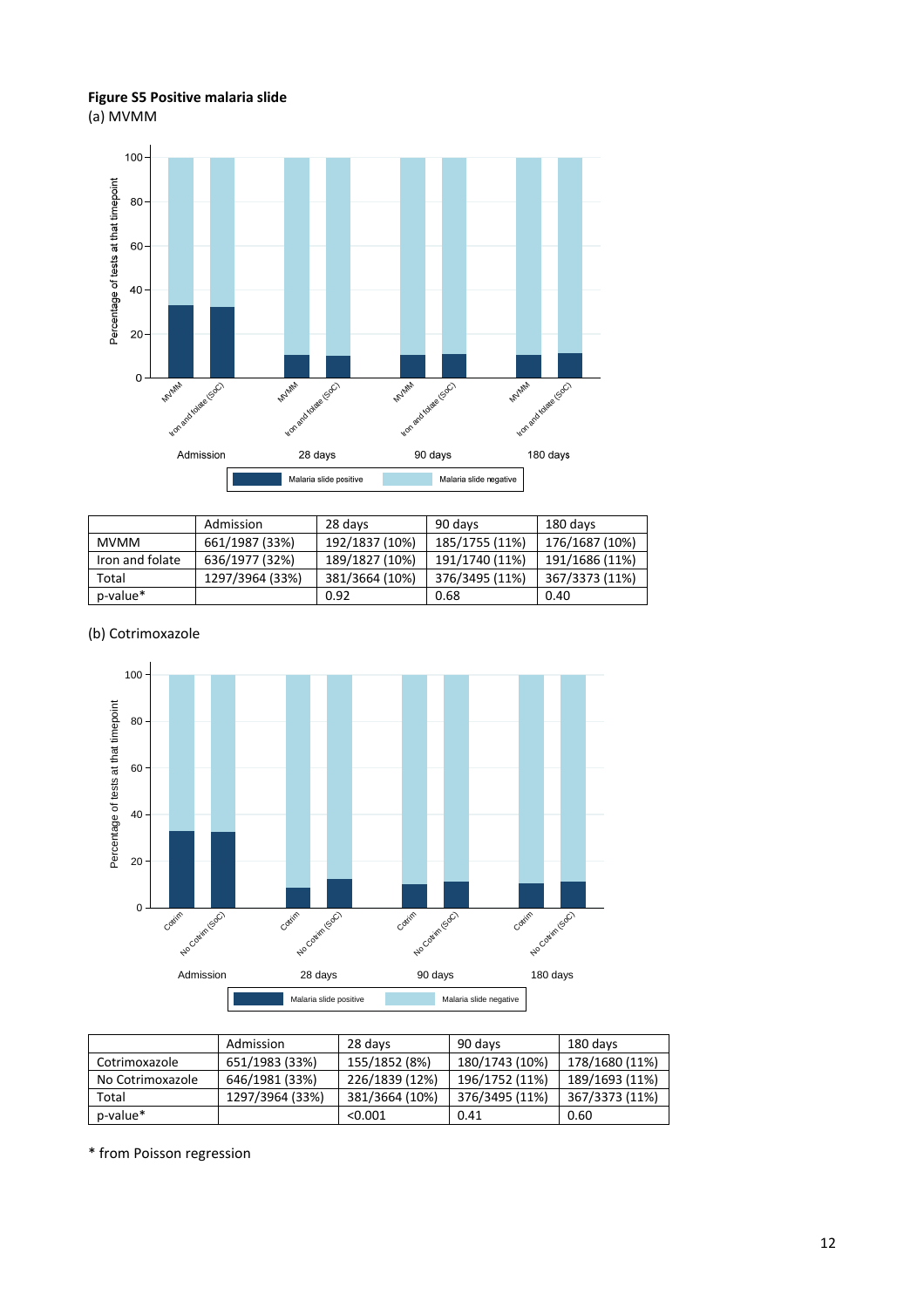# **Figure S6 Possible malaria infection\***

(a) MVMM



|                 | 28 days        | 90 days         | 180 days        |
|-----------------|----------------|-----------------|-----------------|
| <b>MVMM</b>     | 481/1870 (26%) | 602/1799 (33%)  | 615/1733 (35%)  |
| Iron and folate | 453/1857 (24%) | 601/1790 (34%)  | 594/1725 (34%)  |
| Total           | 934/3727 (25%) | 1203/3589 (34%) | 1209/3458 (35%) |
| p-value**       | 0.35           | 0.94            | 0.52            |

## (b) Cotrimoxazole



|                  | 28 days        | 90 days         | 180 days        |
|------------------|----------------|-----------------|-----------------|
| Cotrimoxazole    | 434/1859 (23%) | 575/1785 (32%)  | 611/1725 (35%)  |
| No cotrimoxazole | 500/1868 (27%) | 628/1804 (35%)  | 598/1733 (35%)  |
| Total            | 934/3727 (25%) | 1203/3589 (33%) | 1209/3458 (35%) |
| p-value**        | 0.02           | 0.10            | 0.57            |

\* Defined as positive malaria slide, or reporting acute febrile illness or having taken antimalarials.

\*\* From Poisson regression.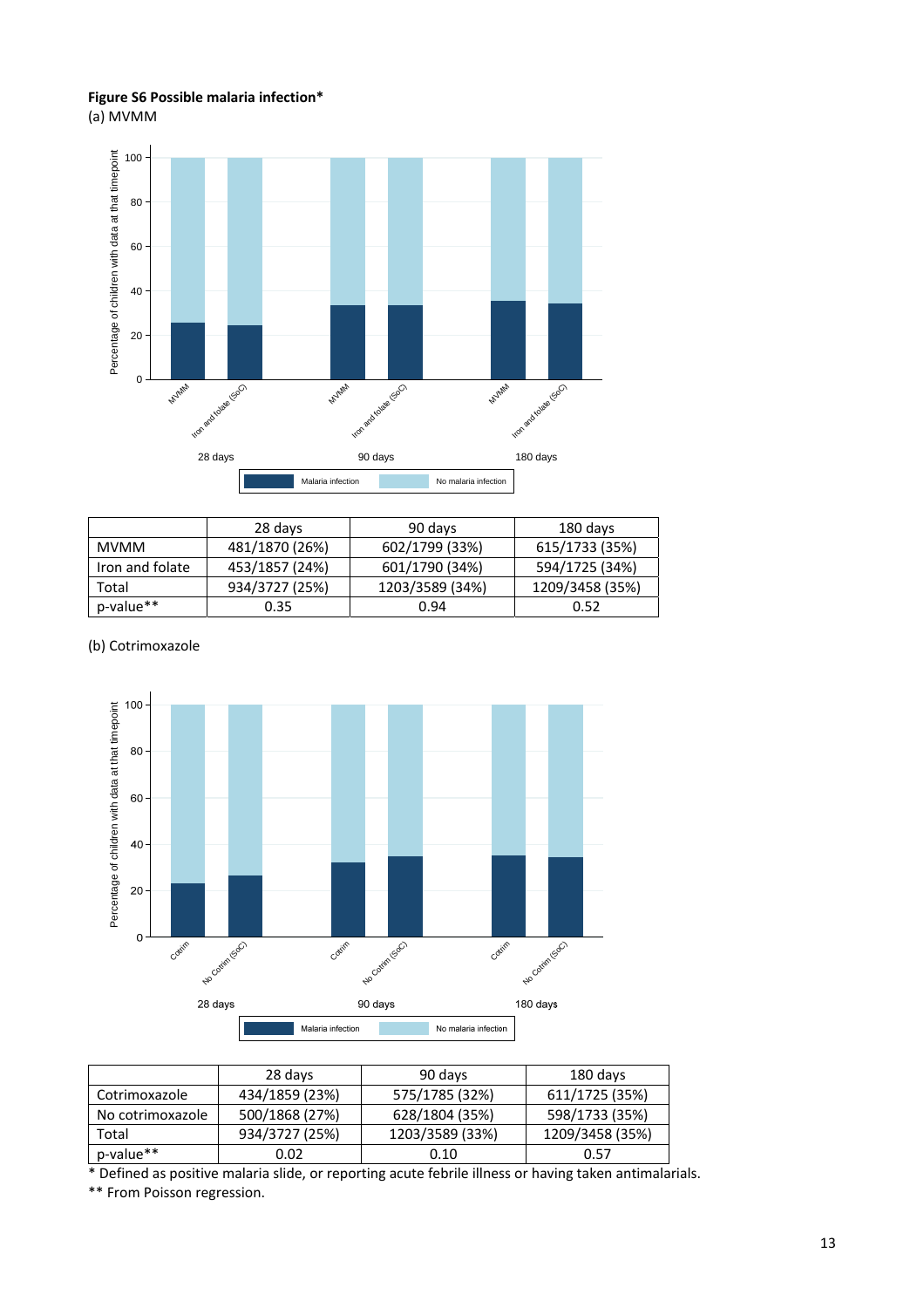## **Figure S7 Possible bacterial infection\*** (a) MVMM



|                 | 28 days        | 90 days        | 180 days       |
|-----------------|----------------|----------------|----------------|
| <b>MVMM</b>     | 226/1864 (12%) | 383/1796 (21%) | 379/1724 (22%) |
| Iron and folate | 241/1851 (13%) | 396/1786 (22%) | 370/1717 (22%) |
| Total           | 467/3715 (13%) | 779/3582 (22%) | 749/3441 (22%) |
| p-value**       | 0.41           | 0.54           | 0.76           |

# (b) Cotrimoxazole



|                  | 28 days        | 90 days        | 180 days       |
|------------------|----------------|----------------|----------------|
| Cotrimoxazole    | 236/1853 (13%) | 368/1780 (21%) | 379/1714 (22%) |
| No cotrimoxazole | 231/1862 (12%) | 411/1802 (22%) | 370/1727 (21%) |
| Total            | 467/3715 (13%) | 779/3582 (22%) | 749/3441 (22%) |
| p-value**        | 0.76           | 0.12           | 0.63           |

**\*** Defined as having had a severe infection since the last visit, or reporting having received antibiotics or having an acute febrile illness.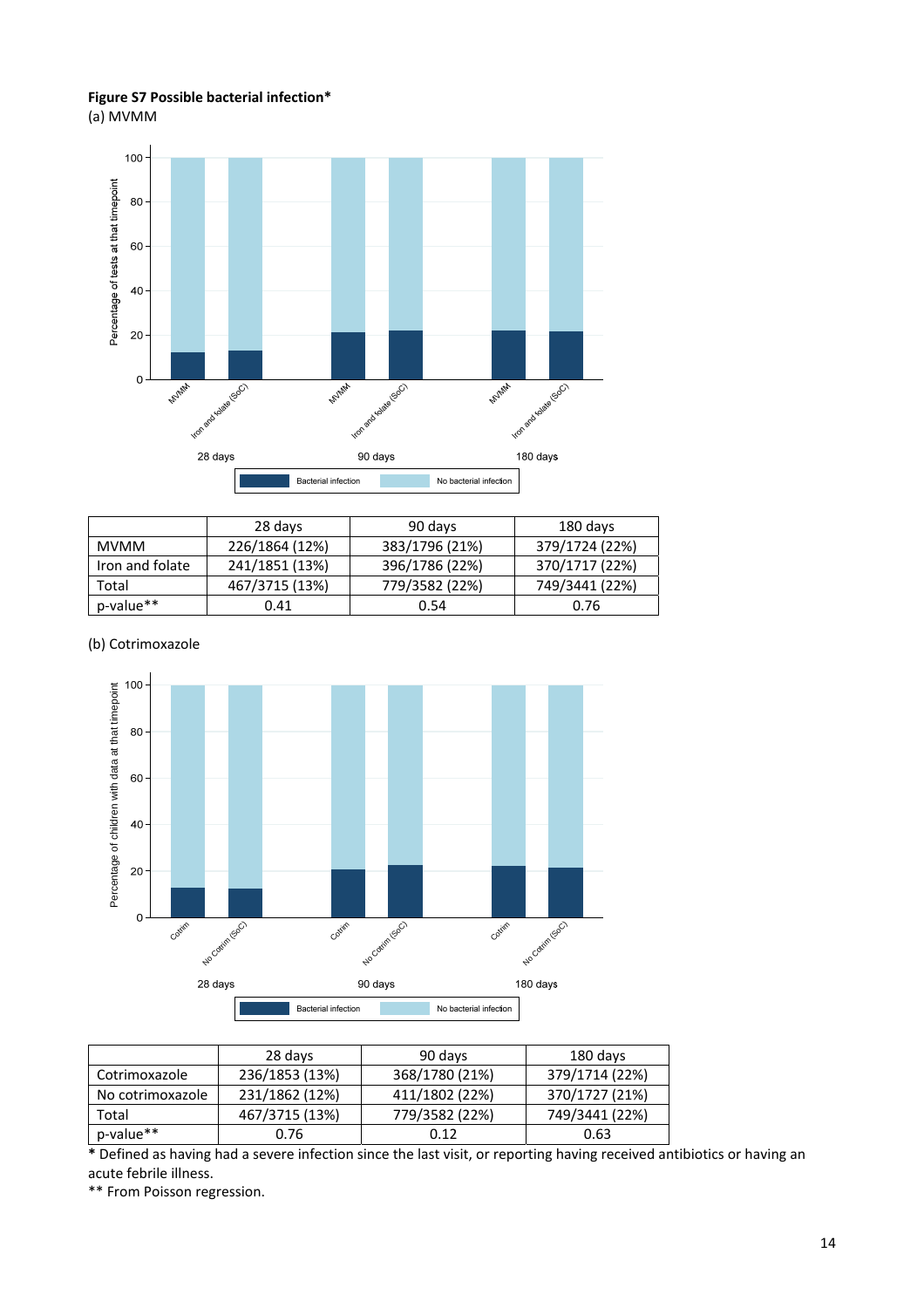# **Figure S8 Time to new severe bacterial infection**

(a) MVMM



#### (b) Cotrimoxazole



Note: competing risks analysis (with death as the competing risk).

sHR(MVMM:iron/folate)= 0.97 (95%CI 0.77‐1.27) p=0.82; 266 events included in analysis (266/3983 (6.7%)) sHR(cotox:no cotox) = 0.96 (95% CI 0.76‐1.22) p=0.75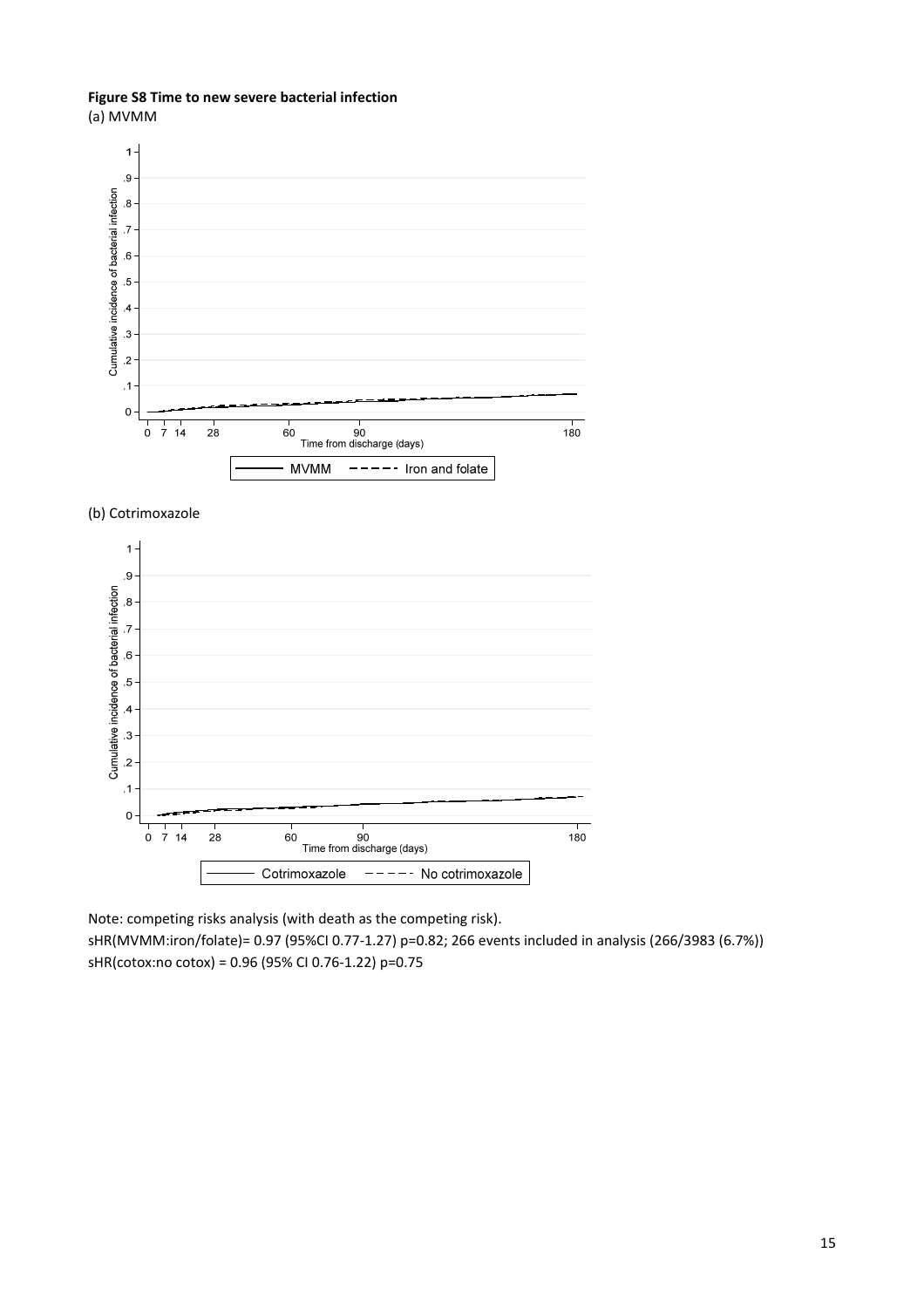**Figure S9 Haemoglobin recovery over 180 days** (a) MVMM randomisation



|            | 0 hours | 28 days | 90 days | 180days |
|------------|---------|---------|---------|---------|
| N:MVMM     | 1997    | 1813    | 1739    | 1672    |
| N:Iron and | 1986    | 1817    | 1724    | 1674    |
| folate     |         |         |         |         |
| p-value*   |         | 0.25    | 0.29    | 0.28    |

\* comparing change from baseline, adjusting for baseline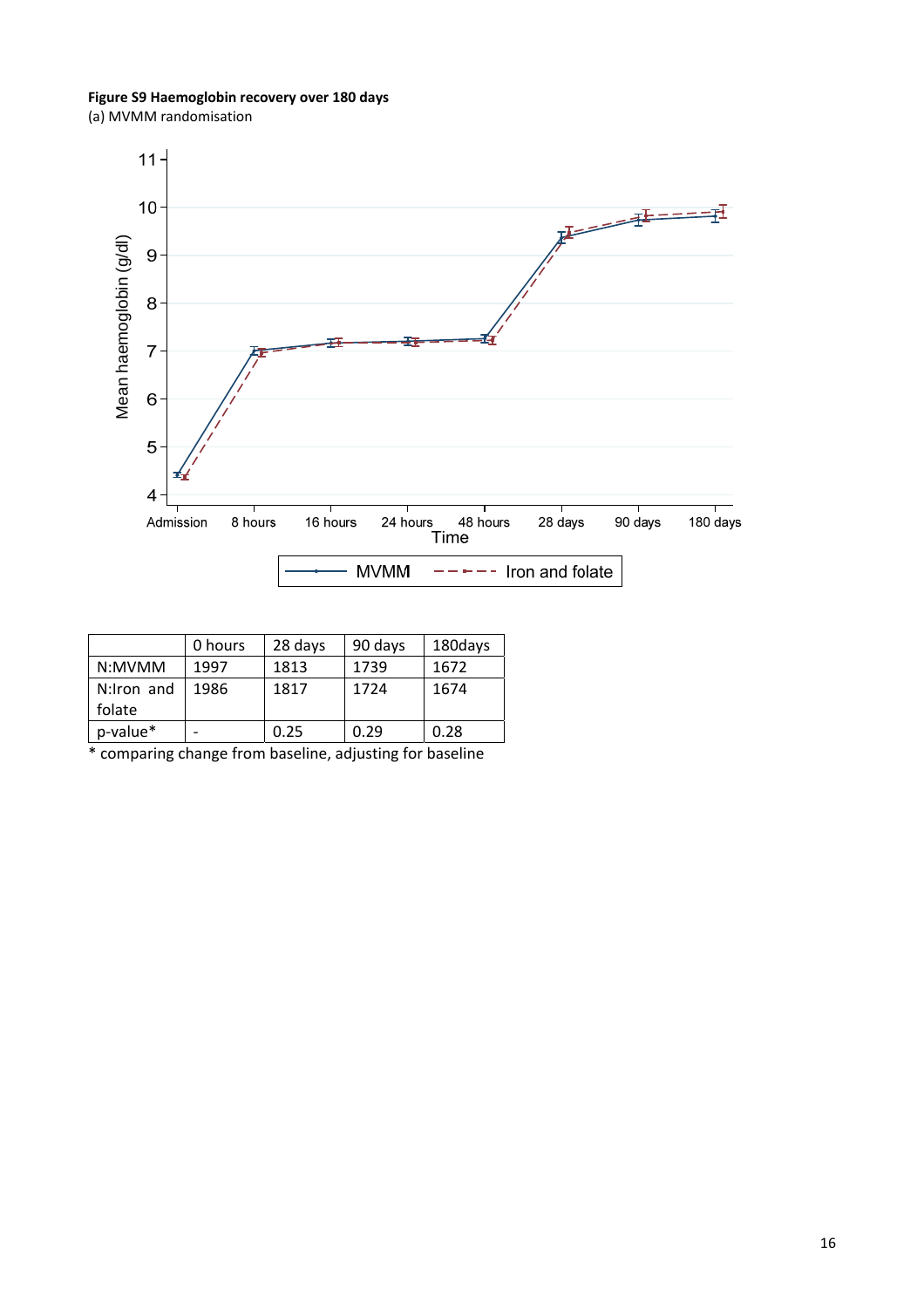# (b) Cotrimoxazole randomisation



|                     | 0     | 28 days | 90 days | 180days |
|---------------------|-------|---------|---------|---------|
|                     | hours |         |         |         |
| N: Cotrimoxazole    | 1994  | 1814    | 1720    | 1665    |
| N: No cotrimoxazole | 1989  | 1816    | 1743    | 1681    |
| p-value*            |       | 0.75    | 0.45    | 0.67    |

\* comparing change from baseline, adjusting for baseline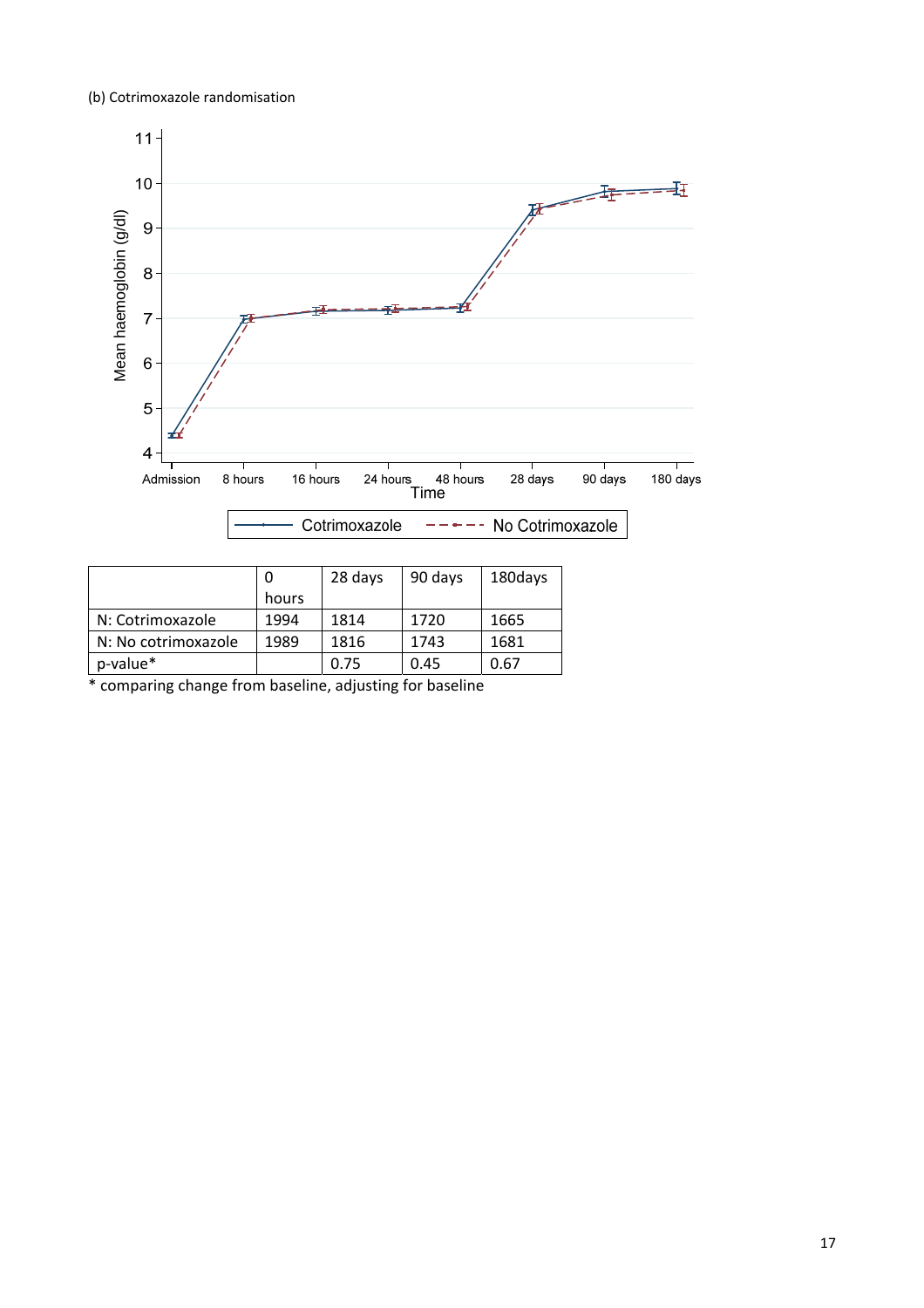



Note: children <2 years (1400, 35%) received 10mg vs 25mg iron if randomised to MVMM vs iron/folate respectively, whereas those >2 years received 10mg vs 60mg iron respectively.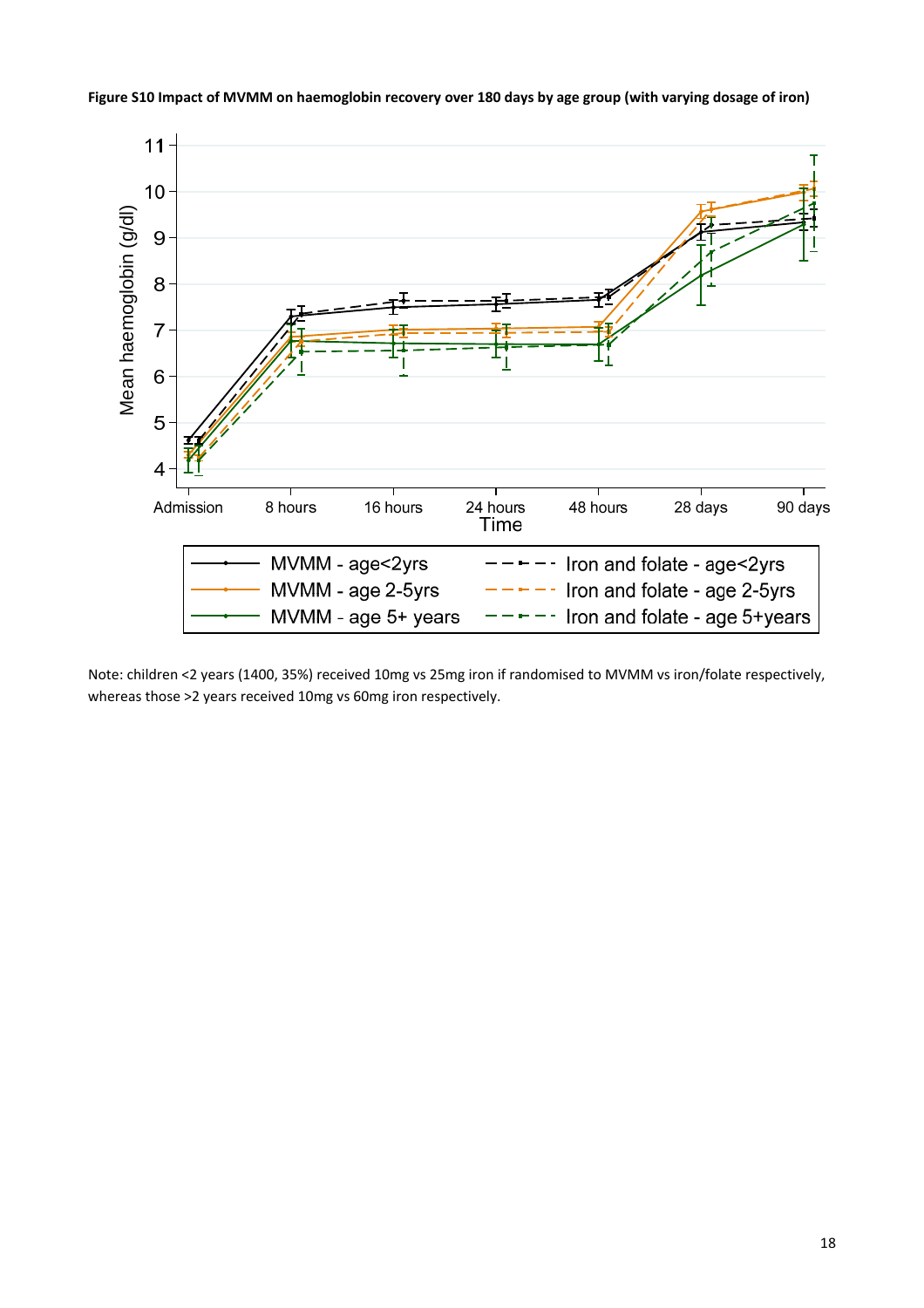



Note: restricted to children with haemoglobin 4-6g/dl and no severity signs enrolled in TRACT B who were randomised to immediate vs triggered transfusion. Triggered transfusion group split (non-randomised) into those who did vs did not receive a transfusion triggered by new severity signs.

There was no evidence of a differential effect of MVMM vs iron/folate according to immediate vs triggered received vs triggered no transfusion received groups (ie no evidence of interaction) at 28 days (p=0.83), 90 days (p=0.75) or 180 days (p=0.63) adjusting for predictors of receiving a transfusion (baseline haemoglobin, age, heart rate and centre).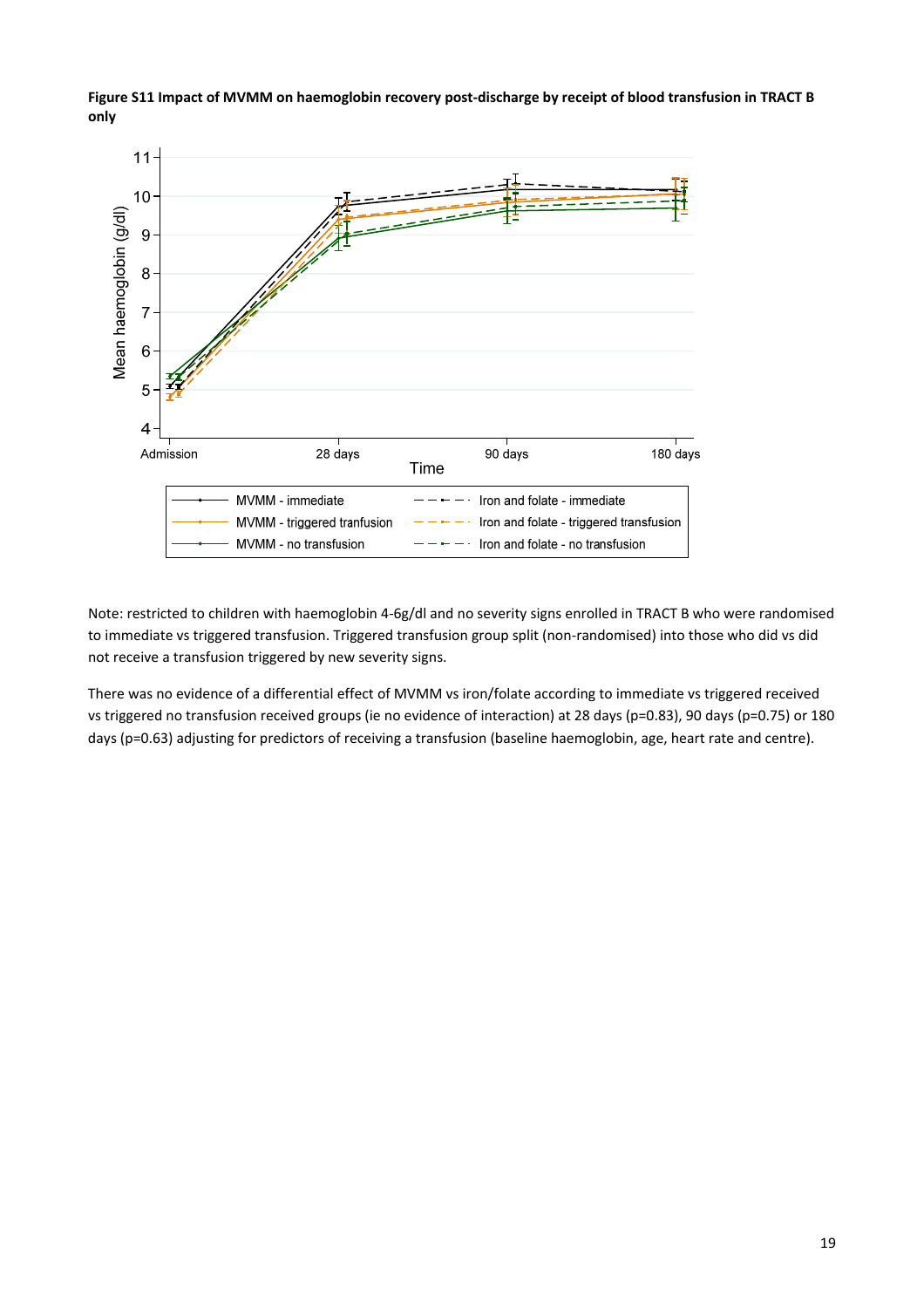#### **Figure S12 Impact of MVMM on malaria by age group (varying dosage of iron)**

(a) Positive malaria slide



|               |          | Admission |            |          | 28 days  |       |           | 90 days   |          |          | 180 days  |         |
|---------------|----------|-----------|------------|----------|----------|-------|-----------|-----------|----------|----------|-----------|---------|
| Age group     | <2 years | 2-5 years | $5+$ years | <2 years | 2-5years | 5+    | < 2 years | 2-5 years | 5+ years | <2 years | 2-5 years | 5+ year |
|               |          |           |            |          |          | vears |           |           |          |          |           |         |
| <b>MVMM</b>   | 241/690  | 409/1225  | 11/72      | 68/623   | 123/1149 | 1/65  | 63/593    | 114/1098  | 8/64     | 53/567   | 120/1059  | 3/61    |
|               | (35%)    | (33%)     | (15%)      | (11%)    | (11%)    | (2%)  | (11%)     | (10%)     | (13%)    | (9%)     | (11%)     | (5%)    |
| Iron and      | 254/708  | 375/1217  | 7/52       | 67/644   | 120/1137 | 2/46  | 60/616    | 129/1083  | 2/41     | 68/592   | 121/1053  | 2/41    |
| folate        | (36%)    | (31%)     | (13%)      | (10%)    | (11%)    | (4%)  | (10%)     | (12%)     | (5%)     | (11%)    | (11%)     | (5%)    |
| Total         | 495/1398 | 784/2442  | 18/124     | 135/1267 | 243/2286 | 3/111 | 123/1209  | 243/2181  | 10/105   | 121/1159 | 221/2112  | 5/102   |
|               | (35%)    | (32%)     | (15%)      | (10%)    | (11%)    | (3%)  | (10%)     | (11%)     | (10%)    | (10%)    | (11%)     | (5%)    |
| p-value**     |          |           |            | 0.77     | 0.91     | 0.39  | 0.61      | 0.26      | 0.22     | 0.24     | 0.91      | 0.99    |
| Heterogeneity |          |           |            |          | 0.67     |       |           | 0.24      |          |          | 0.66      |         |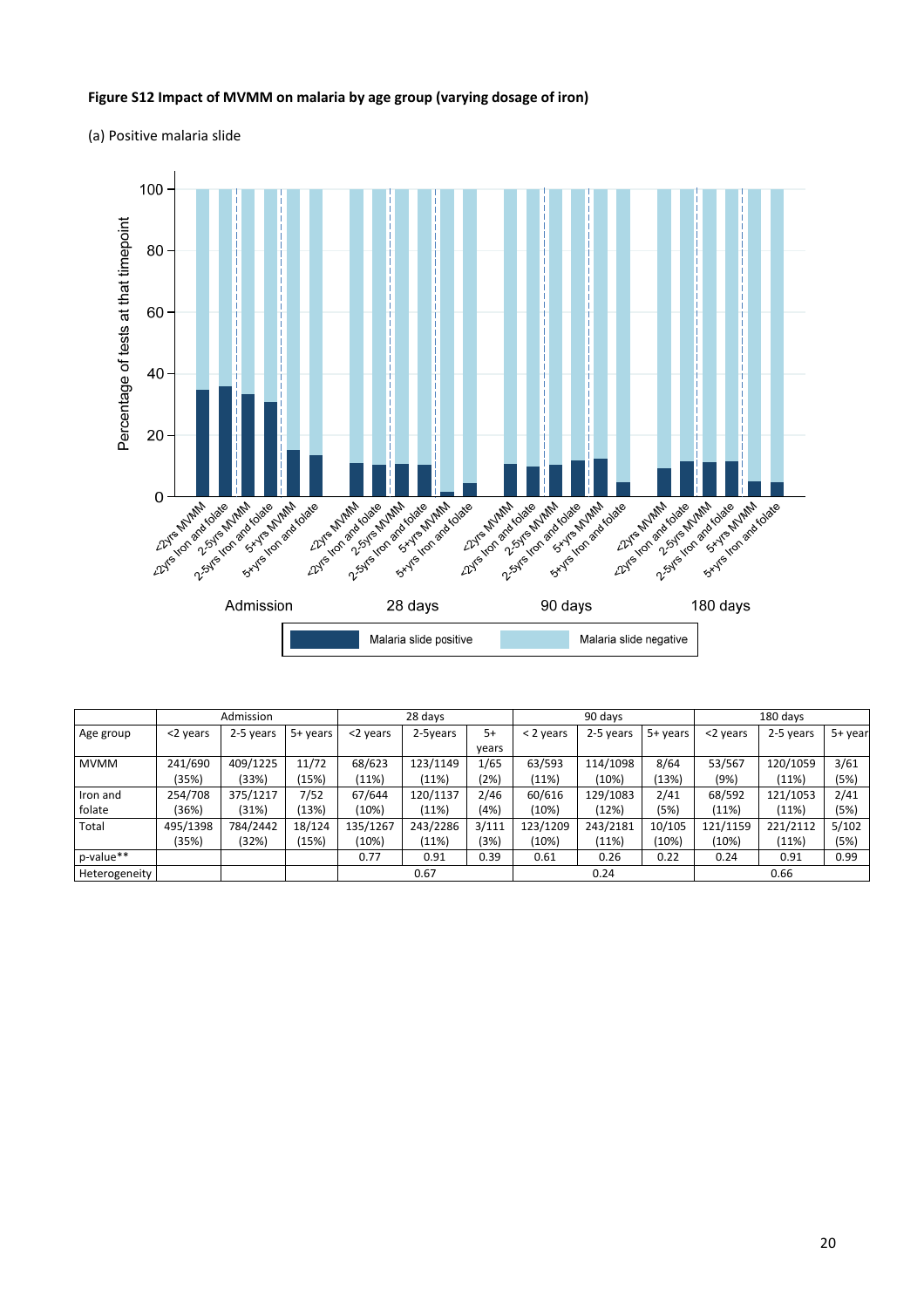#### (b) Possible malaria infection\*



|                 | 28 days  |          |           | 90 days     |           |          | 180 days |           |              |
|-----------------|----------|----------|-----------|-------------|-----------|----------|----------|-----------|--------------|
| Age group       | <2 years | 2-5years | 5+ years  | $<$ 2 years | 2-5 years | 5+ years | <2 years | 2-5 years | 5+ years     |
| <b>MVMM</b>     | 172/634  | 298/1170 | 11/66     | 203/613     | 382/1122  | 17/64    | 203/584  | 395/1088  | 17/61 (28%)  |
|                 | (27%)    | (25%)    | (17%)     | (33%)       | (34%)     | (27%)    | (35%)    | (36%)     |              |
| Iron and folate | 162/653  | 287/1158 | 4/46 (9%) | 206/635     | 383/1112  | 12/43    | 199/609  | 382/1074  | 13/42 (31%)  |
|                 | (25%)    | (25%)    |           | (32%)       | (34%)     | (28%)    | (33%)    | (36%)     |              |
| Total           | 334/1287 | 585/2328 | 15/112    | 409/1248    | 765/2234  | 29/107   | 402/1193 | 777/2162  | 30/103 (29%) |
|                 | (26%)    | (25%)    | (13%)     | (33%)       | (34%)     | (27%)    | (34%)    | (36%)     |              |
| p-value**       | 0.34     | 0.70     | 0.24      | 0.80        | 0.84      | 0.88     | 0.45     | 0.72      | 0.74         |
| Heterogeneity p |          | 0.49     |           |             | 0.74      |          |          | 0.56      |              |

\* Defined as positive malaria slide, or reporting acute febrile illness or having taken antimalarials.

\*\* From Poisson regression.

Note: children <2 years (1400, 35%) received 10mg vs 25mg iron if randomised to MVMM vs iron/folate respectively, whereas those >2 years received 10mg vs 60mg iron respectively.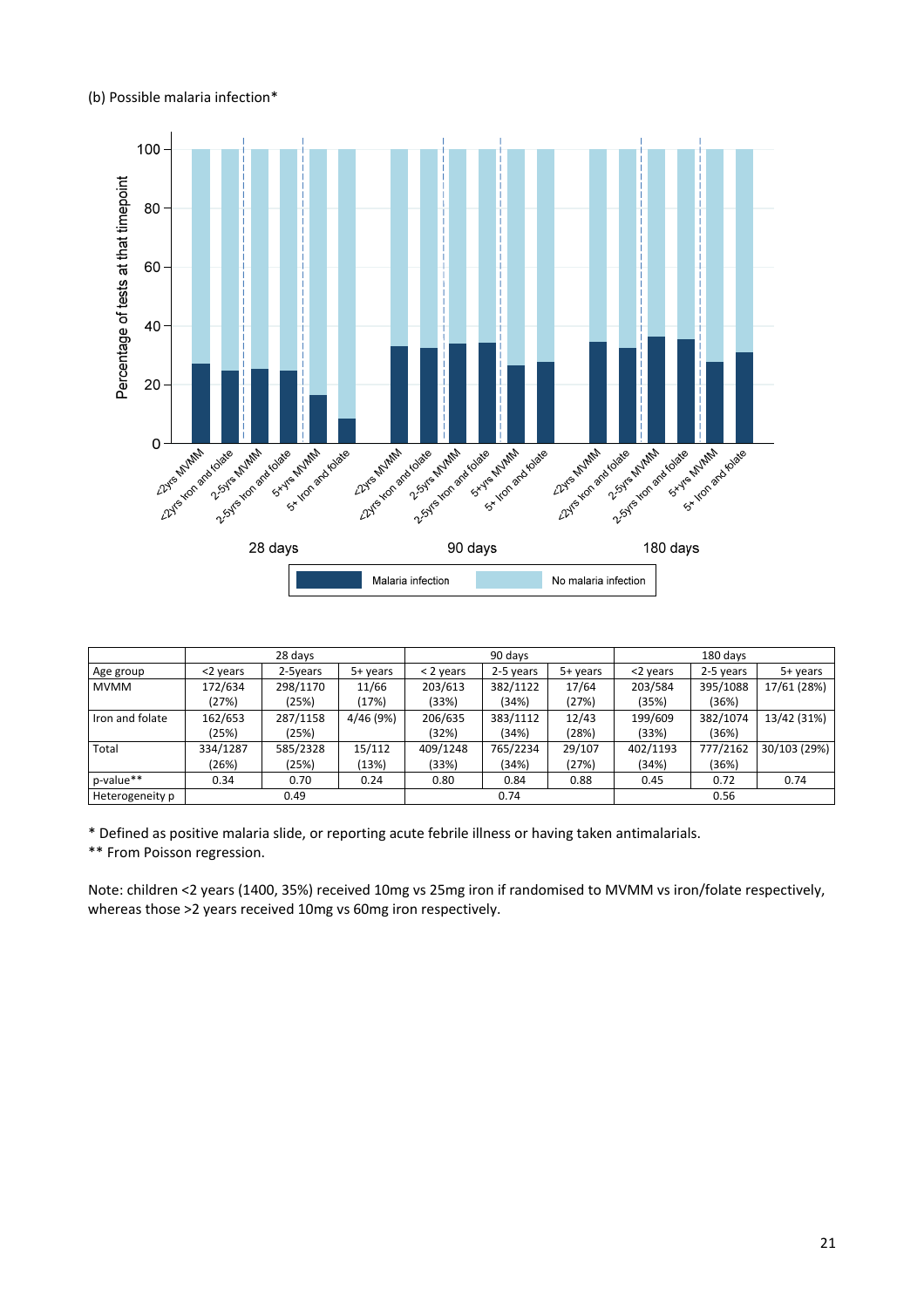# **SUPPLEMENTARY TABLES**

#### **Table S1 Additional baseline characteristics of randomised children**

|                                            | <b>MVMM</b> | Iron+folate | Cotrimoxazole | No cotrimoxazole | Total      |
|--------------------------------------------|-------------|-------------|---------------|------------------|------------|
|                                            | $(N=1997)$  | $(N=1986)$  | $(N=1994)$    | $(N=1989)$       | $(N=3983)$ |
| Randomised within 24h of admission         | 1917 (96%)  | 1896 (96%)  | 1904 (96%)    | 1909 (96%)       | 3813 (96%) |
| Systolic blood pressure (mmHg)             | 91 (83,99)  | 92 (84,99)  | 92 (84,99)    | 91 (84,99)       | 91 (84,99) |
| Diastolic blood pressure (mmHg)            | 54 (48,62)  | 55 (48,62)  | 55 (48,62)    | 54 (48,62)       | 54 (48,62) |
| Capillary refill time (seconds)            | 2(1,2)      | 2(1,2)      | 2(1,2)        | 2(1,2)           | 2(1,2)     |
| Temperature gradient (shin to thigh)       | 183 (9%)    | 181 (9%)    | 187 (9%)      | 177 (9%)         | 364 (9%)   |
| Weak radial pulse                          | 45 (2%)     | 64 (3%)     | 53 (3%)       | 56 (3%)          | 109 (3%)   |
| Previous blood transfusion in this illness | 31 (2%)     | 40 (2%)     | 38 (2%)       | 33 (2%)          | 71 (2%)    |
| Blood transfusion ever                     | 665 (34%)   | 644 (33%)   | 686 (35%)     | 623 (32%)        | 1309 (33%) |
| Number of transfusions ever                |             |             |               |                  |            |
| One transfusion                            | 253 (13%)   | 271 (14%)   | 250 (13%)     | 274 (14%)        | 524 (13%)  |
| Two transfusions                           | 150 (8%)    | 124 (6%)    | 151 (8%)      | 123 (6%)         | 274 (7%)   |
| Three or four transfusions                 | 125 (6%)    | 117 (6%)    | 135 (7%)      | 107 (5%)         | 242 (7%)   |
| Five or more transfusions                  | 133 (7%)    | 129 (7%)    | 144 (7%)      | 118 (6%)         | 262 (7%)   |
| Impaired consciousness                     | 361 (18%)   | 397 (20%)   | 371 (19%)     | 387 (19%)        | 758 (19%)  |
| Respiratory distress                       | 419 (21%)   | 441 (22%)   | 422 (21%)     | 438 (22%)        | 860 (22%)  |
| Haemoglobinuria                            | 319 (16%)   | 271 (14%)   | 308 (15%)     | 282 (14%)        | 590 (15%)  |
| Profound anaemia (<4 g/dl)                 | 663 (33%)   | 679 (34%)   | 683 (34%)     | 659 (33%)        | 1342 (34%) |
| Number of severity features                |             |             |               |                  |            |
| One feature                                | 645 (32%)   | 639 (32%)   | 630 (32%)     | 654 (33%)        | 1284 (32%) |
| Two features                               | 376 (19%)   | 375 (19%)   | 385 (19%)     | 366 (18%)        | 751 (19%)  |
| Three features                             | 164 (8%)    | 157 (8%)    | 166 (8%)      | 155 (8%)         | 321 (8%)   |
| Four features                              | 28 (1%)     | 30(2%)      | 27 (1%)       | 31 (2%)          | 58 (1%)    |
| Five features                              | 4(0%)       | 3(0%)       | 2(0%)         | 5(0%)            | 7(0%)      |

Note: showing numbers (%) or median and interquartile ranges (IQR).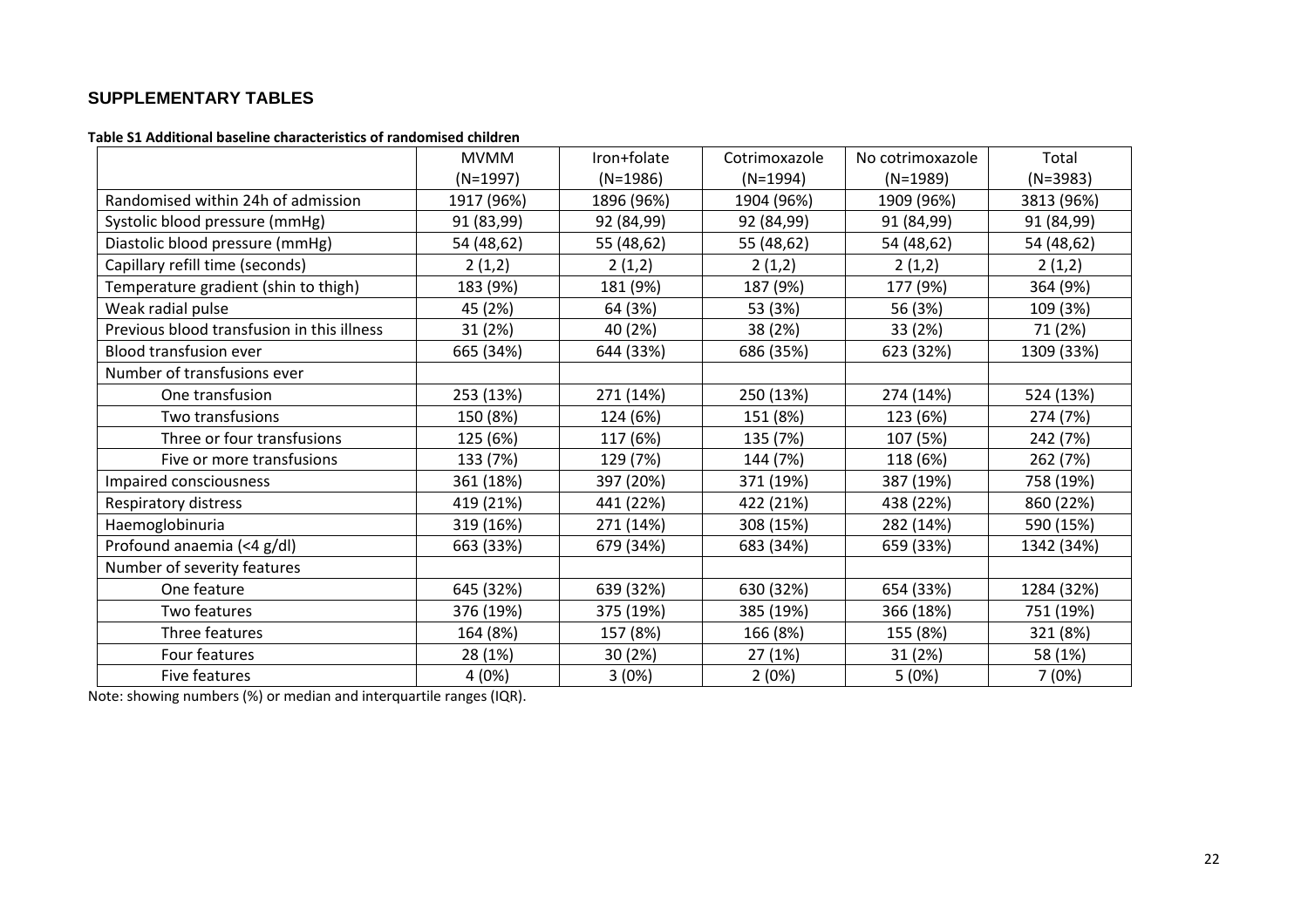# **Table S2 Prescription and adherence**

(a) MVMM vs iron/folate

|                                                  | <b>MVMM</b>    | Iron/folate  | Total          |
|--------------------------------------------------|----------------|--------------|----------------|
|                                                  | $(N=1977)$     | $(N=1986)$   | $(N=3983)$     |
| At initial prescription                          |                |              |                |
| <b>Receiving MVMM</b>                            | 1901 (95%)     | $0(0\%)$     | 1901 (48%)     |
| Receiving iron and folate                        | $0(0\%)$       | 1901 (96%)   | 1911 (48%)     |
| Prescribed at discharge (%)                      | 1515 (76%)     | 1499 (75%)   | 3014 (76%)     |
| Prescribed before discharge (%)                  | 386 (19%)      | 412 (21%)    | 798 (20%)      |
| Receiving plumpynut (ready-to-use therapeutic    | 19 (1%)        | 14 (1%)      | 19 (0%)        |
| food)                                            |                |              |                |
| Died or absconded before prescription            | 69 (3%)        | 64 (3%)      | 133 (3%)       |
| Not prescribed as contraindicated                | 8(0%)          | 7(0%)        | 19 (0%)        |
| Median (IQR) [range] days until prescription     | 4 (3,5) [1,49] | 4(3,5)[1,43] | 4 (3,5) [1,49] |
| At 28 days                                       |                |              |                |
| <b>Receiving MVMM</b>                            | 1812 (91%)     | $0(0\%)$     | 1812 (45%)     |
| Receiving iron and folate                        | $0(0\%)$       | 1817 (91%)   | 1817 (46%)     |
| Not receiving - stopped at/before visit          | 26 (1%)        | 7(0%)        | 33 (1%)        |
| Died/lost to follow-up before this visit         | 90 (5%)        | 94 (5%)      | 184 (5%)       |
| Missed visit                                     | 47 (2%)        | 42 (2%)      | 89 (2%)        |
| Had visit but no adherence details               | 22 (1%)        | 26 (1%)      | 48 (1%)        |
| Number of children reported by carer to have     | 625 (34%)      | 460 (25%)    | 1085 (30%)     |
| missed any doses (% receiving since last visit)  |                |              |                |
| Timing of missed doses* (% receiving since last  |                |              |                |
| visit)                                           |                |              |                |
| Yesterday                                        | 93 (5%)        | 96 (5%)      | 189 (5%)       |
| 2-7 days ago                                     | 256 (13%)      | 253 (13%)    | 509 (13%)      |
| 8-14 days ago                                    | 276 (14%)      | 181 (9%)     | 457 (12%)      |
| 15-28 days ago                                   | 218 (11%)      | 135 (7%)     | 353 (9%)       |
| Number of children returning any tablets/sachets | 702 (39%)      | 380 (21%)    | 1082 (30%)     |
| (% receiving since last visit)                   |                |              |                |
| Median (IQR) tablets/sachets returned            | 3(1,5)         | 3(2,5)       | 3(1,5)         |
| Returned tablets/sachets (% receiving since last |                |              |                |
| visit)                                           |                |              |                |
| None                                             | 857 (47%)      | 1038 (57%)   | 1895 (52%)     |
| Up to 7 tablets                                  | 590 (33%)      | 328 (18%)    | 918 (25%)      |
| 8 or more tablets                                | 112 (6%)       | 52 (3%)      | 164 (5%)       |
| No tablet/sachet count                           | 253 (14%)      | 399 (22%)    | 652 (18%)      |
| At 90 days                                       |                |              |                |
| Receiving MVMM until this visit                  | 1726 (86%)     | 0(0%)        | 1726 (43%)     |
| Receiving iron and folate until this visit       | 1(0%)          | 1716 (86%)   | 1717 (43%)     |
| Not receiving - stopped earlier                  | 31 (2%)        | 33 (2%)      | 64 (2%)        |
| Died or LTFU before this visit                   | 154 (8%)       | 152 (8%)     | 306 (8%)       |
| Missed visit                                     | 50 (3%)        | 50 (3%)      | 100 (3%)       |
| Had visit but no adherence details               | 35 (2%)        | 35 (2%)      | 70 (2%)        |
| Number of children reported by carer to have     | 687 (39%)      | 517 (30%)    | 1204 (34%)     |
| missed any doses (% receiving since last visit)  |                |              |                |
| Timing of missed doses* (% receiving since last  |                |              |                |
| visit)                                           |                |              |                |
| Yesterday                                        | 91 (5%)        | 124 (6%)     | 215 (6%)       |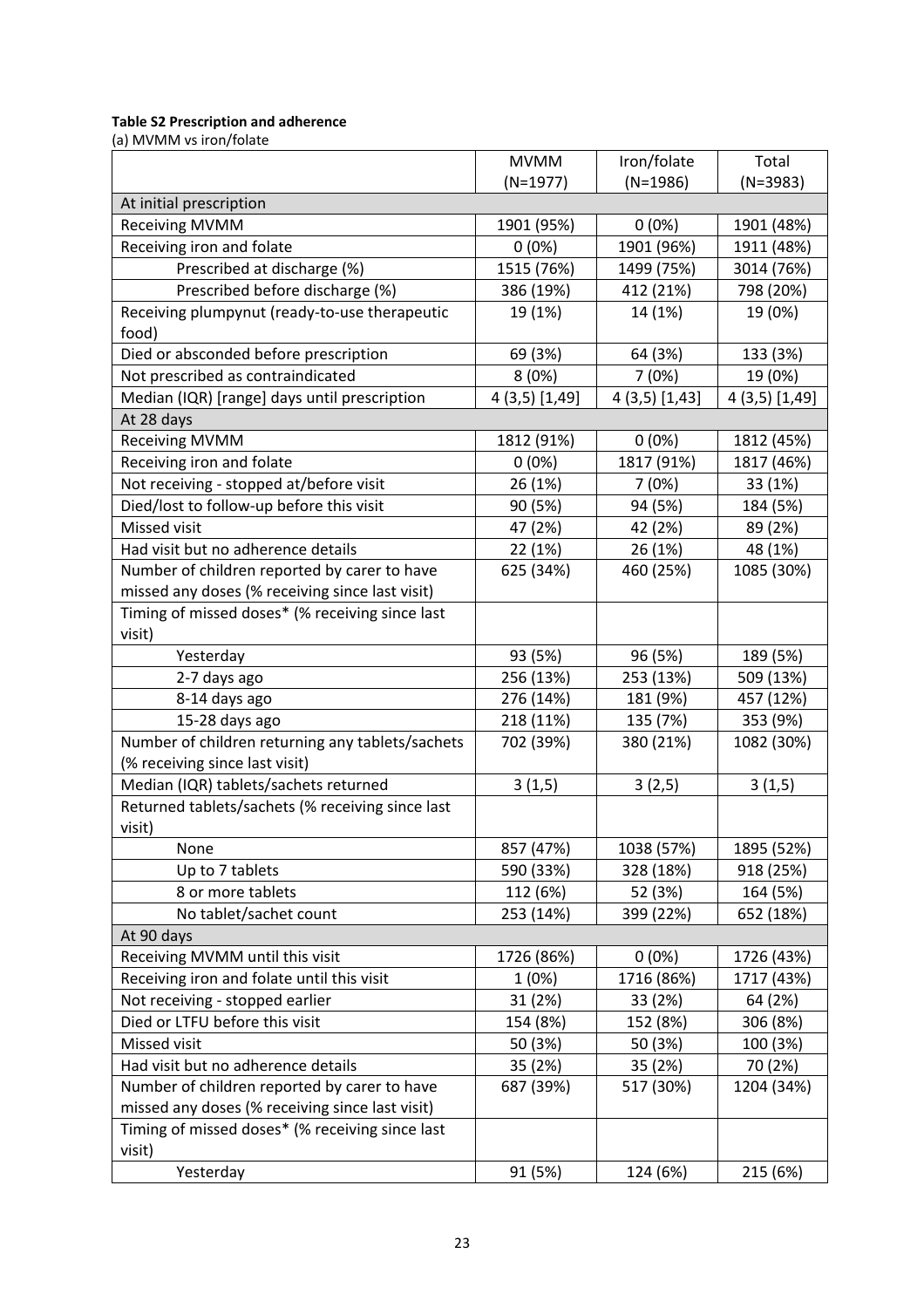|                                                  | <b>MVMM</b> | Iron/folate | Total      |
|--------------------------------------------------|-------------|-------------|------------|
|                                                  | $(N=1977)$  | $(N=1986)$  | $(N=3983)$ |
| 2-7 days ago                                     | 260 (13%)   | 261 (14%)   | 521 (13%)  |
| 8-14 days ago                                    | 279 (14%)   | 177 (9%)    | 456 (12%)  |
| 15-28 days ago                                   | 242 (12%)   | 156 (8%)    | 398 (10%)  |
| >28 days ago                                     | 186 (10%)   | 102 (5%)    | 288 (7%)   |
| Number of children returning any tablets/sachets | 697 (40%)   | 565 (32%)   | 1262 (36%) |
| (% receiving since last visit)                   |             |             |            |
| Median (IQR) tablets/sachets returned            | 5(3,10)     | 4(2,8)      | 5(3,9)     |
| Returned tablets/sachets (% receiving since last |             |             |            |
| visit)                                           |             |             |            |
| None                                             | 827 (47%)   | 875 (50%)   | 1702 (49%) |
| Up to 7 tablets                                  | 454 (26%)   | 396 (23%)   | 850 (24%)  |
| 8 or more tablets                                | 243 (14%)   | 169 (10%)   | 412 (12%)  |
| No tablet/sachet count                           | 218 (13%)   | 299 (17%)   | 517 (15%)  |

\* not mutually exclusive, ie carers could report missing doses in each of the time windows

# (b) cotrimoxazole

|                                                  | Cotrimoxazole  | <b>No</b>         | Total        |
|--------------------------------------------------|----------------|-------------------|--------------|
|                                                  | $(N=1994)$     | cotrimoxazole     | $(N=3983)$   |
|                                                  |                | $(N=1989)$        |              |
| At initial prescription                          |                |                   |              |
| Receiving cotrimoxazole                          | 1922 (96%)     | 56 (3%)*          | 1928 (48%)   |
| Prescribed at discharge (%)                      | 1513 (76%)     | $0(0\%)$          | 1513 (38%)   |
| Prescribed before discharge (%)                  | 408 (20%)      | 56 (3%)           | 413 (10%)    |
| Not receiving cotrimoxazole                      | 5(0%)          | 1933 (100%)       | 1988 (50%)   |
| Not receiving - contraindicated                  | 6(0%)          | $0(0\%)$          | 6(0%)        |
| Died or absconded before prescription            | 61 (3%)        | $0(0\%)$          | 61 (2%)      |
| Median (IQR) [range] days until prescription     | 4 (3,5) [1,70] | 4 (3,5) [1,49]    | 4(3,5)[1,70] |
| At 28 days                                       |                |                   |              |
| Receiving cotrimoxazole                          | 1798 (90%)     | 47 (2%)*          | 1802 (45%)   |
| Not receiving cotrimoxazole                      | $0(0\%)$       | 1791 (90%)        | 1834 (46%)   |
| Not receiving - stopped at/before visit          | 28 (1%)        | $0(0\%)$          | 28 (1%)      |
| Died or LTFU before visit                        | 102 (5%)       | 82 (4%)           | 184 (5%)     |
| Missed visit                                     | 42 (2%)        | 47 (2%)           | 89 (2%)      |
| Had visit but no adherence details               | 24 (1%)        | 22 (1%)           | 46 (1%)      |
| Number of children reported by carer to have     | 466 (26%)      |                   |              |
| missed any doses (% receiving since last visit)  |                |                   |              |
| Timing of missed doses* (% receiving since last  |                |                   |              |
| visit)                                           |                |                   |              |
| Yesterday                                        | 88 (5%)        |                   |              |
| 2-7 days ago                                     | 234 (12%)      |                   |              |
| 8-14 days ago                                    | 180 (10%)      |                   |              |
| 15-28 days ago                                   | 144 (8%)       |                   |              |
| Number of children returning any tablets (%      |                |                   |              |
| receiving since last visit)                      | 246 (16%)      |                   |              |
| Median (IQR) tablets returned                    | 3(1,6)         |                   |              |
| Returned tablets/sachets (% receiving since last |                |                   |              |
| visit)                                           |                |                   |              |
| None                                             | 980 (62%)      | $\qquad \qquad -$ |              |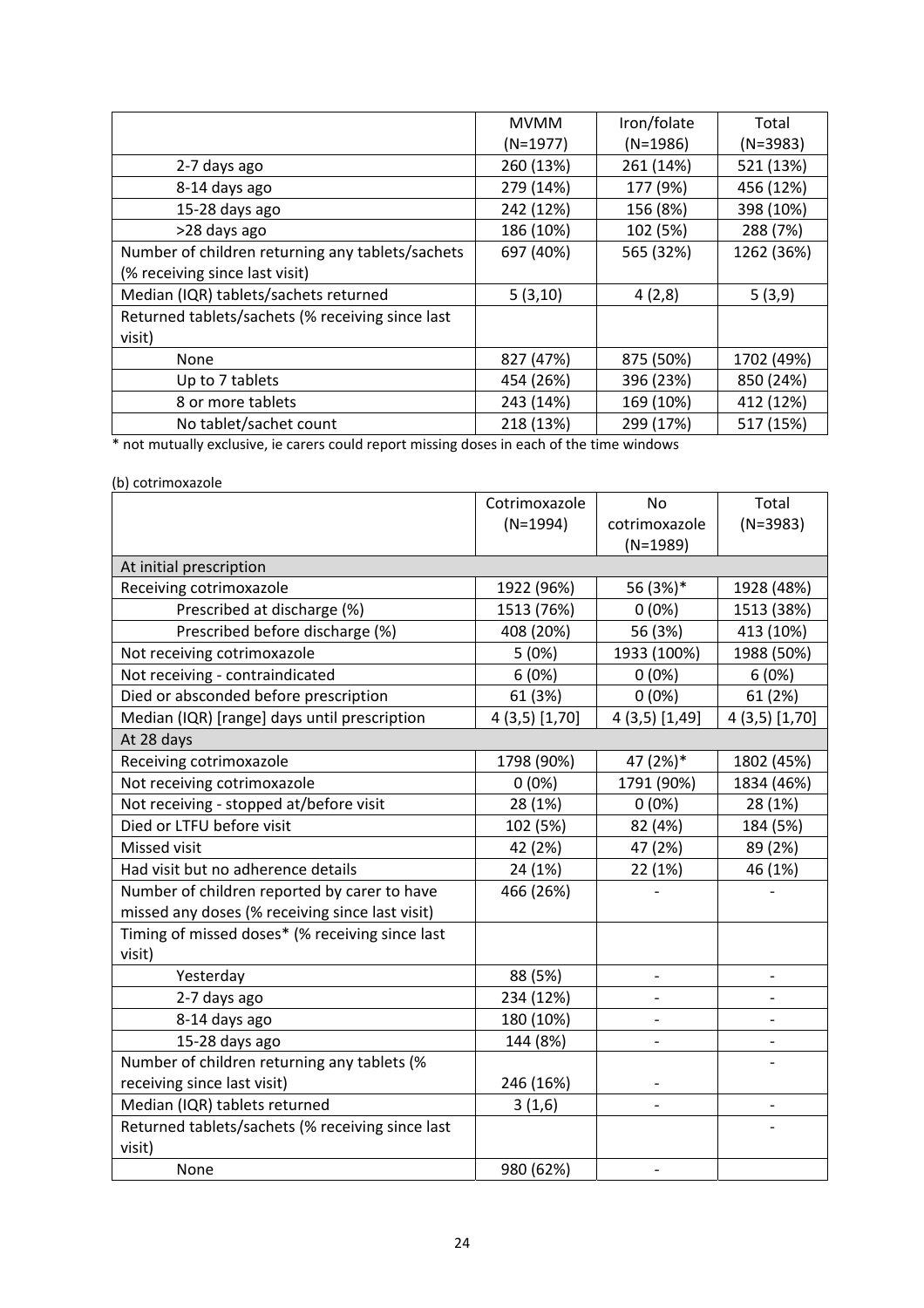|                                                  | Cotrimoxazole | No                       | Total                    |
|--------------------------------------------------|---------------|--------------------------|--------------------------|
|                                                  | $(N=1994)$    | cotrimoxazole            | $(N=3983)$               |
|                                                  |               | $(N=1989)$               |                          |
| Up to 7 tablets                                  | 212 (13%)     |                          |                          |
| 8 or more tablets                                | 34 (2%)       |                          |                          |
| No tablet/sachet count                           | 352 (22%)     |                          |                          |
| At 90 days                                       |               |                          |                          |
| Received cotrimoxazole until this visit          | 1693 (85%)    | 49 (2%)*                 | 1698 (43%)               |
| Not receiving cotrimoxazole                      | $0(0\%)$      | 1713 (86%)               | 1757 (44%)               |
| Not receiving - stopped earlier                  | 54 (3%)       | $0(0\%)$                 | 54 (1%)                  |
| Died or LTFU before visit                        | 166 (8%)      | 140 (7%)                 | 306 (8%)                 |
| Missed visit                                     | 50 (3%)       | 50 (3%)                  | 100 (3%)                 |
| Had visit but no adherence details               | 31 (2%)       | 37 (2%)                  | 68 (2%)                  |
| Number of children reported by carer to have     | 523 (31%)     |                          |                          |
| missed any doses (% receiving since last visit)  |               |                          |                          |
| Timing of missed doses* (% receiving since last  |               |                          |                          |
| visit)                                           |               |                          |                          |
| Yesterday                                        | 100 (5%)      | $\overline{\phantom{a}}$ | $\overline{\phantom{a}}$ |
| 2-7 days ago                                     | 220 (12%)     |                          |                          |
| 8-14 days ago                                    | 205 (11%)     |                          |                          |
| 15-28 days ago                                   | 165 (9%)      |                          |                          |
| >28 days ago                                     | 111 (6%)      |                          |                          |
| Number of children returning any tablets (%      | 447 (27%)     |                          |                          |
| receiving since last visit)                      |               |                          |                          |
| Median (IQR) tablets returned                    | 4(2,8)        |                          |                          |
| Returned tablets/sachets (% receiving since last |               |                          |                          |
| visit)                                           |               |                          |                          |
| None                                             | 955 (58%)     | $\overline{\phantom{a}}$ | $\overline{\phantom{a}}$ |
| Up to 7 tablets                                  | 317 (19%)     |                          |                          |
| 8 or more tablets                                | 130 (8%)      |                          |                          |
| No tablet/sachet count                           | 236 (14%)     |                          |                          |

\* 55/56 had HIV and so received cotrimoxazole according to guidelines. 3 HIV positive children were not found to have a prescription for cotrimoxazole in their notes, 1/3 had a reported allergy.

\*\* not mutually exclusive, ie carers could report missing doses in each of the time windows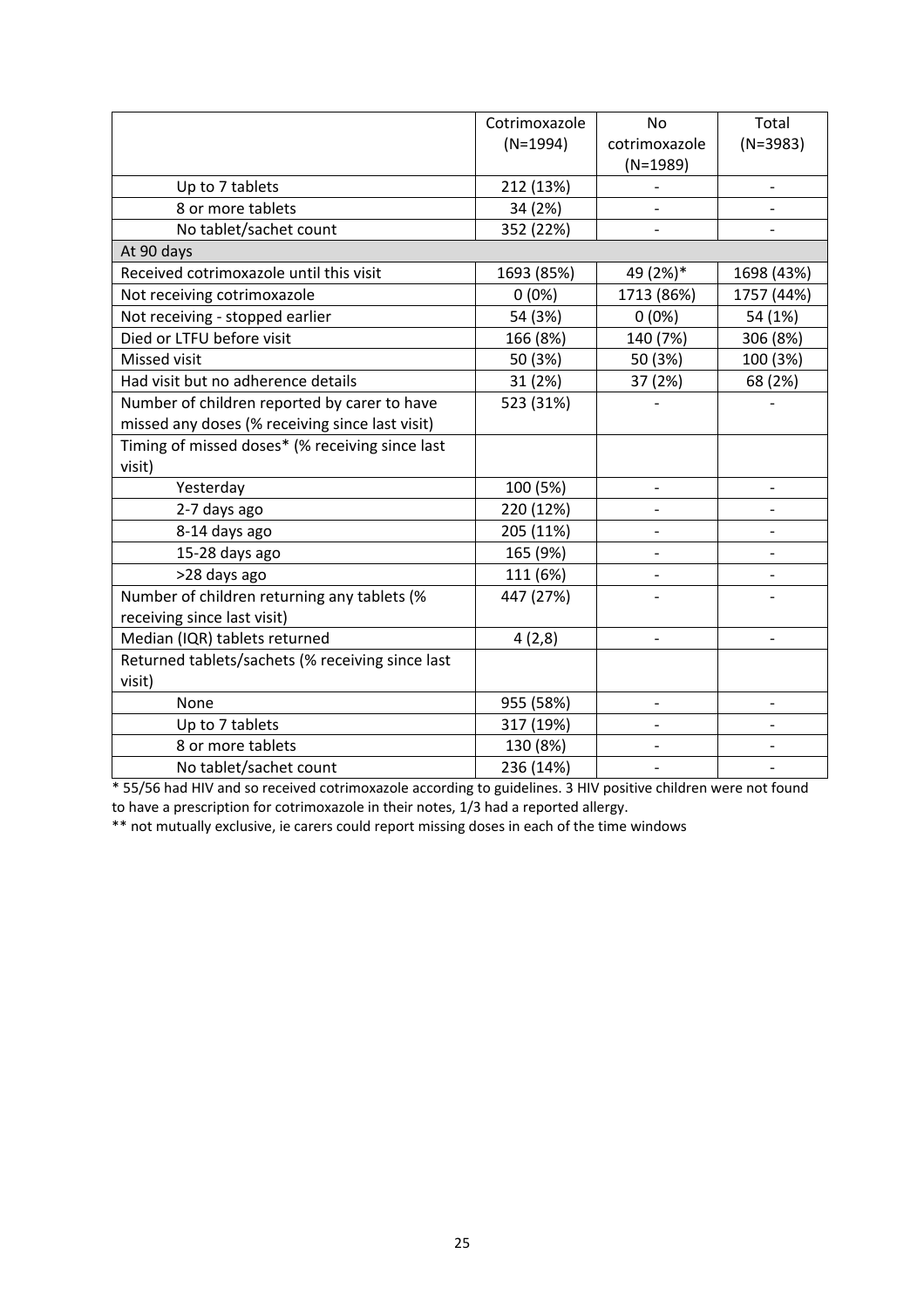| <b>SS CURSES OF MEDITING UNJURIEDITION</b> MY THE ETIM<br><b>ERC Adjudication</b> | MVMM and         | <b>MVMM</b>      | Iron and         | Iron and         | Total          |
|-----------------------------------------------------------------------------------|------------------|------------------|------------------|------------------|----------------|
|                                                                                   | cotrimoxazole    |                  | folate and       | folate           | $N = 355$      |
|                                                                                   | $N = 80$         | only<br>$N = 86$ | cotrimoxazole    | $N=77$           |                |
|                                                                                   |                  |                  | $N=92$           |                  |                |
| Unknown                                                                           | 33               | 47               | 55               | 34               | 169            |
| Haematological                                                                    | 18               | 10               | 12               | 13               | 53             |
| Anaemia with clinical symptoms                                                    | 15               | 9                | 10               | 9                | 43             |
| Pancytopenia/bone marrow depression                                               | $\mathsf 3$      | $\mathbf{1}$     | $\overline{2}$   | 3                | 9              |
| Sickle cell crisis                                                                | $\pmb{0}$        | 0                | 0                | $\mathbf{1}$     | $\mathbf{1}$   |
| Specific infections                                                               | 12               | 13               | 16               | 17               | 58             |
| P falciparum malaria                                                              | 8                | 8                | 12               |                  | 38             |
|                                                                                   |                  |                  |                  | 10               |                |
| Cerebral Malaria                                                                  | $\mathbf 0$      | $\mathbf{1}$     | 0                | $\mathbf 0$      | $\mathbf{1}$   |
| Meningitis lumbar puncture diagnosed - no                                         |                  |                  |                  |                  |                |
| organism (no culture)                                                             | $\boldsymbol{0}$ | 1                | 1                | 0                | $\overline{2}$ |
| Meningitis no lumbar puncture                                                     | $\overline{0}$   | $\mathbf 0$      | $\overline{1}$   | $\mathbf 0$      | $\mathbf{1}$   |
| Other gram negative sepsis                                                        | 1                | $\mathbf{1}$     | $\mathbf 0$      | $\mathbf{1}$     | 3              |
| Presumed septicaemia/bacteraemia - no                                             |                  |                  |                  |                  |                |
| organism                                                                          | $\pmb{0}$        | 1                | 0                | 0                | 1              |
| Presumed septicaemia/bacteraemia - not                                            |                  |                  |                  |                  |                |
| investigated                                                                      | 3                | 1                | 2                | 5                | 11             |
| Tuberculosis - disseminated/miliary                                               | $\mathbf 0$      | $\mathbf 0$      | $\mathbf 0$      | $\mathbf{1}$     | $\mathbf{1}$   |
| Lower respiratory tract                                                           | $\overline{7}$   | 3                | 6                | $\overline{7}$   | 23             |
| Empyema                                                                           | $\mathbf 1$      | $\mathbf 0$      | 0                | 0                | $\mathbf{1}$   |
| Pneumonia no organism identified/aspiration                                       |                  |                  |                  |                  |                |
| pneumonia                                                                         | 6                | 3                | 6                | $\overline{7}$   | 22             |
| <b>Tumours</b>                                                                    | 3                | 8                | $\mathbf{1}$     | $\overline{3}$   | 15             |
| Burkitts lymphoma                                                                 | $\mathbf 0$      | $\mathbf{1}$     | 0                | 1                | $\overline{2}$ |
| Leukaemia                                                                         | 2                | 6                | 0                | $\overline{2}$   | 10             |
| Other solid tumour                                                                | 1                | $\mathbf{1}$     | 1                | 0                | 3              |
| Renal or hepatic                                                                  | $\mathbf 1$      | $\overline{2}$   | $\mathbf{1}$     | $\boldsymbol{0}$ | $\overline{4}$ |
| Nephrotic syndrome                                                                | 0                | $\mathbf{1}$     | 0                | 0                | 1              |
| Renal failure - acute                                                             | 0                | $\mathbf 0$      | $\mathbf{1}$     | $\mathbf 0$      | $\mathbf 1$    |
| Renal failure - chronic                                                           | $\pmb{0}$        | $\mathbf{1}$     | $\mathbf 0$      | 0                | 1              |
| Hepatitis cause unknown                                                           | $\overline{1}$   | $\mathbf 0$      | $\mathbf 0$      | $\mathbf 0$      | 1              |
| Gastrointestinal                                                                  | $\overline{2}$   | $\overline{2}$   | $\mathbf{1}$     | $\mathbf{0}$     | $\overline{4}$ |
| Acute abdomen                                                                     | 0                | 0                | 1                | 0                | 1              |
| Haematemesis                                                                      | $\overline{2}$   | $\pmb{0}$        | 0                | $\boldsymbol{0}$ | $\overline{2}$ |
| Acute diarrhoea not investigated                                                  | $\pmb{0}$        | $\overline{2}$   | 0                | $\pmb{0}$        | $\overline{2}$ |
| Other                                                                             |                  |                  |                  |                  | 5              |
| Congestive cardiac failure                                                        | 1                | 0                | 0                | 0                | 1              |
| Dehydration                                                                       | $\pmb{0}$        | $\pmb{0}$        | $\boldsymbol{0}$ | $\mathbf{1}$     | $\mathbf{1}$   |
| Encephalitis - presumed infectious                                                | $\mathbf 1$      | $\pmb{0}$        | $\boldsymbol{0}$ | $\mathbf{1}$     | $\overline{2}$ |
| Encephalopathy - unspecified                                                      | $\pmb{0}$        | 0                | $\boldsymbol{0}$ | $\mathbf{1}$     | $\mathbf{1}$   |
| Traumatic                                                                         | 1                | 1                | 0                | 0                | $\overline{2}$ |
| TRALI (transfusion related acute lung injury)                                     | $\mathbf{1}$     | 0                | 0                | 0                | $\mathbf{1}$   |

## **Table S3 Causes of death as adjudicated by the Endpoint Review Committee**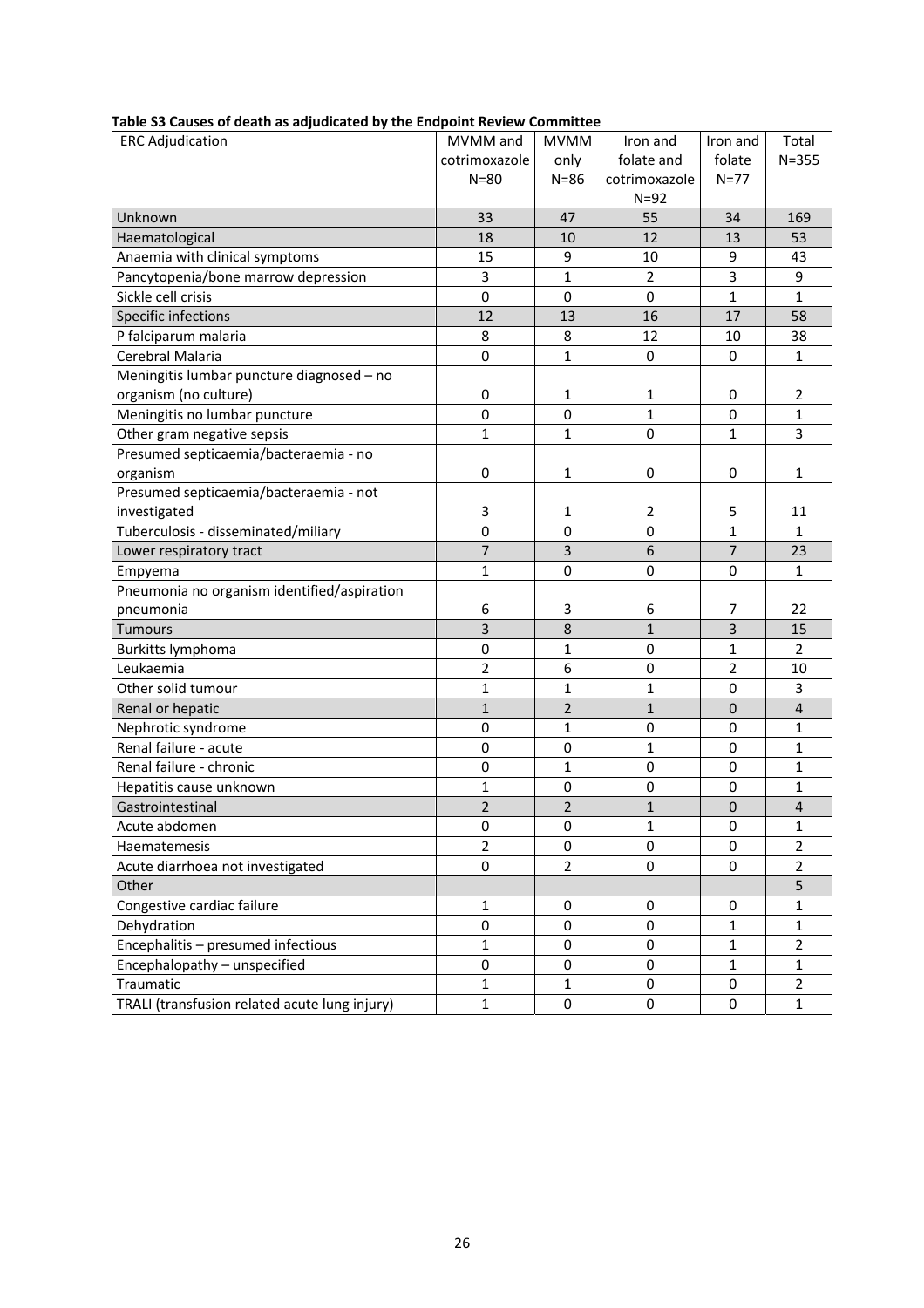#### **Table S4 All SAEs**

|                                        | MVMM and      | <b>MVMM</b>      | Iron and                   | Iron and     | Total          |
|----------------------------------------|---------------|------------------|----------------------------|--------------|----------------|
|                                        | Cotrimoxazole | only             | folate and                 | folate       | $(N=670)$      |
|                                        | $(N=327)$     | $(N=343)$        | Cotrimoxazole<br>$(N=346)$ | $(N=335)$    |                |
| death not otherwise specified          | 36            | 34               | 42                         | 39           | 70             |
| anaemia                                | 73            | 58               | 71                         | 64           | 131            |
| anaemia+arthralgia+arthitis            | 0             | $\mathbf 0$      | $\mathbf{1}$               | 0            | 0              |
| anaemia+asthma                         | 0             | $\mathbf 0$      | 0                          | $\mathbf{1}$ | 0              |
| anaemia+bronchiolitis                  | 0             | 1                | 0                          | $\mathbf{1}$ | 1              |
| anaemia+cardiac failure+renal failure  | 0             | $\mathbf 0$      | $\mathbf{1}$               | $\mathbf 0$  | 0              |
| anaemia+epigastric pain+vomiting       | 0             | 1                | 0                          | $\pmb{0}$    | $\mathbf{1}$   |
| anaemia+epistaxis                      | $\mathbf{1}$  | $\Omega$         | 0                          | $\mathbf 0$  | 1              |
| anaemia+fatigue                        | $\pmb{0}$     | 1                | 0                          | $\mathbf 0$  | 1              |
| anaemia+fatigue+non-hodgkins lymphoma  | 0             | $\mathbf 0$      | $\mathbf{1}$               | $\pmb{0}$    | 0              |
| anaemia+intestinal obstruction         | 0             | 1                | 0                          | $\mathbf 0$  | 1              |
| anaemia+lactic acidosis                | $\mathbf{1}$  | 1                | 0                          | $\mathbf 0$  | $\overline{2}$ |
| anaemia+leukaemia                      | 0             | 1                | $\mathbf{1}$               | $\mathbf{1}$ | $\mathbf{1}$   |
| anaemia+leukaemia+lymphadenopathy      | $\mathbf{1}$  | $\mathbf 0$      | 0                          | $\mathbf 0$  | 1              |
| anaemia+leukaemia+thrombocytopenia     | 0             | 2                | 0                          | $\mathbf 0$  | 2              |
| anaemia+parasthesia                    | 0             | $\mathbf 0$      | 1                          | $\mathbf 0$  | 0              |
| anaemia+pericarditis                   | 1             | $\mathbf 0$      | 0                          | 0            | 1              |
| anaemia+respiratory failure            | 0             | $\mathbf{1}$     | 0                          | $\mathbf 0$  | $\mathbf{1}$   |
| anaemia+shock                          | 0             | $\mathbf 0$      | 0                          | $\mathbf{1}$ | 0              |
| anaemia+sickle cell crisis             | 4             | 4                | 5                          | 6            | 8              |
| anaemia+splenomegaly                   | 0             | $\mathbf{1}$     | 0                          | $\mathbf{1}$ | 1              |
| anaemia+thrombocytopenia               | $\mathbf{1}$  | $\mathbf 0$      | $\mathbf{1}$               | $\mathbf 0$  | 1              |
| anaemia+thrombocytopenia+raised lfts   | $\mathbf{1}$  | $\mathbf 0$      | 0                          | $\mathbf 0$  | $\mathbf{1}$   |
| anaemia+DUS                            | 12            | 8                | 19                         | 9            | 20             |
| Anaemia+DUS+hypoglycaemia              | 0             | 1                | 0                          | 0            | 1              |
| anaemia+DUS+injury                     | 1             | $\boldsymbol{0}$ | 0                          | $\pmb{0}$    | 1              |
| anaemia+DUS+lactic acidosis            | 0             | $\mathbf 0$      | 0                          | $\mathbf{1}$ | 0              |
| anaemia+fever+DUS                      | 0             | $\mathbf 0$      | 1                          | $\mathbf 0$  | 0              |
| anaemia+malaria                        | 23            | 25               | 26                         | 30           | 48             |
| anaemia+malaria+convulsions            | $\mathbf{1}$  | $\mathbf 0$      | 0                          | 0            | $\mathbf 1$    |
| anaemia+malaria+DUS                    | $\mathbf{1}$  | 8                | 4                          | 6            | 9              |
| anaemia+malaria+DUS+hypoglycaemia      | $\mathbf{1}$  | $\pmb{0}$        | $\pmb{0}$                  | $\pmb{0}$    | $\mathbf 1$    |
| anaemia+malaria+lactic acidosis        | 0             | $\mathbf{1}$     | 0                          | $\pmb{0}$    | 1              |
| anaemia+malaria+malnutrition           | 0             | $\mathbf 0$      | 0                          | $\mathbf{1}$ | $\pmb{0}$      |
| anaemia+malaria+sickle cell crisis     | 0             | 1                | 1                          | 1            | 1              |
| anaemia+malaria+vomiting               | 0             | $\mathbf 0$      | $\pmb{0}$                  | $\mathbf{1}$ | 0              |
| anaemia+malaria+DUS+sepsis             | 0             | $\mathbf{1}$     | $\pmb{0}$                  | $\mathbf{1}$ | $\mathbf 1$    |
| anaemia+malaria+gastroenteritis        | $\pmb{0}$     | $\overline{2}$   | $\pmb{0}$                  | $\mathbf{1}$ | $\overline{2}$ |
| anaemia+malaria+gastroenteritis+sepsis | $\pmb{0}$     | $\pmb{0}$        | $\pmb{0}$                  | $\mathbf 1$  | $\pmb{0}$      |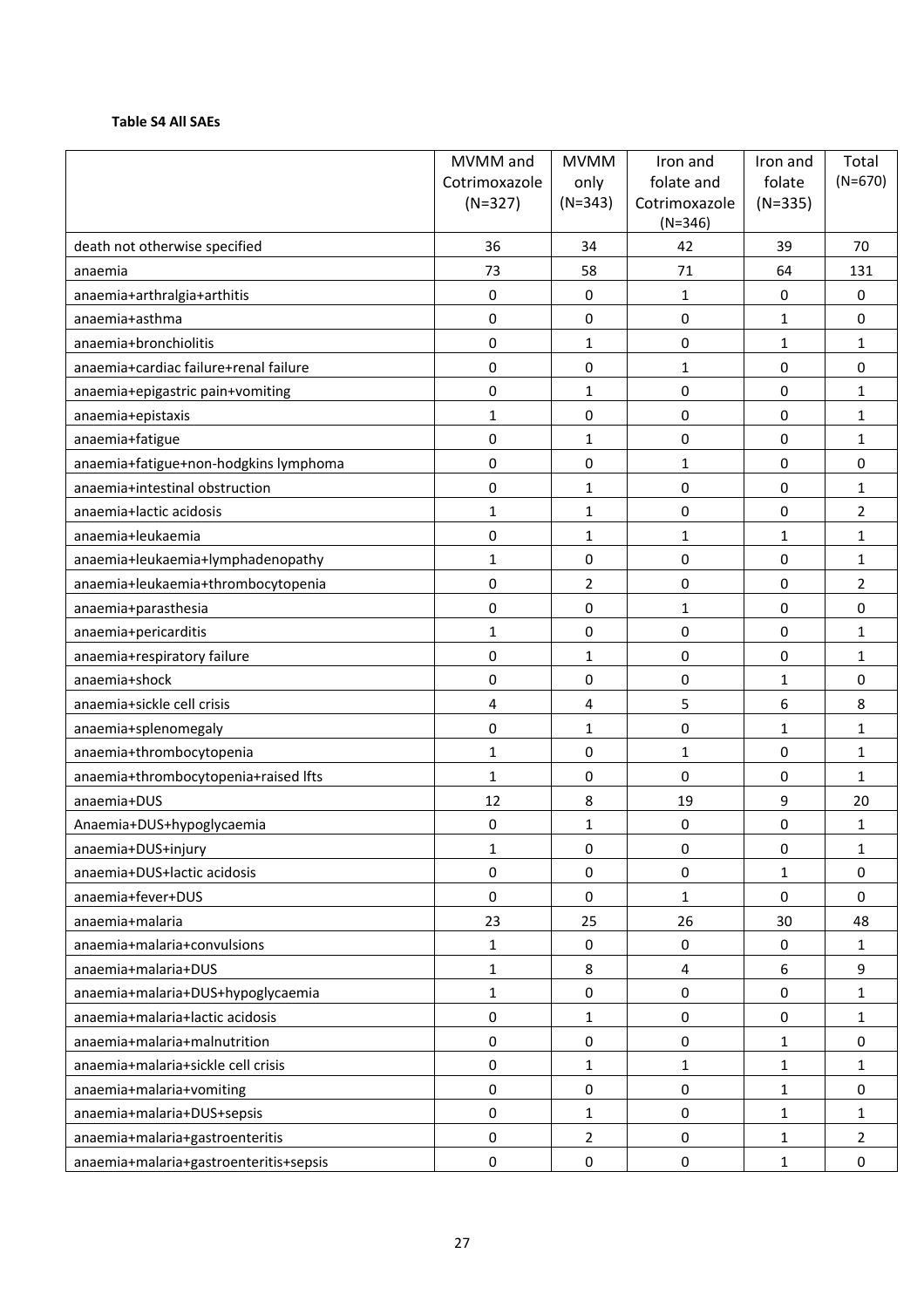|                                                   | MVMM and       | <b>MVMM</b>    | Iron and                   | Iron and          | Total          |
|---------------------------------------------------|----------------|----------------|----------------------------|-------------------|----------------|
|                                                   | Cotrimoxazole  | only           | folate and                 | folate            | $(N=670)$      |
|                                                   | $(N=327)$      | $(N=343)$      | Cotrimoxazole<br>$(N=346)$ | $(N=335)$         |                |
| anaemia+malaria+LRTI/pneumonia                    | 1              | $\overline{2}$ | 0                          | $\overline{2}$    | 3              |
| anaemia+malaria+LRTI/pneumonia+cardiac failure    | 0              | 0              | 0                          | 1                 | 0              |
| anaemia+malaria+LRTI/pneumonia+malnutrition       | 0              | $\mathbf{1}$   | 0                          | 0                 | 1              |
| anaemia+malaria+LRTI/pneumonia+metabolic acidosis | 0              | $\mathbf 0$    | $\mathbf{1}$               | 0                 | 0              |
| anaemia+malaria+LRTI/pneumonia+sepsis             | $\overline{2}$ | $\mathbf 0$    | 0                          | 0                 | $\overline{2}$ |
| anaemia+malaria+sepsis                            | 5              | 4              | 3                          | 3                 | 9              |
| anaemia+malaria+sepsis+metabolic acidosis         | $\mathbf{1}$   | $\mathbf 0$    | 0                          | 0                 | 1              |
| anaemia+malaria+URTI                              | 0              | $\mathbf 0$    | 0                          | $\mathbf{1}$      | 0              |
| anaemia+convulsions+fever+vomiting                | $\mathbf{1}$   | 0              | 0                          | 0                 | 1              |
| anaemia+diarrhoea                                 | $\mathbf{1}$   | $\mathbf 0$    | 1                          | 1                 | 1              |
| anaemia+DUS+sepsis                                | 0              | $\mathbf 0$    | 0                          | 1                 | 0              |
| anaemia+DUS+sepsis+gastritis                      | 0              | 0              | 0                          | 1                 | 0              |
| anaemia+fever                                     | 4              | 3              | 2                          | 1                 | $\overline{7}$ |
| anaemia+fever+DUS                                 | $\overline{2}$ | 5              | 1                          | $\mathbf{1}$      | $\overline{7}$ |
| anaemia+fever+DUS+malaise                         | 0              | $\Omega$       | 0                          | $\mathbf{1}$      | 0              |
| anaemia+fever+DUS+vomiting                        | 0              | $\mathbf{1}$   | 0                          | 0                 | 1              |
| anaemia+fever+headache                            | 0              | $\mathbf 0$    | $\boldsymbol{0}$           | $\mathbf{1}$      | 0              |
| anaemia+fever+jaundice                            | 0              | $\mathbf{1}$   | 0                          | 0                 | 1              |
| anaemia+fever+other lung condition                | 0              | $\mathbf 0$    | 1                          | 0                 | 0              |
| anaemia+fever+shock                               | 0              | 0              | 1                          | 0                 | 0              |
| anaemia+gastroenteritis                           | $\mathbf{1}$   | 0              | $\mathbf{1}$               | 3                 | $\mathbf{1}$   |
| anaemia+gastroenteritis+LRTI/pneumonia+phlebitis  | 0              | $\mathbf 0$    | 0                          | $\mathbf{1}$      | 0              |
| anaemia+gastroenteritis+marasmus                  | 0              | $\mathbf 0$    | 0                          | 1                 | 0              |
| anaemia+gastroenteritis+sepsis                    | 0              | $\mathbf 0$    | 0                          | 1                 | 0              |
| anaemia+gastroenteritis+sickle cell crisis        | 0              | $\mathbf{1}$   | 0                          | 0                 | 1              |
| anaemia+LRTI/pneumonia                            | 5              | 6              | 9                          | 1                 | 11             |
| anaemia+LRTI/pneumonia+arthralgia                 | 0              | $\mathbf 0$    | 0                          | $\mathbf{1}$      | 0              |
| anaemia+LRTI/pneumonia+DUS                        | 0              | $\mathbf{1}$   | 0                          | 0                 | 1              |
| anaemia+LRTI/pneumonia+sepsis                     | $\overline{2}$ | $\mathbf 0$    | 3                          | $\mathbf{1}$      | $\overline{2}$ |
| anaemia+lymphadenitis                             | $\mathbf{1}$   | $\mathbf 0$    | 0                          | 0                 | 1              |
| anaemia+sepsis                                    | 30             | 19             | 28                         | 29                | 49             |
| anaemia+sepsis+cerebral vascular accident         | 1              | 0              | 0                          | 0                 | $\mathbf{1}$   |
| anaemia+sepsis+convulsions                        | 0              | $\mathbf 0$    | 0                          | $\mathbf{1}$      | 0              |
| anaemia+sepsis+convulsions+sickle cell crisis     | 0              | $\pmb{0}$      | $\pmb{0}$                  | $\mathbf{1}$      | 0              |
| anaemia+sepsis+diarrhoea                          | 0              | $\mathbf{1}$   | 0                          | 0                 | 1              |
| anaemia+sepsis+diarrhoea+sickle cell crisis       | 1              | $\mathbf 0$    | 0                          | 0                 | 1              |
| anaemia+sepsis+lymphoma                           | 0              | $\mathbf 0$    | 1                          | 0                 | 0              |
| anaemia+sepsis+malnutrition                       | 0              | $\mathbf 0$    | 1                          | 0                 | 0              |
| anaemia+sepsis+shock+disseminated intravascular   |                |                |                            |                   |                |
| coagulation                                       | 0<br>3         | 1<br>$\pmb{0}$ | 0<br>$\boldsymbol{0}$      | 0<br>$\mathbf{1}$ | 1<br>3         |
| anaemia+sepsis+sickle cell crisis                 |                |                |                            |                   |                |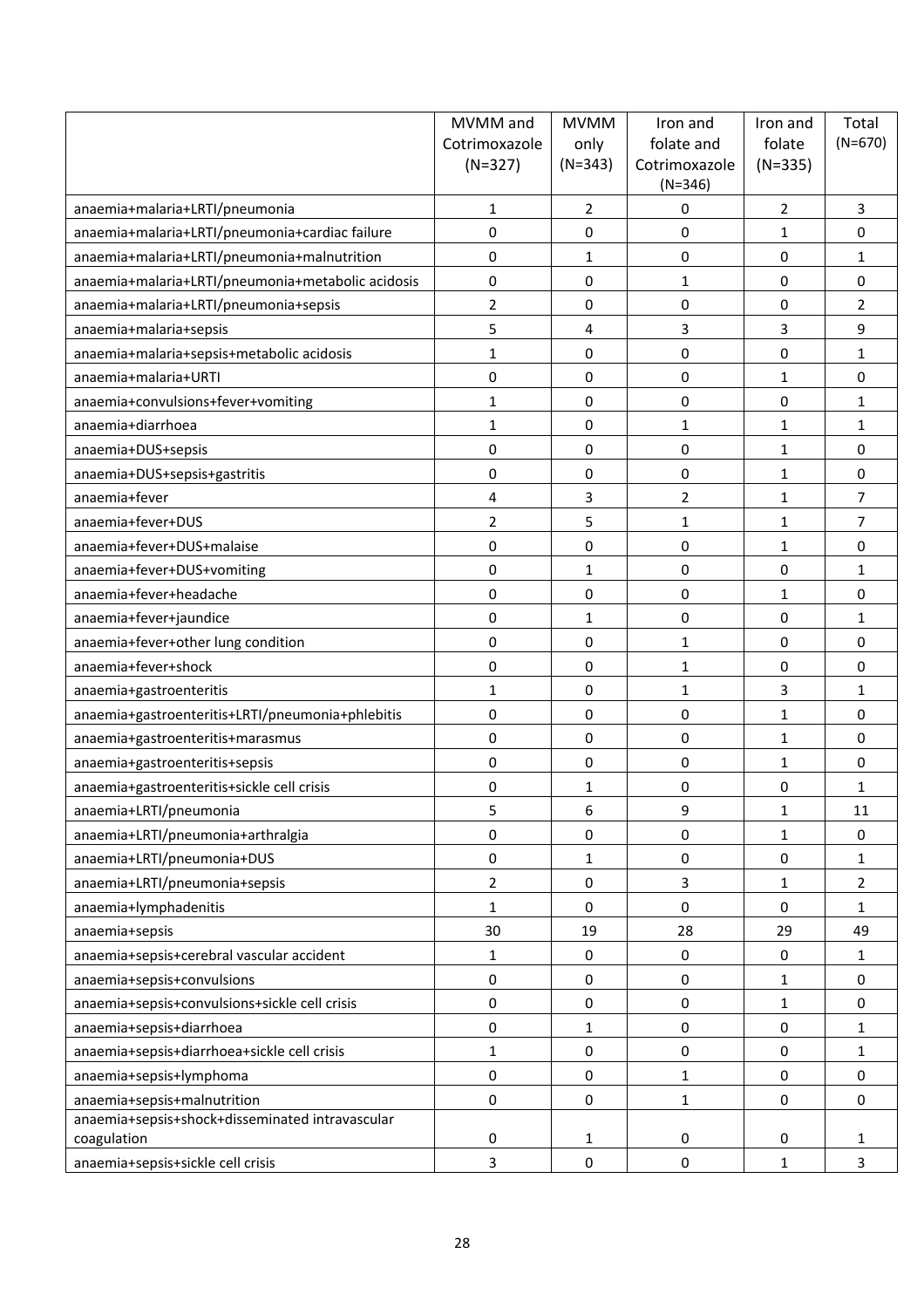|                                                                            | MVMM and       | <b>MVMM</b>    | Iron and                   | Iron and         | Total          |
|----------------------------------------------------------------------------|----------------|----------------|----------------------------|------------------|----------------|
|                                                                            | Cotrimoxazole  | only           | folate and                 | folate           | $(N=670)$      |
|                                                                            | $(N=327)$      | $(N=343)$      | Cotrimoxazole<br>$(N=346)$ | $(N=335)$        |                |
| anaemia+sepsis+ulcers                                                      | 0              | $\mathbf{1}$   | 0                          | 0                | $\mathbf{1}$   |
| anaemia+sepsis+URTI                                                        | 0              | 1              | 1                          | 0                | 1              |
| anaemia+TB                                                                 | 0              | $\mathbf{1}$   | 0                          | 0                | $\mathbf{1}$   |
| anaemia+vomiting+other lung condition                                      | 0              | 1              | 0                          | 0                | $\mathbf{1}$   |
| anaemia+malaria+sepsis+sickle cell crisis                                  | 0              | $\Omega$       | $\mathbf{1}$               | 0                | 0              |
| malaria                                                                    | 22             | 33             | 23                         | 29               | 55             |
| malaria+convulsions                                                        | 0              | 1              | 0                          | $\mathbf{1}$     | 1              |
| malaria+convulsions+epistaxis                                              | 0              | $\mathbf 0$    | 1                          | 0                | 0              |
| malaria+DUS                                                                | 4              | 7              | 4                          | 6                | 11             |
| malaria+hypoglycaemia                                                      | 0              | $\mathbf 0$    | 0                          | $\mathbf{1}$     | 0              |
| malaria+malnutrition                                                       | 0              | 1              | 0                          | 0                | $\mathbf{1}$   |
| malaria+sickle cell crisis                                                 | $\mathbf{1}$   | $\mathbf 0$    | $\pmb{0}$                  | 1                | 1              |
| malaria+diarrhoea                                                          | $\mathbf{1}$   | $\mathbf 0$    | 0                          | 0                | $\mathbf{1}$   |
| malaria+fever+DUS+convulsions                                              | 0              | 0              | 0                          | 1                | 0              |
| malaria+LRTI/pneumonia                                                     | 4              | $\overline{2}$ | 0                          | 0                | 6              |
| malaria+LRTI/pneumonia+hypotension                                         | 0              | $\mathbf 0$    | 1                          | 0                | 0              |
| malaria+LRTI/pneumonia+metabolic acidosis+shock                            | 0              | 1              | $\pmb{0}$                  | $\boldsymbol{0}$ | $\mathbf{1}$   |
| malaria+LRTI/pneumonia+sepsis                                              | 1              | $\mathbf 0$    | $\mathbf 0$                | 0                | $\mathbf{1}$   |
| malaria+LRTI/pneumonia+sepsis+convulsions                                  | $\mathbf{1}$   | 0              | 0                          | 0                | 1              |
| malaria+sepsis                                                             | 3              | $\overline{2}$ | 3                          | 3                | 5              |
| malaria+URTI+metabolic acidosis                                            | 0              | $\mathbf{1}$   | 0                          | 0                | $\mathbf{1}$   |
| abscess+osteomyelitis                                                      | $\mathbf{1}$   | $\mathbf 0$    | 0                          | 0                | $\mathbf{1}$   |
| abscess+osteomyelitis+sickle cell crisis                                   | $\mathbf{1}$   | $\mathbf 0$    | $\mathbf 0$                | 0                | $\mathbf{1}$   |
| abscess+sickle cell crisis                                                 | 0              | 2              | $\pmb{0}$                  | 1                | $\overline{2}$ |
| acute hepatitis                                                            | 0              | 0              | 0                          | 1                | 0              |
| bronchiolitis+diarrhoea                                                    | 1              | 0              | 0                          | 0                | 1              |
| cardiac failure+pneumonia                                                  | $\mathbf{1}$   | 0              | $\mathbf 0$                | 0                | $\mathbf{1}$   |
| cellulitis                                                                 | 0              | 1              | 0                          | 0                | 1              |
| convulsions+fever                                                          | $\overline{2}$ | $\mathbf 0$    | 1                          | $\pmb{0}$        | $\overline{2}$ |
| convulsions+fever+diarrhoea                                                | 0              | $\mathbf 0$    | 1                          | 0                | 0              |
| convulsions+fever+vomiting                                                 | 0              | 1              | 0                          | $\mathbf{1}$     | 1              |
| diarrhoea                                                                  | $\overline{2}$ | 1              | 1                          | $\mathbf{1}$     | 3              |
| diarrhoea+thrombotic thrombocytopenic purpura                              | 0              | $\mathbf 0$    | 0                          | $\mathbf{1}$     | 0              |
| diarrhoea+vomiting                                                         | $\mathbf{1}$   | $\mathbf 0$    | 0                          | $\pmb{0}$        | 1              |
| diarrhoea+vomiting+DUS                                                     | 0              | 1              | $\mathbf 0$                | $\pmb{0}$        | $\mathbf{1}$   |
| disseminated intravascular                                                 |                |                |                            |                  |                |
| coagulation+gingivitis+malnutrition+thrombotic<br>thrombocytopenic purpura | 0              | 0              | 1                          | 0                | 0              |
| <b>DUS</b>                                                                 | 4              | 8              | 3                          | 4                | 12             |
| DUS+abdominal pain                                                         | 0              | $\mathbf 0$    | 1                          | 0                | 0              |
| DUS+sickle cell crisis                                                     | 0              | $\mathbf 0$    | 0                          | 1                | 0              |
| DUS+diarrhoea+fever                                                        | $\pmb{0}$      | 0              | 0                          | $\mathbf{1}$     | 0              |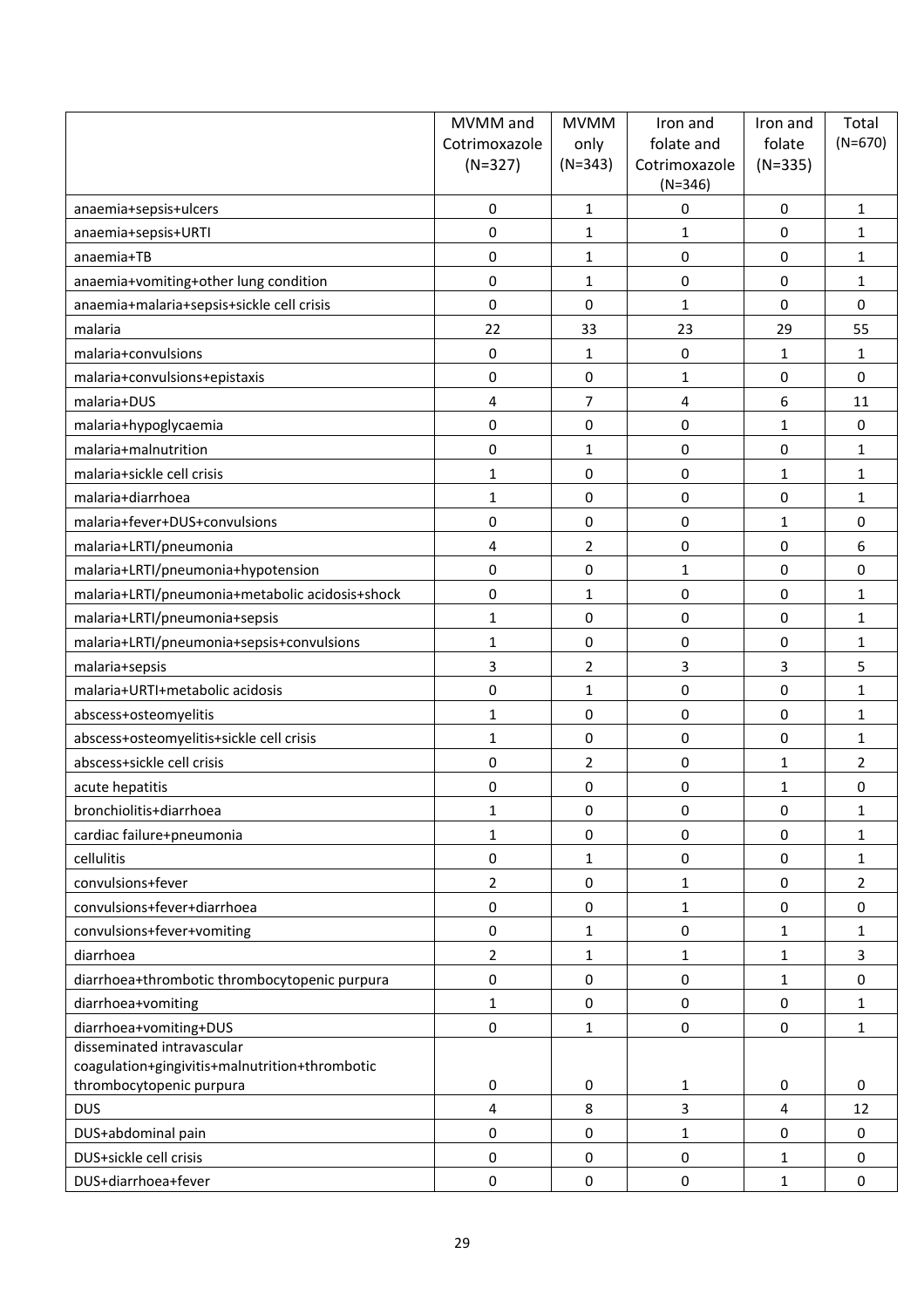|                                                     | MVMM and         | <b>MVMM</b>    | Iron and                   | Iron and                | Total          |
|-----------------------------------------------------|------------------|----------------|----------------------------|-------------------------|----------------|
|                                                     | Cotrimoxazole    | only           | folate and                 | folate                  | $(N=670)$      |
|                                                     | $(N=327)$        | $(N=343)$      | Cotrimoxazole<br>$(N=346)$ | $(N=335)$               |                |
| DUS+fever                                           | 1                | $\overline{2}$ | 1                          | $\overline{2}$          | 3              |
| DUS+fever+mouth ulcers                              | 0                | $\Omega$       | 1                          | $\boldsymbol{0}$        | 0              |
| encephalitis+LRTI/pneumonia                         | 0                | $\mathbf 0$    | $\mathbf 1$                | 0                       | 0              |
| fever                                               | $\mathbf{1}$     | 3              | 4                          | 3                       | 4              |
| fever+abdominal pain                                | 0                | $\mathbf{1}$   | $\pmb{0}$                  | $\boldsymbol{0}$        | $\mathbf{1}$   |
| fever+fatigue                                       | $\pmb{0}$        | $\overline{2}$ | 0                          | 0                       | 2              |
| fever+marasmus                                      | $\pmb{0}$        | $\overline{2}$ | 0                          | 0                       | 2              |
| fever+shortness of breath                           | 0                | $\mathbf 0$    | 1                          | $\mathbf{1}$            | 0              |
| fever+vomiting+fatigue                              | 0                | $\mathbf{0}$   | $\mathbf{1}$               | 0                       | 0              |
| fever+vomiting+jaundice                             | 0                | $\mathbf 0$    | 0                          | 1                       | 0              |
| gastroenteritis                                     | 0                | $\overline{2}$ | 0                          | 0                       | $\overline{2}$ |
| gastroenteritis+fever+malnutrition                  | $\mathbf{1}$     | $\mathbf 0$    | $\pmb{0}$                  | 0                       | $\mathbf{1}$   |
| gastroenteritis+marasmus                            | 0                | $\mathbf 0$    | 1                          | 0                       | 0              |
| gastroenteritis+measles                             | 0                | 0              | 0                          | $\mathbf{1}$            | 0              |
| gastroenteritis+urti                                | 0                | 0              | $\mathbf 1$                | 0                       | 0              |
| laryngitis+tracheitis                               | 0                | 1              | 0                          | 0                       | 1              |
| LRTI/pneumonia                                      | $\overline{2}$   | 8              | 7                          | $\overline{\mathbf{4}}$ | 10             |
| LRTI/pneumonia+convulsions                          | $\boldsymbol{0}$ | $\mathbf 0$    | $\mathbf{1}$               | 0                       | 0              |
| LRTI/pneumonia+marasmus                             | 0                | 0              | 0                          | $\mathbf{1}$            | 0              |
| LRTI/pneumonia+sepsis                               | 1                | 0              | 0                          | $\overline{3}$          | $\mathbf{1}$   |
| LRTI/pneumonia+sepsis+gastroenteritis+hypoglycaemia | 0                | $\mathbf 0$    | 0                          | $\mathbf{1}$            | 0              |
| LRTI/pneumonia+sepsis+sickle cell crisis            | 0                | $\mathbf 0$    | 0                          | $\mathbf{1}$            | 0              |
| LRTI/pneumonia+sickle cell crisis                   | $\boldsymbol{0}$ | 1              | 0                          | $\mathbf{1}$            | $\mathbf{1}$   |
| LRTI/pneumonia+vomiting                             | 0                | $\mathbf 0$    | $\boldsymbol{0}$           | $\mathbf{1}$            | 0              |
| meningitis                                          | 0                | 0              | 2                          | 0                       | 0              |
| neuroplasticity+metastatis+meningitis               | 0                | 0              | 1                          | 0                       | 0              |
| pharynigitis                                        | $\mathbf{1}$     | $\mathbf 0$    | 0                          | $\pmb{0}$               | $\mathbf{1}$   |
| sepsis                                              | 9                | 9              | 7                          | $\overline{7}$          | 18             |
| sepsis+diarrhoea                                    | 0                | $\pmb{0}$      | $\boldsymbol{0}$           | $\mathbf{1}$            | 0              |
| sepsis+DUS                                          | 0                | $\pmb{0}$      | 1                          | 0                       | 0              |
| sepsis+jaundice                                     | $\mathbf 1$      | $\pmb{0}$      | 0                          | 0                       | 1              |
| sepsis+leukaemia                                    | $\mathbf{1}$     | $\pmb{0}$      | 0                          | $\pmb{0}$               | $\mathbf{1}$   |
| sepsis+osteomyelitis                                | $\mathbf{1}$     | $\mathbf 0$    | $\pmb{0}$                  | $\pmb{0}$               | 1              |
| sepsis+sickle cell crisis                           | $\mathbf 1$      | 3              | 5                          | $\overline{2}$          | 4              |
| sepsis+vomiting                                     | $\pmb{0}$        | $\mathbf 0$    | $\pmb{0}$                  | $\mathbf{1}$            | 0              |
| septic arthritis+sickle cell crisis                 | 0                | 1              | 0                          | $\pmb{0}$               | 1              |
| TB                                                  | 0                | $\pmb{0}$      | $\mathbf{1}$               | 0                       | 0              |
| TB (abdominal)+malnutrition                         | 0                | $\mathbf 0$    | 0                          | $\mathbf{1}$            | 0              |
| TB (disseminated)                                   | 0                | $\mathbf 0$    | $\boldsymbol{0}$           | $\mathbf{1}$            | 0              |
| TB (pulmonary)                                      | $\pmb{0}$        | 1              | $\mathbf{1}$               | $\pmb{0}$               | 1              |
| urinary tract infection                             | 0                | 0              | $\boldsymbol{0}$           | $\mathbf 2$             | 0              |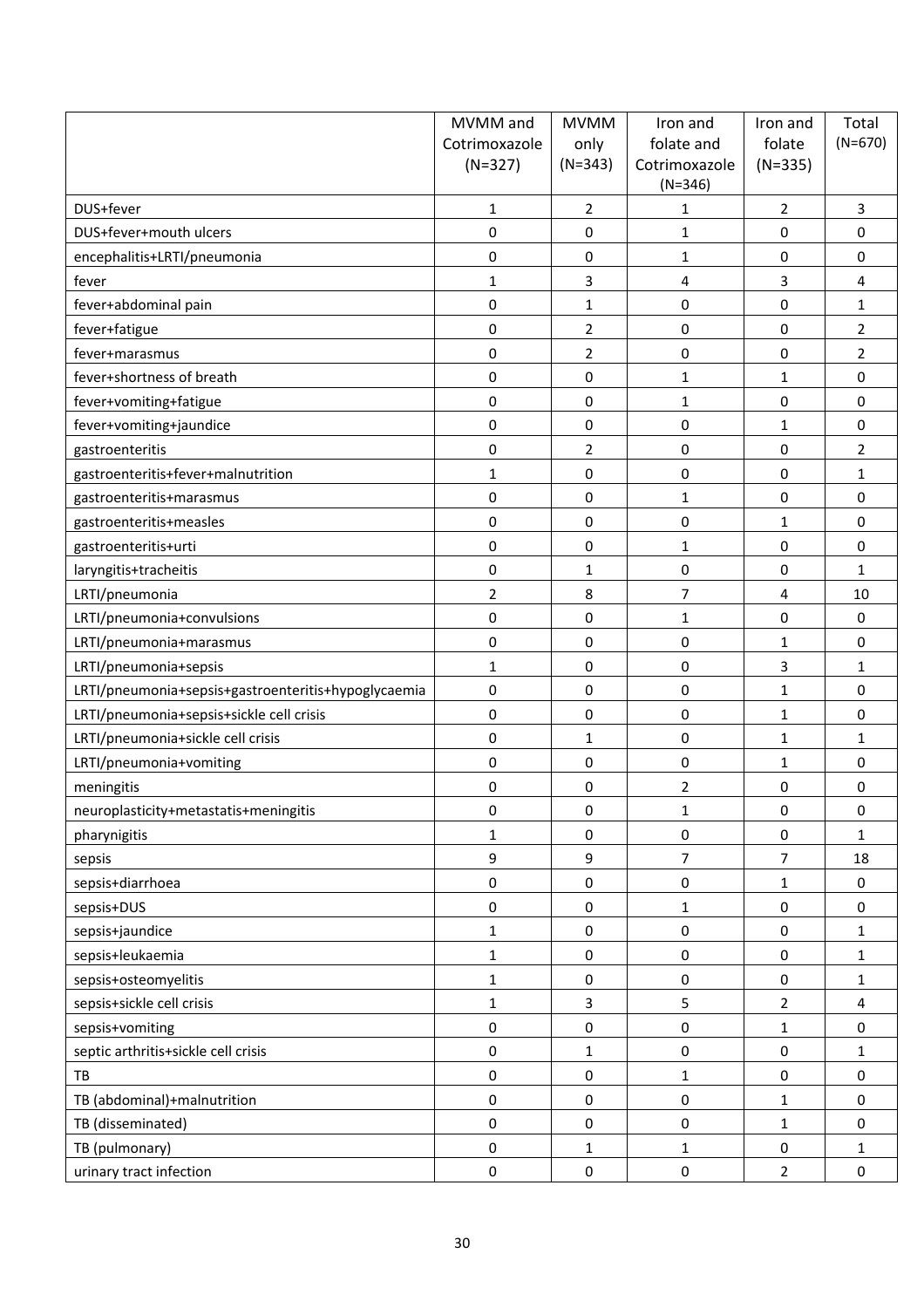| $(N=670)$<br>folate<br>Cotrimoxazole<br>only<br>folate and<br>$(N=327)$<br>$(N=343)$<br>$(N=335)$<br>Cotrimoxazole<br>$(N=346)$<br>5<br>6<br>$\overline{7}$<br>allergic reaction<br>11<br>16<br>0<br>0<br>0<br>allergic reaction+hypotension<br>1<br>1<br>$\boldsymbol{0}$<br>abdominal pain<br>0<br>$\mathbf{1}$<br>$\mathbf{1}$<br>0<br>abdominal pain+vomiting<br>$\mathbf{1}$<br>$\pmb{0}$<br>0<br>0<br>$\mathbf{1}$<br>$\pmb{0}$<br>$\boldsymbol{0}$<br>$\boldsymbol{0}$<br>arthritis<br>$\mathbf{1}$<br>$\mathbf{1}$<br>$\pmb{0}$<br>bone marrow failure+leukaemia+petechia<br>0<br>0<br>$\mathbf{1}$<br>1<br>$\boldsymbol{0}$<br>brochospasm+asthma<br>$\mathbf{1}$<br>0<br>0<br>$\mathbf{1}$<br>bronchiolitis<br>$\boldsymbol{0}$<br>0<br>$\mathbf 0$<br>0<br>$\mathbf{1}$<br>0<br>0<br>2<br>$\mathbf{1}$<br>burns<br>1<br>0<br>$\mathbf 0$<br>$\mathbf{1}$<br>0<br>0<br>carcinoma<br>cardiac failure<br>$\mathbf{1}$<br>$\boldsymbol{0}$<br>$\mathbf 0$<br>0<br>$\mathbf{1}$<br>$\boldsymbol{0}$<br>$\boldsymbol{0}$<br>$\boldsymbol{0}$<br>chronic renal failure<br>$\mathbf{1}$<br>1<br>convulsions<br>0<br>0<br>0<br>$\mathbf{1}$<br>$\mathbf{1}$<br>$\pmb{0}$<br>$\boldsymbol{0}$<br>cortical blindness<br>$\mathbf{1}$<br>0<br>$\mathbf{1}$<br>cough+shortness of breath<br>$\mathbf{1}$<br>$\mathbf 0$<br>0<br>0<br>$\mathbf{1}$<br>epistaxis+cough<br>0<br>0<br>0<br>1<br>1<br>$\pmb{0}$<br>$\boldsymbol{0}$<br>$\mathbf{1}$<br>$\mathbf{1}$<br>$\mathbf{1}$<br>fracture<br>$\pmb{0}$<br>3<br>0<br>$\mathbf 0$<br>0<br>haemolysis<br>$\boldsymbol{0}$<br>hepatic failure+jaundice<br>$\mathbf 0$<br>$\mathbf{1}$<br>0<br>0<br>hernia<br>0<br>$\mathbf{1}$<br>0<br>0<br>$\mathbf{1}$<br>$\overline{2}$<br>3<br>$\overline{2}$<br>$\mathbf 2$<br>hypotension<br>1<br>$\overline{2}$<br>0<br>2<br>0<br>0<br>impetigo<br>$\boldsymbol{0}$<br>$\boldsymbol{0}$<br>$\mathbf 0$<br>$\mathbf{1}$<br>0<br>injury<br>$\boldsymbol{0}$<br>$\boldsymbol{0}$<br>0<br>intestinal obstruction<br>$\pmb{0}$<br>$\mathbf 1$<br>0<br>0<br>0<br>jaundice<br>1<br>1<br>kwashiorkor<br>0<br>0<br>0<br>1<br>0<br>6<br>$\overline{2}$<br>8<br>leukaemia<br>2<br>$\mathbf{1}$<br>leukaemia+chicken pox<br>0<br>0<br>$\pmb{0}$<br>1<br>1<br>$\pmb{0}$<br>leukaemia+thrombocytopenia<br>$\mathbf 1$<br>$\pmb{0}$<br>$\pmb{0}$<br>$\mathbf 1$<br>malnutrition<br>0<br>$\overline{2}$<br>1<br>$\mathbf{1}$<br>1<br>malnutrition+sickle cell crisis<br>$\pmb{0}$<br>$\pmb{0}$<br>$\pmb{0}$<br>$\mathbf 1$<br>0<br>$\pmb{0}$<br>$\pmb{0}$<br>0<br>$\mathbf{1}$<br>0<br>marasmus<br>neuroblastoma<br>$\mathbf{1}$<br>0<br>1<br>$\pmb{0}$<br>1<br>neuroplasticity+metastatis<br>0<br>$\pmb{0}$<br>$\pmb{0}$<br>0<br>1<br>$\pmb{0}$<br>non-hodgkins lymphoma<br>$\overline{2}$<br>$\pmb{0}$<br>$\mathbf 0$<br>0<br>oedema<br>$\pmb{0}$<br>$\pmb{0}$<br>$\mathbf{1}$<br>0<br>1<br>oesophageal reflux<br>0<br>$\pmb{0}$<br>0<br>0<br>$\mathbf{1}$ | MVMM and | <b>MVMM</b> | Iron and | Iron and | Total |
|--------------------------------------------------------------------------------------------------------------------------------------------------------------------------------------------------------------------------------------------------------------------------------------------------------------------------------------------------------------------------------------------------------------------------------------------------------------------------------------------------------------------------------------------------------------------------------------------------------------------------------------------------------------------------------------------------------------------------------------------------------------------------------------------------------------------------------------------------------------------------------------------------------------------------------------------------------------------------------------------------------------------------------------------------------------------------------------------------------------------------------------------------------------------------------------------------------------------------------------------------------------------------------------------------------------------------------------------------------------------------------------------------------------------------------------------------------------------------------------------------------------------------------------------------------------------------------------------------------------------------------------------------------------------------------------------------------------------------------------------------------------------------------------------------------------------------------------------------------------------------------------------------------------------------------------------------------------------------------------------------------------------------------------------------------------------------------------------------------------------------------------------------------------------------------------------------------------------------------------------------------------------------------------------------------------------------------------------------------------------------------------------------------------------------------------------------------------------------------------------------------------------------------------------------------------------------------------------------------------------------------------------------------------------------------------------------------------------------------------------------------------------------------------------------------------------------------------------------------------------------------------------------------------------------------|----------|-------------|----------|----------|-------|
|                                                                                                                                                                                                                                                                                                                                                                                                                                                                                                                                                                                                                                                                                                                                                                                                                                                                                                                                                                                                                                                                                                                                                                                                                                                                                                                                                                                                                                                                                                                                                                                                                                                                                                                                                                                                                                                                                                                                                                                                                                                                                                                                                                                                                                                                                                                                                                                                                                                                                                                                                                                                                                                                                                                                                                                                                                                                                                                                |          |             |          |          |       |
|                                                                                                                                                                                                                                                                                                                                                                                                                                                                                                                                                                                                                                                                                                                                                                                                                                                                                                                                                                                                                                                                                                                                                                                                                                                                                                                                                                                                                                                                                                                                                                                                                                                                                                                                                                                                                                                                                                                                                                                                                                                                                                                                                                                                                                                                                                                                                                                                                                                                                                                                                                                                                                                                                                                                                                                                                                                                                                                                |          |             |          |          |       |
|                                                                                                                                                                                                                                                                                                                                                                                                                                                                                                                                                                                                                                                                                                                                                                                                                                                                                                                                                                                                                                                                                                                                                                                                                                                                                                                                                                                                                                                                                                                                                                                                                                                                                                                                                                                                                                                                                                                                                                                                                                                                                                                                                                                                                                                                                                                                                                                                                                                                                                                                                                                                                                                                                                                                                                                                                                                                                                                                |          |             |          |          |       |
|                                                                                                                                                                                                                                                                                                                                                                                                                                                                                                                                                                                                                                                                                                                                                                                                                                                                                                                                                                                                                                                                                                                                                                                                                                                                                                                                                                                                                                                                                                                                                                                                                                                                                                                                                                                                                                                                                                                                                                                                                                                                                                                                                                                                                                                                                                                                                                                                                                                                                                                                                                                                                                                                                                                                                                                                                                                                                                                                |          |             |          |          |       |
|                                                                                                                                                                                                                                                                                                                                                                                                                                                                                                                                                                                                                                                                                                                                                                                                                                                                                                                                                                                                                                                                                                                                                                                                                                                                                                                                                                                                                                                                                                                                                                                                                                                                                                                                                                                                                                                                                                                                                                                                                                                                                                                                                                                                                                                                                                                                                                                                                                                                                                                                                                                                                                                                                                                                                                                                                                                                                                                                |          |             |          |          |       |
|                                                                                                                                                                                                                                                                                                                                                                                                                                                                                                                                                                                                                                                                                                                                                                                                                                                                                                                                                                                                                                                                                                                                                                                                                                                                                                                                                                                                                                                                                                                                                                                                                                                                                                                                                                                                                                                                                                                                                                                                                                                                                                                                                                                                                                                                                                                                                                                                                                                                                                                                                                                                                                                                                                                                                                                                                                                                                                                                |          |             |          |          |       |
|                                                                                                                                                                                                                                                                                                                                                                                                                                                                                                                                                                                                                                                                                                                                                                                                                                                                                                                                                                                                                                                                                                                                                                                                                                                                                                                                                                                                                                                                                                                                                                                                                                                                                                                                                                                                                                                                                                                                                                                                                                                                                                                                                                                                                                                                                                                                                                                                                                                                                                                                                                                                                                                                                                                                                                                                                                                                                                                                |          |             |          |          |       |
|                                                                                                                                                                                                                                                                                                                                                                                                                                                                                                                                                                                                                                                                                                                                                                                                                                                                                                                                                                                                                                                                                                                                                                                                                                                                                                                                                                                                                                                                                                                                                                                                                                                                                                                                                                                                                                                                                                                                                                                                                                                                                                                                                                                                                                                                                                                                                                                                                                                                                                                                                                                                                                                                                                                                                                                                                                                                                                                                |          |             |          |          |       |
|                                                                                                                                                                                                                                                                                                                                                                                                                                                                                                                                                                                                                                                                                                                                                                                                                                                                                                                                                                                                                                                                                                                                                                                                                                                                                                                                                                                                                                                                                                                                                                                                                                                                                                                                                                                                                                                                                                                                                                                                                                                                                                                                                                                                                                                                                                                                                                                                                                                                                                                                                                                                                                                                                                                                                                                                                                                                                                                                |          |             |          |          |       |
|                                                                                                                                                                                                                                                                                                                                                                                                                                                                                                                                                                                                                                                                                                                                                                                                                                                                                                                                                                                                                                                                                                                                                                                                                                                                                                                                                                                                                                                                                                                                                                                                                                                                                                                                                                                                                                                                                                                                                                                                                                                                                                                                                                                                                                                                                                                                                                                                                                                                                                                                                                                                                                                                                                                                                                                                                                                                                                                                |          |             |          |          |       |
|                                                                                                                                                                                                                                                                                                                                                                                                                                                                                                                                                                                                                                                                                                                                                                                                                                                                                                                                                                                                                                                                                                                                                                                                                                                                                                                                                                                                                                                                                                                                                                                                                                                                                                                                                                                                                                                                                                                                                                                                                                                                                                                                                                                                                                                                                                                                                                                                                                                                                                                                                                                                                                                                                                                                                                                                                                                                                                                                |          |             |          |          |       |
|                                                                                                                                                                                                                                                                                                                                                                                                                                                                                                                                                                                                                                                                                                                                                                                                                                                                                                                                                                                                                                                                                                                                                                                                                                                                                                                                                                                                                                                                                                                                                                                                                                                                                                                                                                                                                                                                                                                                                                                                                                                                                                                                                                                                                                                                                                                                                                                                                                                                                                                                                                                                                                                                                                                                                                                                                                                                                                                                |          |             |          |          |       |
|                                                                                                                                                                                                                                                                                                                                                                                                                                                                                                                                                                                                                                                                                                                                                                                                                                                                                                                                                                                                                                                                                                                                                                                                                                                                                                                                                                                                                                                                                                                                                                                                                                                                                                                                                                                                                                                                                                                                                                                                                                                                                                                                                                                                                                                                                                                                                                                                                                                                                                                                                                                                                                                                                                                                                                                                                                                                                                                                |          |             |          |          |       |
|                                                                                                                                                                                                                                                                                                                                                                                                                                                                                                                                                                                                                                                                                                                                                                                                                                                                                                                                                                                                                                                                                                                                                                                                                                                                                                                                                                                                                                                                                                                                                                                                                                                                                                                                                                                                                                                                                                                                                                                                                                                                                                                                                                                                                                                                                                                                                                                                                                                                                                                                                                                                                                                                                                                                                                                                                                                                                                                                |          |             |          |          |       |
|                                                                                                                                                                                                                                                                                                                                                                                                                                                                                                                                                                                                                                                                                                                                                                                                                                                                                                                                                                                                                                                                                                                                                                                                                                                                                                                                                                                                                                                                                                                                                                                                                                                                                                                                                                                                                                                                                                                                                                                                                                                                                                                                                                                                                                                                                                                                                                                                                                                                                                                                                                                                                                                                                                                                                                                                                                                                                                                                |          |             |          |          |       |
|                                                                                                                                                                                                                                                                                                                                                                                                                                                                                                                                                                                                                                                                                                                                                                                                                                                                                                                                                                                                                                                                                                                                                                                                                                                                                                                                                                                                                                                                                                                                                                                                                                                                                                                                                                                                                                                                                                                                                                                                                                                                                                                                                                                                                                                                                                                                                                                                                                                                                                                                                                                                                                                                                                                                                                                                                                                                                                                                |          |             |          |          |       |
|                                                                                                                                                                                                                                                                                                                                                                                                                                                                                                                                                                                                                                                                                                                                                                                                                                                                                                                                                                                                                                                                                                                                                                                                                                                                                                                                                                                                                                                                                                                                                                                                                                                                                                                                                                                                                                                                                                                                                                                                                                                                                                                                                                                                                                                                                                                                                                                                                                                                                                                                                                                                                                                                                                                                                                                                                                                                                                                                |          |             |          |          |       |
|                                                                                                                                                                                                                                                                                                                                                                                                                                                                                                                                                                                                                                                                                                                                                                                                                                                                                                                                                                                                                                                                                                                                                                                                                                                                                                                                                                                                                                                                                                                                                                                                                                                                                                                                                                                                                                                                                                                                                                                                                                                                                                                                                                                                                                                                                                                                                                                                                                                                                                                                                                                                                                                                                                                                                                                                                                                                                                                                |          |             |          |          |       |
|                                                                                                                                                                                                                                                                                                                                                                                                                                                                                                                                                                                                                                                                                                                                                                                                                                                                                                                                                                                                                                                                                                                                                                                                                                                                                                                                                                                                                                                                                                                                                                                                                                                                                                                                                                                                                                                                                                                                                                                                                                                                                                                                                                                                                                                                                                                                                                                                                                                                                                                                                                                                                                                                                                                                                                                                                                                                                                                                |          |             |          |          |       |
|                                                                                                                                                                                                                                                                                                                                                                                                                                                                                                                                                                                                                                                                                                                                                                                                                                                                                                                                                                                                                                                                                                                                                                                                                                                                                                                                                                                                                                                                                                                                                                                                                                                                                                                                                                                                                                                                                                                                                                                                                                                                                                                                                                                                                                                                                                                                                                                                                                                                                                                                                                                                                                                                                                                                                                                                                                                                                                                                |          |             |          |          |       |
|                                                                                                                                                                                                                                                                                                                                                                                                                                                                                                                                                                                                                                                                                                                                                                                                                                                                                                                                                                                                                                                                                                                                                                                                                                                                                                                                                                                                                                                                                                                                                                                                                                                                                                                                                                                                                                                                                                                                                                                                                                                                                                                                                                                                                                                                                                                                                                                                                                                                                                                                                                                                                                                                                                                                                                                                                                                                                                                                |          |             |          |          |       |
|                                                                                                                                                                                                                                                                                                                                                                                                                                                                                                                                                                                                                                                                                                                                                                                                                                                                                                                                                                                                                                                                                                                                                                                                                                                                                                                                                                                                                                                                                                                                                                                                                                                                                                                                                                                                                                                                                                                                                                                                                                                                                                                                                                                                                                                                                                                                                                                                                                                                                                                                                                                                                                                                                                                                                                                                                                                                                                                                |          |             |          |          |       |
|                                                                                                                                                                                                                                                                                                                                                                                                                                                                                                                                                                                                                                                                                                                                                                                                                                                                                                                                                                                                                                                                                                                                                                                                                                                                                                                                                                                                                                                                                                                                                                                                                                                                                                                                                                                                                                                                                                                                                                                                                                                                                                                                                                                                                                                                                                                                                                                                                                                                                                                                                                                                                                                                                                                                                                                                                                                                                                                                |          |             |          |          |       |
|                                                                                                                                                                                                                                                                                                                                                                                                                                                                                                                                                                                                                                                                                                                                                                                                                                                                                                                                                                                                                                                                                                                                                                                                                                                                                                                                                                                                                                                                                                                                                                                                                                                                                                                                                                                                                                                                                                                                                                                                                                                                                                                                                                                                                                                                                                                                                                                                                                                                                                                                                                                                                                                                                                                                                                                                                                                                                                                                |          |             |          |          |       |
|                                                                                                                                                                                                                                                                                                                                                                                                                                                                                                                                                                                                                                                                                                                                                                                                                                                                                                                                                                                                                                                                                                                                                                                                                                                                                                                                                                                                                                                                                                                                                                                                                                                                                                                                                                                                                                                                                                                                                                                                                                                                                                                                                                                                                                                                                                                                                                                                                                                                                                                                                                                                                                                                                                                                                                                                                                                                                                                                |          |             |          |          |       |
|                                                                                                                                                                                                                                                                                                                                                                                                                                                                                                                                                                                                                                                                                                                                                                                                                                                                                                                                                                                                                                                                                                                                                                                                                                                                                                                                                                                                                                                                                                                                                                                                                                                                                                                                                                                                                                                                                                                                                                                                                                                                                                                                                                                                                                                                                                                                                                                                                                                                                                                                                                                                                                                                                                                                                                                                                                                                                                                                |          |             |          |          |       |
|                                                                                                                                                                                                                                                                                                                                                                                                                                                                                                                                                                                                                                                                                                                                                                                                                                                                                                                                                                                                                                                                                                                                                                                                                                                                                                                                                                                                                                                                                                                                                                                                                                                                                                                                                                                                                                                                                                                                                                                                                                                                                                                                                                                                                                                                                                                                                                                                                                                                                                                                                                                                                                                                                                                                                                                                                                                                                                                                |          |             |          |          |       |
|                                                                                                                                                                                                                                                                                                                                                                                                                                                                                                                                                                                                                                                                                                                                                                                                                                                                                                                                                                                                                                                                                                                                                                                                                                                                                                                                                                                                                                                                                                                                                                                                                                                                                                                                                                                                                                                                                                                                                                                                                                                                                                                                                                                                                                                                                                                                                                                                                                                                                                                                                                                                                                                                                                                                                                                                                                                                                                                                |          |             |          |          |       |
|                                                                                                                                                                                                                                                                                                                                                                                                                                                                                                                                                                                                                                                                                                                                                                                                                                                                                                                                                                                                                                                                                                                                                                                                                                                                                                                                                                                                                                                                                                                                                                                                                                                                                                                                                                                                                                                                                                                                                                                                                                                                                                                                                                                                                                                                                                                                                                                                                                                                                                                                                                                                                                                                                                                                                                                                                                                                                                                                |          |             |          |          |       |
|                                                                                                                                                                                                                                                                                                                                                                                                                                                                                                                                                                                                                                                                                                                                                                                                                                                                                                                                                                                                                                                                                                                                                                                                                                                                                                                                                                                                                                                                                                                                                                                                                                                                                                                                                                                                                                                                                                                                                                                                                                                                                                                                                                                                                                                                                                                                                                                                                                                                                                                                                                                                                                                                                                                                                                                                                                                                                                                                |          |             |          |          |       |
|                                                                                                                                                                                                                                                                                                                                                                                                                                                                                                                                                                                                                                                                                                                                                                                                                                                                                                                                                                                                                                                                                                                                                                                                                                                                                                                                                                                                                                                                                                                                                                                                                                                                                                                                                                                                                                                                                                                                                                                                                                                                                                                                                                                                                                                                                                                                                                                                                                                                                                                                                                                                                                                                                                                                                                                                                                                                                                                                |          |             |          |          |       |
|                                                                                                                                                                                                                                                                                                                                                                                                                                                                                                                                                                                                                                                                                                                                                                                                                                                                                                                                                                                                                                                                                                                                                                                                                                                                                                                                                                                                                                                                                                                                                                                                                                                                                                                                                                                                                                                                                                                                                                                                                                                                                                                                                                                                                                                                                                                                                                                                                                                                                                                                                                                                                                                                                                                                                                                                                                                                                                                                |          |             |          |          |       |
|                                                                                                                                                                                                                                                                                                                                                                                                                                                                                                                                                                                                                                                                                                                                                                                                                                                                                                                                                                                                                                                                                                                                                                                                                                                                                                                                                                                                                                                                                                                                                                                                                                                                                                                                                                                                                                                                                                                                                                                                                                                                                                                                                                                                                                                                                                                                                                                                                                                                                                                                                                                                                                                                                                                                                                                                                                                                                                                                |          |             |          |          |       |
|                                                                                                                                                                                                                                                                                                                                                                                                                                                                                                                                                                                                                                                                                                                                                                                                                                                                                                                                                                                                                                                                                                                                                                                                                                                                                                                                                                                                                                                                                                                                                                                                                                                                                                                                                                                                                                                                                                                                                                                                                                                                                                                                                                                                                                                                                                                                                                                                                                                                                                                                                                                                                                                                                                                                                                                                                                                                                                                                |          |             |          |          |       |
|                                                                                                                                                                                                                                                                                                                                                                                                                                                                                                                                                                                                                                                                                                                                                                                                                                                                                                                                                                                                                                                                                                                                                                                                                                                                                                                                                                                                                                                                                                                                                                                                                                                                                                                                                                                                                                                                                                                                                                                                                                                                                                                                                                                                                                                                                                                                                                                                                                                                                                                                                                                                                                                                                                                                                                                                                                                                                                                                |          |             |          |          |       |
|                                                                                                                                                                                                                                                                                                                                                                                                                                                                                                                                                                                                                                                                                                                                                                                                                                                                                                                                                                                                                                                                                                                                                                                                                                                                                                                                                                                                                                                                                                                                                                                                                                                                                                                                                                                                                                                                                                                                                                                                                                                                                                                                                                                                                                                                                                                                                                                                                                                                                                                                                                                                                                                                                                                                                                                                                                                                                                                                |          |             |          |          |       |
|                                                                                                                                                                                                                                                                                                                                                                                                                                                                                                                                                                                                                                                                                                                                                                                                                                                                                                                                                                                                                                                                                                                                                                                                                                                                                                                                                                                                                                                                                                                                                                                                                                                                                                                                                                                                                                                                                                                                                                                                                                                                                                                                                                                                                                                                                                                                                                                                                                                                                                                                                                                                                                                                                                                                                                                                                                                                                                                                |          |             |          |          |       |
|                                                                                                                                                                                                                                                                                                                                                                                                                                                                                                                                                                                                                                                                                                                                                                                                                                                                                                                                                                                                                                                                                                                                                                                                                                                                                                                                                                                                                                                                                                                                                                                                                                                                                                                                                                                                                                                                                                                                                                                                                                                                                                                                                                                                                                                                                                                                                                                                                                                                                                                                                                                                                                                                                                                                                                                                                                                                                                                                |          |             |          |          |       |
|                                                                                                                                                                                                                                                                                                                                                                                                                                                                                                                                                                                                                                                                                                                                                                                                                                                                                                                                                                                                                                                                                                                                                                                                                                                                                                                                                                                                                                                                                                                                                                                                                                                                                                                                                                                                                                                                                                                                                                                                                                                                                                                                                                                                                                                                                                                                                                                                                                                                                                                                                                                                                                                                                                                                                                                                                                                                                                                                |          |             |          |          |       |
|                                                                                                                                                                                                                                                                                                                                                                                                                                                                                                                                                                                                                                                                                                                                                                                                                                                                                                                                                                                                                                                                                                                                                                                                                                                                                                                                                                                                                                                                                                                                                                                                                                                                                                                                                                                                                                                                                                                                                                                                                                                                                                                                                                                                                                                                                                                                                                                                                                                                                                                                                                                                                                                                                                                                                                                                                                                                                                                                |          |             |          |          |       |
| pancytopenia+splenomegaly<br>$\mathbf{1}$<br>0<br>0<br>0<br>1                                                                                                                                                                                                                                                                                                                                                                                                                                                                                                                                                                                                                                                                                                                                                                                                                                                                                                                                                                                                                                                                                                                                                                                                                                                                                                                                                                                                                                                                                                                                                                                                                                                                                                                                                                                                                                                                                                                                                                                                                                                                                                                                                                                                                                                                                                                                                                                                                                                                                                                                                                                                                                                                                                                                                                                                                                                                  |          |             |          |          |       |
| pulmonary oedemia<br>$\pmb{0}$<br>0<br>0<br>0<br>$\mathbf{1}$                                                                                                                                                                                                                                                                                                                                                                                                                                                                                                                                                                                                                                                                                                                                                                                                                                                                                                                                                                                                                                                                                                                                                                                                                                                                                                                                                                                                                                                                                                                                                                                                                                                                                                                                                                                                                                                                                                                                                                                                                                                                                                                                                                                                                                                                                                                                                                                                                                                                                                                                                                                                                                                                                                                                                                                                                                                                  |          |             |          |          |       |
| respiratory failure<br>$\mathbf{1}$<br>$\overline{2}$<br>$\overline{2}$<br>$\pmb{0}$<br>3                                                                                                                                                                                                                                                                                                                                                                                                                                                                                                                                                                                                                                                                                                                                                                                                                                                                                                                                                                                                                                                                                                                                                                                                                                                                                                                                                                                                                                                                                                                                                                                                                                                                                                                                                                                                                                                                                                                                                                                                                                                                                                                                                                                                                                                                                                                                                                                                                                                                                                                                                                                                                                                                                                                                                                                                                                      |          |             |          |          |       |
| respiratory failure+hypotension+pleural effusion<br>$\pmb{0}$<br>$\pmb{0}$<br>$\mathbf{1}$<br>$\pmb{0}$<br>0                                                                                                                                                                                                                                                                                                                                                                                                                                                                                                                                                                                                                                                                                                                                                                                                                                                                                                                                                                                                                                                                                                                                                                                                                                                                                                                                                                                                                                                                                                                                                                                                                                                                                                                                                                                                                                                                                                                                                                                                                                                                                                                                                                                                                                                                                                                                                                                                                                                                                                                                                                                                                                                                                                                                                                                                                   |          |             |          |          |       |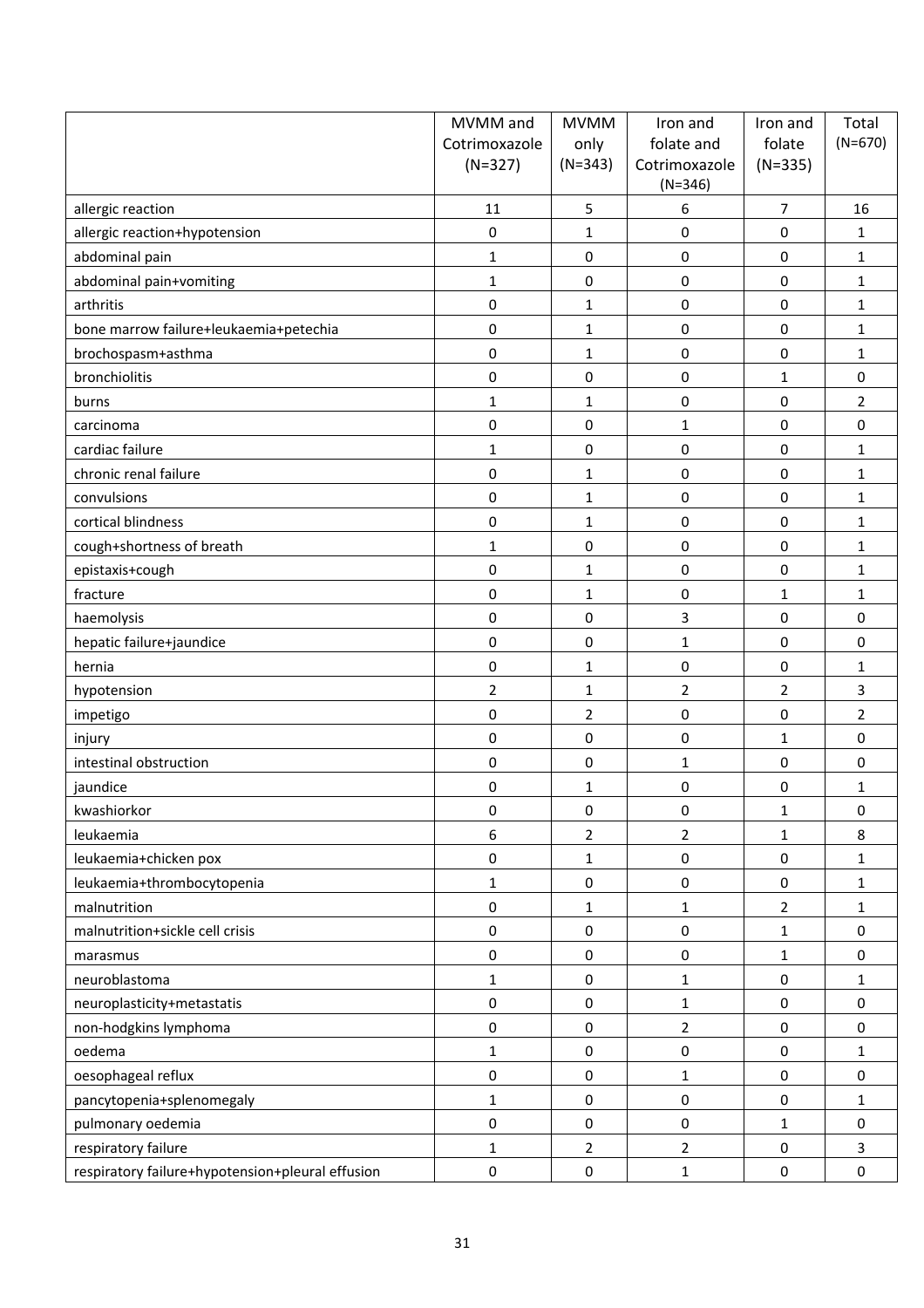|                                 | MVMM and      | <b>MVMM</b> | Iron and      | Iron and  | Total     |
|---------------------------------|---------------|-------------|---------------|-----------|-----------|
|                                 | Cotrimoxazole | only        | folate and    | folate    | $(N=670)$ |
|                                 | $(N=327)$     | $(N=343)$   | Cotrimoxazole | $(N=335)$ |           |
|                                 |               |             | $(N=346)$     |           |           |
| shock                           | 0             | $\Omega$    | 0             | 1         | 0         |
| shortness of breath             | 0             |             | $\Omega$      | 0         |           |
| sickle cell crisis              | 4             | 8           | 9             | 5         | 12        |
| sickle cell crisis+fatigue      |               | $\Omega$    | $\Omega$      | 0         |           |
| splenic cysts                   | $\Omega$      |             | 0             | 0         |           |
| stroke/cerebrovascular accident | $\Omega$      |             |               | 0         |           |
| thromobocytopenia               | 0             | $\Omega$    | $\Omega$      |           | 0         |
| transfusion overload            | $\Omega$      |             | $\Omega$      | $\Omega$  |           |
| urticaria                       | 4             | 3           | 4             | 0         |           |
| vomiting                        | 0             |             | 0             | 0         |           |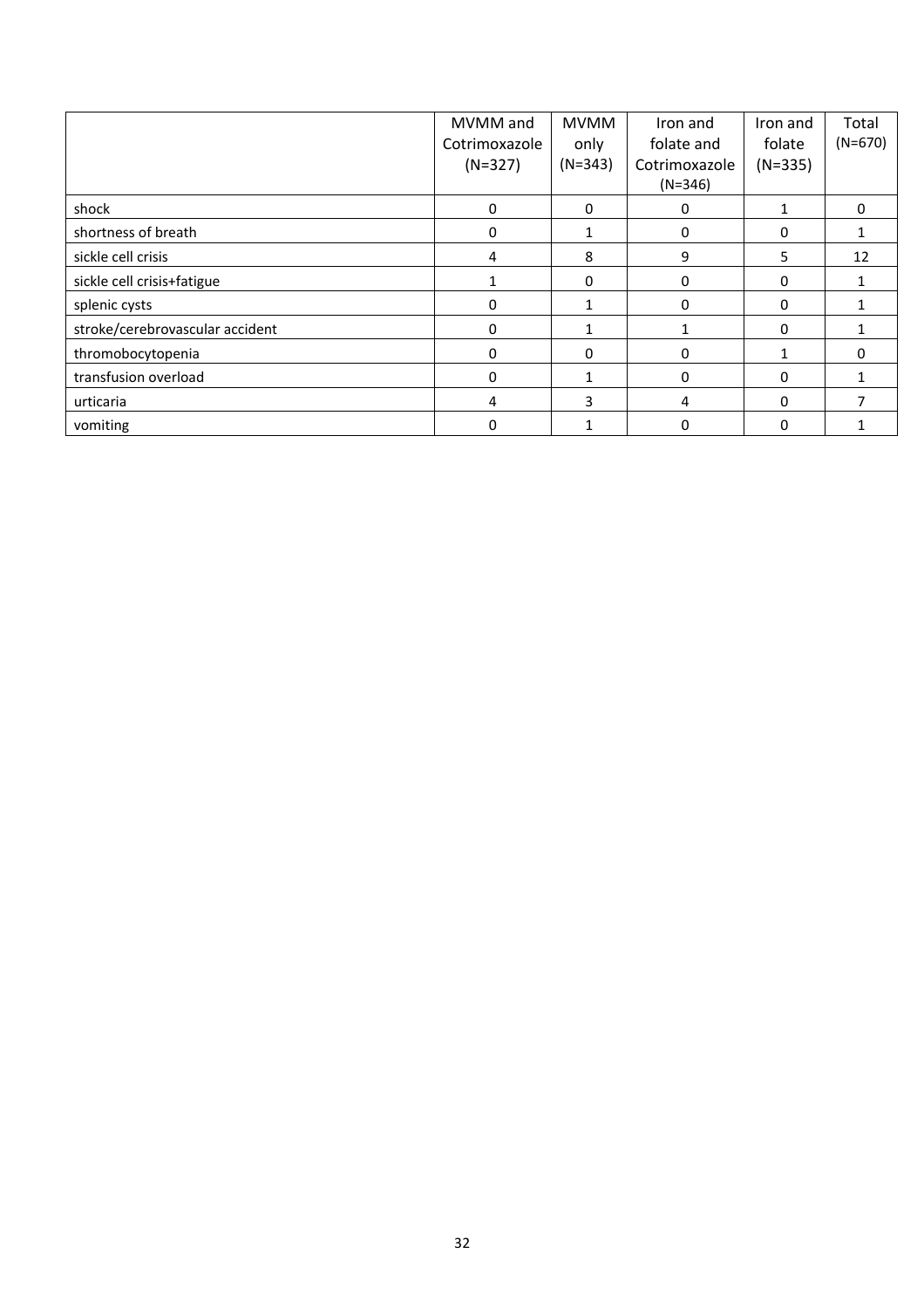# **Table S5 Heterogeneity tests between different factorial randomisations for primary and secondary time‐to‐ event outcomes**

| p-values for        | <b>MVMM vs</b> | <b>MVMM vs</b> | MVMM vs      | Cotrimoxazole | Cotrimoxazole   |
|---------------------|----------------|----------------|--------------|---------------|-----------------|
| heterogeneity       | cotrimoxazole  | 30 vs 20       | immediate vs | vs 30 vs 20   | vs immediate vs |
|                     |                | ml/kg          | no immediate | ml/kg         | no immediate    |
|                     |                |                | transfusion  |               | transfusion     |
| 28 day mortality    | 0.74           | 0.74           | 0.24         | 0.12          | 0.65            |
| 90 day mortality    | 0.52           | 0.35           | 0.77         | 0.44          | 0.74            |
| Development of      | 0.38           | 0.71           | 0.88         | 0.22          | 0.48            |
| severe anaemia post |                |                |              |               |                 |
| discharge           |                |                |              |               |                 |
| Readmission to      | 0.23           | 0.86           | 0.08         | 0.73          | 0.89            |
| hospital            |                |                |              |               |                 |
| Any serious adverse | 0.09           | 0.62           | 0.15         | 0.29          | 0.89            |
| event               |                |                |              |               |                 |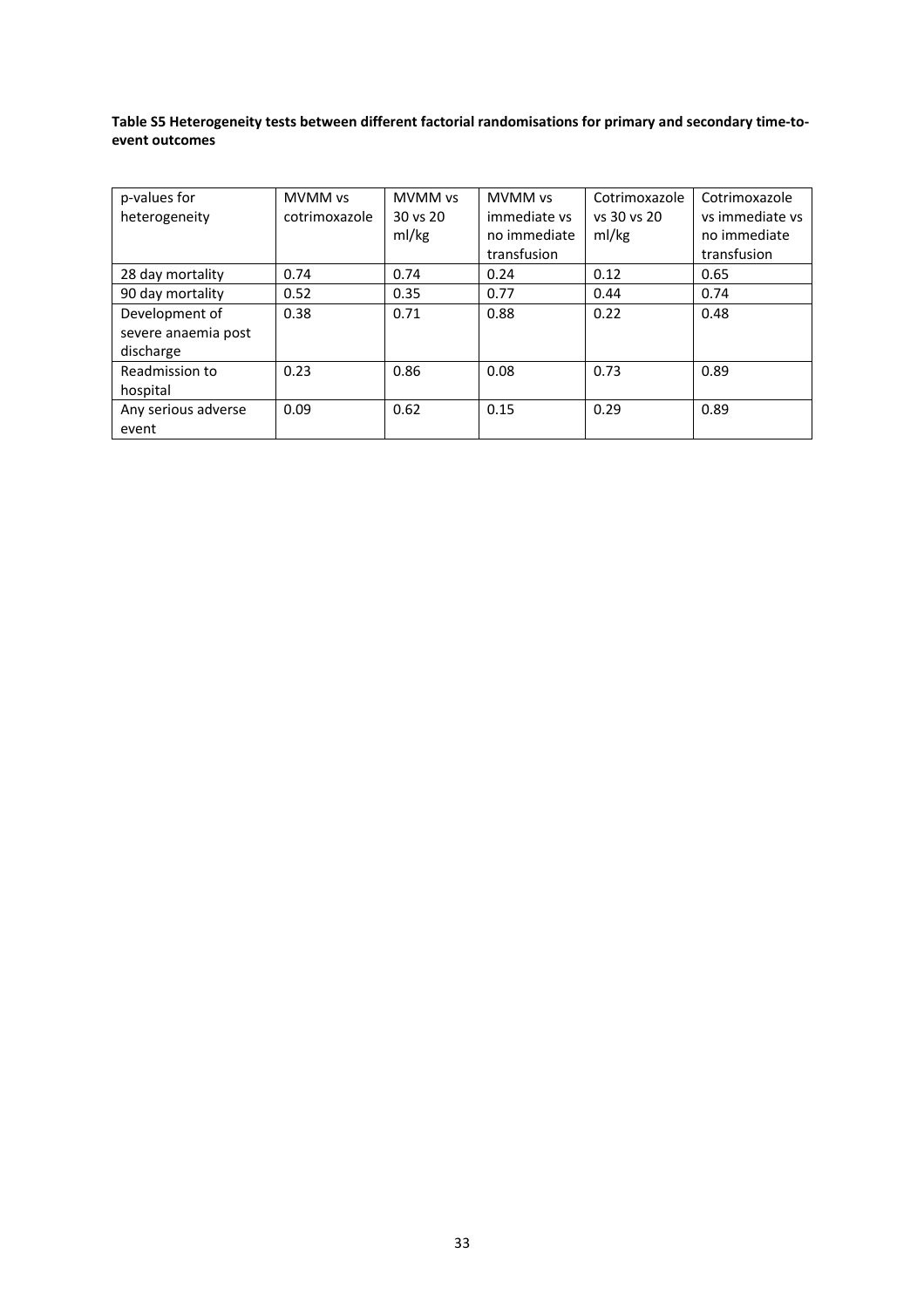Table S6 Grade 3 or 4 toxicity adverse events that were definitely, probably or possibly related as assigned **by the clinician**

| <b>Clinician assigned</b> | Cotrimoxazole                              | No cotrimoxazole      | <b>Total</b> |
|---------------------------|--------------------------------------------|-----------------------|--------------|
| relatedness               |                                            |                       |              |
| Definitely                | 0                                          | 0                     | $\Omega$     |
| Probably                  | 3                                          | 0                     | 3            |
|                           | (hypersensitivity reaction; anaemia;       |                       |              |
|                           | anaemia)                                   |                       |              |
| Possibly                  |                                            | 0                     | 7            |
|                           | (diarrhoea; anaemia+sepsis+sickle cell     |                       |              |
|                           | anaemia; urticaria; dark urine syndrome;   |                       |              |
|                           | anaemia+malaria; anaemia; jaundice+sepsis) |                       |              |
|                           |                                            |                       |              |
| <b>Clinician assigned</b> | <b>MVMM</b>                                | Iron and folate       | Total        |
| relatedness               |                                            |                       |              |
| Definitely                | 0                                          | 0                     | 0            |
| Probably                  |                                            | $\Omega$              | 1            |
|                           | (anaemia)                                  |                       |              |
| Possibly                  | 3                                          | 1                     | 4            |
|                           | (Anaemia; vomiting; acute diarrhoea)       | (dark urine syndrome) |              |

Note: All events had independent clinical review and none were adjudicated to be probably or possibly related to the interventions.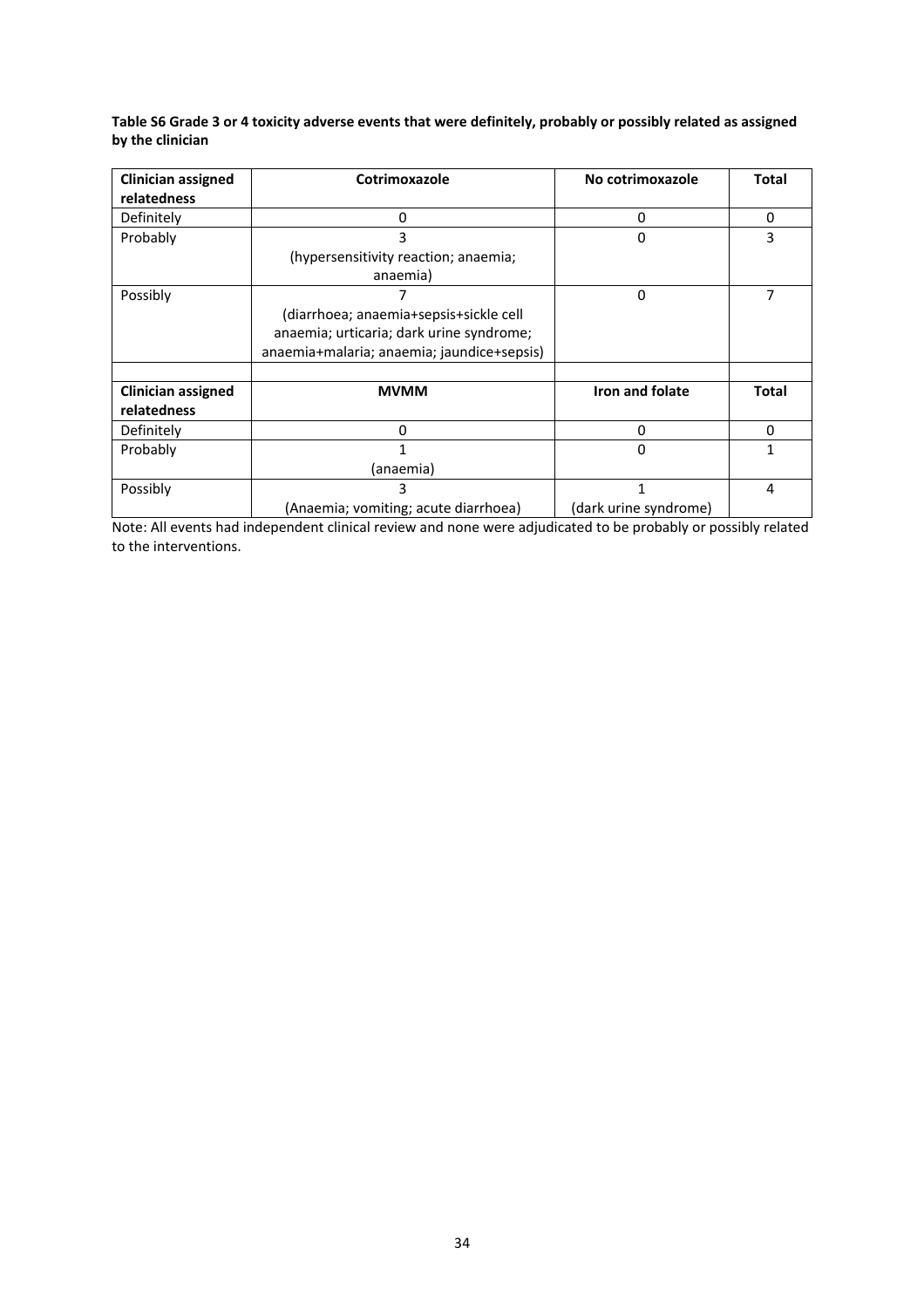| (a) MVMM randomisation                                   | <b>MVMM</b>                   | Iron/folate                   | <b>Total</b>                  | <b>Hazard Ratio</b>      | p    |
|----------------------------------------------------------|-------------------------------|-------------------------------|-------------------------------|--------------------------|------|
|                                                          | N participants<br>(% of 1913) | N participants<br>(% of 1889) | N participants<br>(% of 3802) | (95% CI)                 |      |
| Death                                                    |                               |                               |                               |                          |      |
| 28 days*                                                 | 26 (1%)                       | 32 (2%)                       | 58 (2%)                       | $0.81(0.48 -$<br>1.35)   | 0.41 |
| 90 days*                                                 | 75 (4%)                       | 75 (4%)                       | 150 (4%)                      | $0.99(0.72 -$<br>1.37)   | 0.96 |
| 180 days (primary outcome)                               | 122 (6%)                      | 121 (6%)                      | 243 (6%)                      | $1.00(0.76 -$<br>1.28    | 0.98 |
| Development of severe anaemia (Hb<6g/dl) post discharge* | 382 (20%)                     | 383 (20%)                     | 765 (20%)                     | $0.98(0.85 -$<br>1.13)   | 0.81 |
| Readmission to hospital*                                 | 330 (17%)                     | 342 (18%)                     | 672 (18%)                     | $0.95(0.82 -$<br>1.10)   | 0.49 |
| Any serious adverse event* [number of events]            | 439 (23%) [616]               | 450 (24%) [615]               | 889 (23%) [1231]              | 0.96 (0.84-<br>1.09)     | 0.54 |
| Any anaemia SAE [number of events]                       | 251 (13%) [342]               | 262 (14%) [352]               | 513 (13%) [694]               |                          | 0.51 |
| Any malaria SAE [number of events]                       | 134 (7%) [153]                | 132 (7%) [149]                | 266 (7%) [302]                | $\overline{\phantom{0}}$ | 1.00 |
| Any sepsis SAE [number of events]                        | 76 (4%) [98]                  | 88 (5%) [104]                 | 164 (4%) [202]                | $\overline{\phantom{a}}$ | 0.30 |
| Any haemoglobinuria SAE [number of events]               | 54 (3%) [66]                  | 56 (3%) [64]                  | 110 (3%) [130]                |                          | 0.85 |
|                                                          | Cotrimoxazole                 | No cotrimoxazole              | <b>Total</b>                  | <b>Hazard Ratio</b>      | p    |
| (b) Cotrimoxazole randomisation                          | N particpants<br>(% of 1908)  | N participants<br>(% of 1921) | N participants<br>(% of 3829) | (95% CI)                 |      |
| Death                                                    |                               |                               |                               |                          |      |
| 28 days*                                                 | 36 (2%)                       | 23 (1%)                       | 59 (2%)                       | 1.59 (0.94-<br>2.68      | 0.08 |
| 90 days*                                                 | 80 (4%)                       | 72 (4%)                       | 152 (4%)                      | $1.13(0.82 -$<br>1.55)   | 0.46 |
| 180 days (primary outcome)                               | 122 (6%)                      | 123 (6%)                      | 245 (6%)                      | 1.00 (0.78-<br>1.29)     | 0.95 |

#### **Table S7 Secondary and other clinical outcomes within secondary population**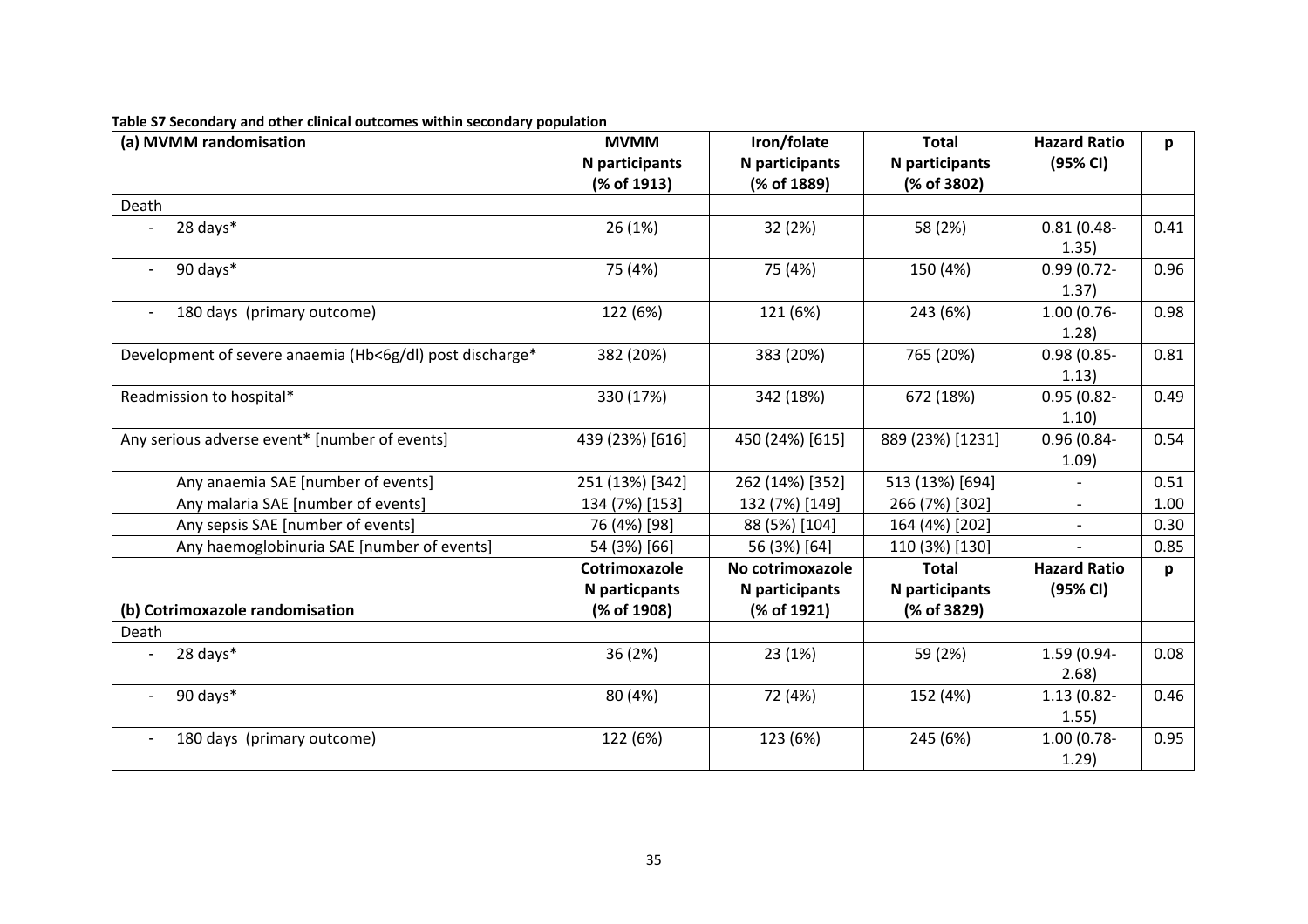| (a) MVMM randomisation                                   | <b>MVMM</b>    | Iron/folate     | <b>Total</b>    | <b>Hazard Ratio</b> | p    |
|----------------------------------------------------------|----------------|-----------------|-----------------|---------------------|------|
|                                                          | N participants | N participants  | N participants  | (95% CI)            |      |
|                                                          | (% of 1913)    | (% of 1889)     | (% of 3802)     |                     |      |
| Development of severe anaemia (Hb<6g/dl) post discharge* | 397 (21%)      | 369 (19%)       | 766 (20%)       | $1.11(0.96 -$       | 0.15 |
|                                                          |                |                 |                 | 1.28)               |      |
| Readmission to hospital*                                 | 324 (17%)      | 346 (18%)       | 670 (18%)       | $0.94(0.81 -$       | 0.42 |
|                                                          |                |                 |                 | (1.09)              |      |
| Any serious adverse event* [number of events]            | 438 (23%)[596] | 451 (23%)[625]  | 889 (23%)[1221] | $0.98(0.86 -$       | 0.78 |
|                                                          |                |                 |                 | 1.12)               |      |
| Any anaemia SAE [number of events]                       | 258 (13%)[343] | 242 (13%) [333] | 500 (13%) [676] |                     | 0.42 |
| Any malaria SAE [number of events]                       | 116 (6%)[130]  | 150 (8%)[172]   | 266 (7%)[302]   |                     | 0.04 |
| Any sepsis SAE [number of events]                        | 92 (5%) [107]  | 71 (4%)[96]     | 163 (4%)[203]   |                     | 0.09 |
| Any haemoglobinuria SAE [number of events]               | 50 (3%) [58]   | 60 (3%)[72]     | 110 (3%) [130]  |                     | 0.38 |

\* secondary outcome prespecified in the protocol

† estimated from competing risks sub-hazard regression.

& Fisher's Exact test

Note: secondary population is patients alive at the minimum of discharge or 5 days from randomisation in whom interventions were neither mandated nor contraindicated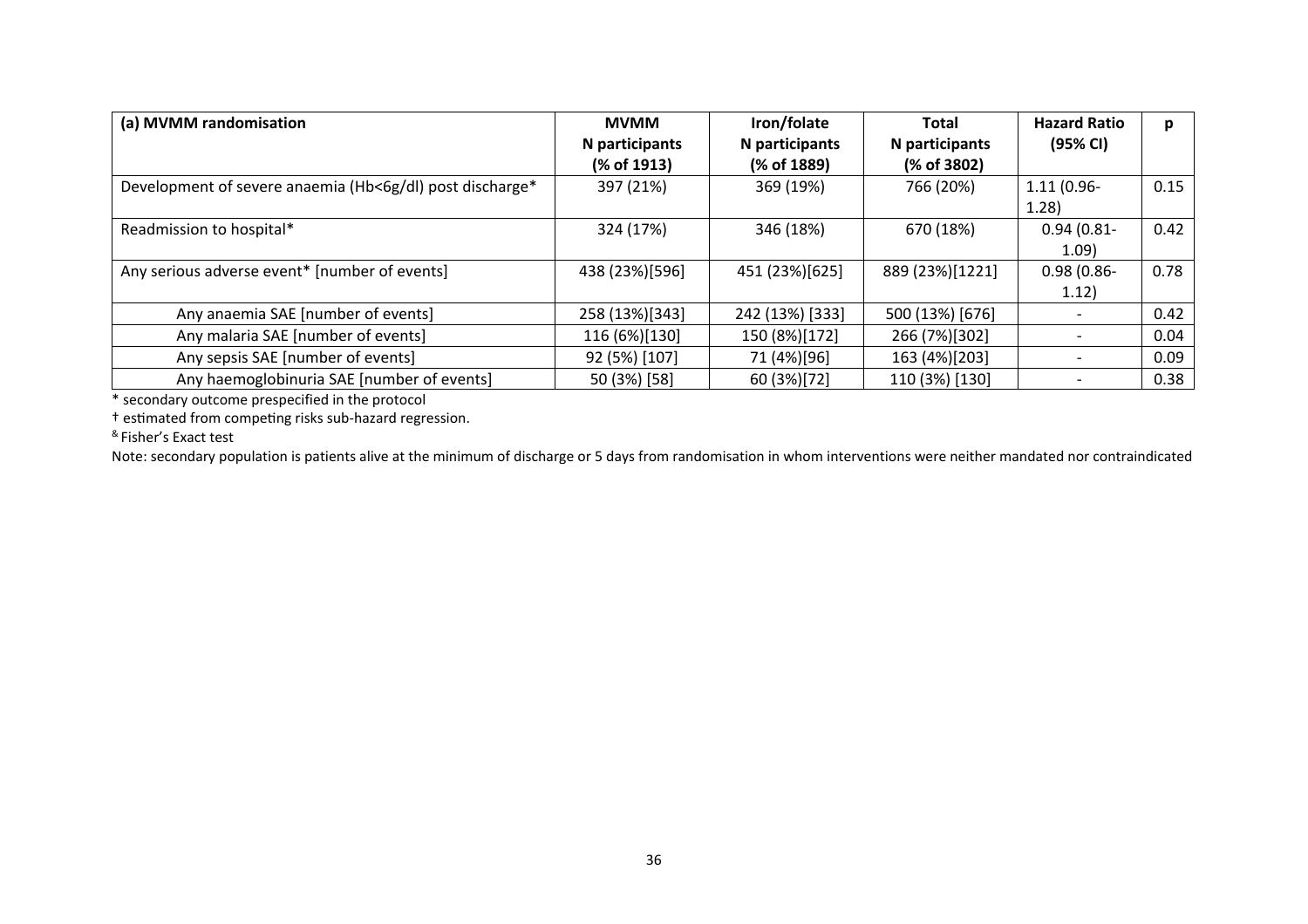**Table S8 Changes in weight and MUAC within the secondary population** 

| (a) MVMM randomisation              | <b>MVMM</b>          | Iron/folate          | <b>Difference</b>         |
|-------------------------------------|----------------------|----------------------|---------------------------|
|                                     | <b>Mean (95% CI)</b> | <b>Mean (95% CI)</b> | Mean (95% CI) *           |
| 90 days                             |                      |                      |                           |
| Change in weight from baseline (kg) | 1.24(1.19, 1.31);    | 1.19(1.12, 1.25);    | $0.06$ ( $-0.03, 0.15$ )  |
|                                     | $N = 1729$           | $N = 1712$           |                           |
| Change in MUAC from baseline (cm)   | 0.44(0.40, 0.48);    | 0.43(0.39, 0.48);    | $0.01$ ( $-0.04, 0.07$ )  |
|                                     | $N = 1734$           | $N = 1714$           |                           |
| 180 days                            |                      |                      |                           |
| Change in weight from baseline (kg) | 1.81(1.75, 1.88);    | 1.78(1.71, 1.85);    | $0.03$ ( $-0.07,0.12$ )   |
|                                     | $N = 1646$           | $N = 1636$           |                           |
| Change in MUAC from baseline (cm)   | 0.58(0.54, 0.63);    | $0.62$ (0.57,0.66);  | $-0.02$ ( $-0.08, 0.04$ ) |
|                                     | $N = 1662$           | $N = 1647$           |                           |
| (b) Cotrimoxazole randomisation     | Cotrimoxazole        | No cotrimoxazole     | <b>Difference</b>         |
|                                     | <b>Mean (95% CI)</b> | <b>Mean (95% CI)</b> | Mean (95% CI) *           |
| 90 days                             |                      |                      |                           |
| Change in weight from baseline (kg) | 1.25(1.19, 1.31);    | 1.18(1.12, 1.24);    | $0.06$ ( $-0.02, 0.15$ )  |
|                                     | $N = 1725$           | $N = 1737$           |                           |
| Change in MUAC from baseline (cm)   | 0.45(0.41, 0.50);    | 0.48(0.43, 0.52);    | $0.00$ ( $-0.06, 0.06$ )  |
|                                     | $N = 1725$           | $N = 1745$           |                           |
| 180 days                            |                      |                      |                           |
| Change in weight from baseline (kg) | $1.83$ (1.76, 1.90); | 1.77(1.71, 1.84);    | $0.06$ ( $-0.04, 0.15$ )  |
|                                     | $N = 1640$           | $N = 1661$           |                           |
| Change in MUAC from baseline (cm)   | 0.62(0.56, 0.67);    | 0.66(0.61, 0.71);    | $-0.02$ ( $-0.09, 0.04$ ) |
|                                     | $N = 1656$           | $N = 1676$           |                           |

\* Estimated differences and confidence intervals obtained from a linear regression adjusted for baseline values.

Note: secondary population is patients alive at the minimum of discharge or 5 days from randomisation in whom interventions were neither mandated nor contraindicated.